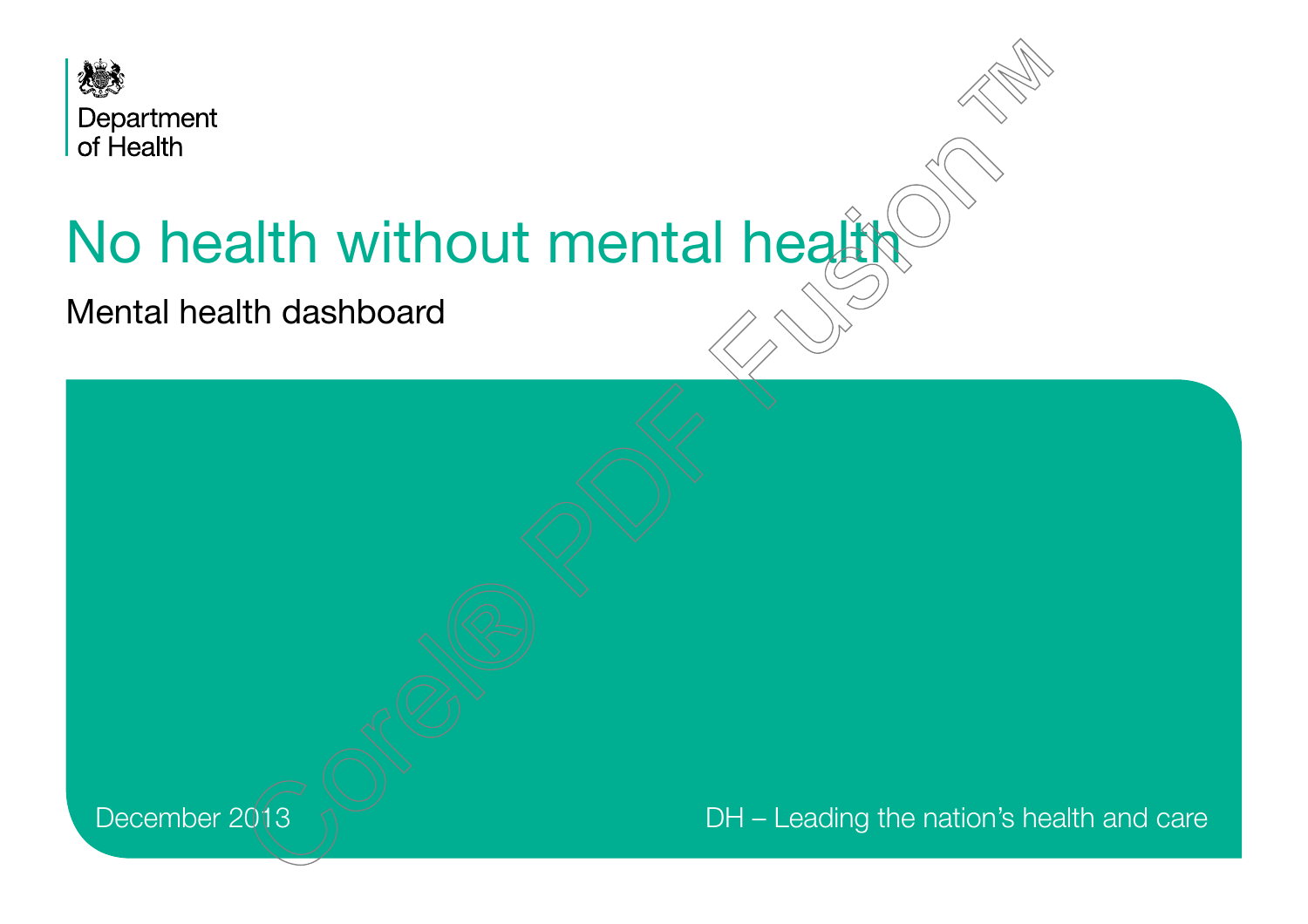# **Contents**

| Contents                                                                            |    |
|-------------------------------------------------------------------------------------|----|
|                                                                                     |    |
|                                                                                     |    |
| Foreword by the Minister of State                                                   | 5  |
| Introduction                                                                        | 6  |
| No health without mental health – Mental health dashboard summary                   |    |
| Objective 1: More people have better mental health                                  | 9  |
| Objective 1: summary                                                                | 10 |
| Self-reported wellbeing                                                             | 11 |
| Self-reported wellbeing - Warwick-Edinburgh Mental Wellbeing Scale (WEMWBS)         | 14 |
| Prevalence of mental health problems                                                | 16 |
| Sickness absence                                                                    | 18 |
| Homelessness                                                                        | 20 |
| Absolute low income                                                                 | 22 |
| Illicit drug use                                                                    | 24 |
| Objective 2: More people with mental health problems will recover                   | 25 |
| Objective 2: summary                                                                | 26 |
| IAPT: Improving Access to Psychological Therapies                                   | 27 |
| Employment of people with mental health problems                                    | 28 |
| Employment of people with serious mental illness                                    | 30 |
| Living in stable and appropriate accorpmodation                                     | 32 |
| Social care related quality of life (SCRQoL) for people with mental health problems | 34 |

仒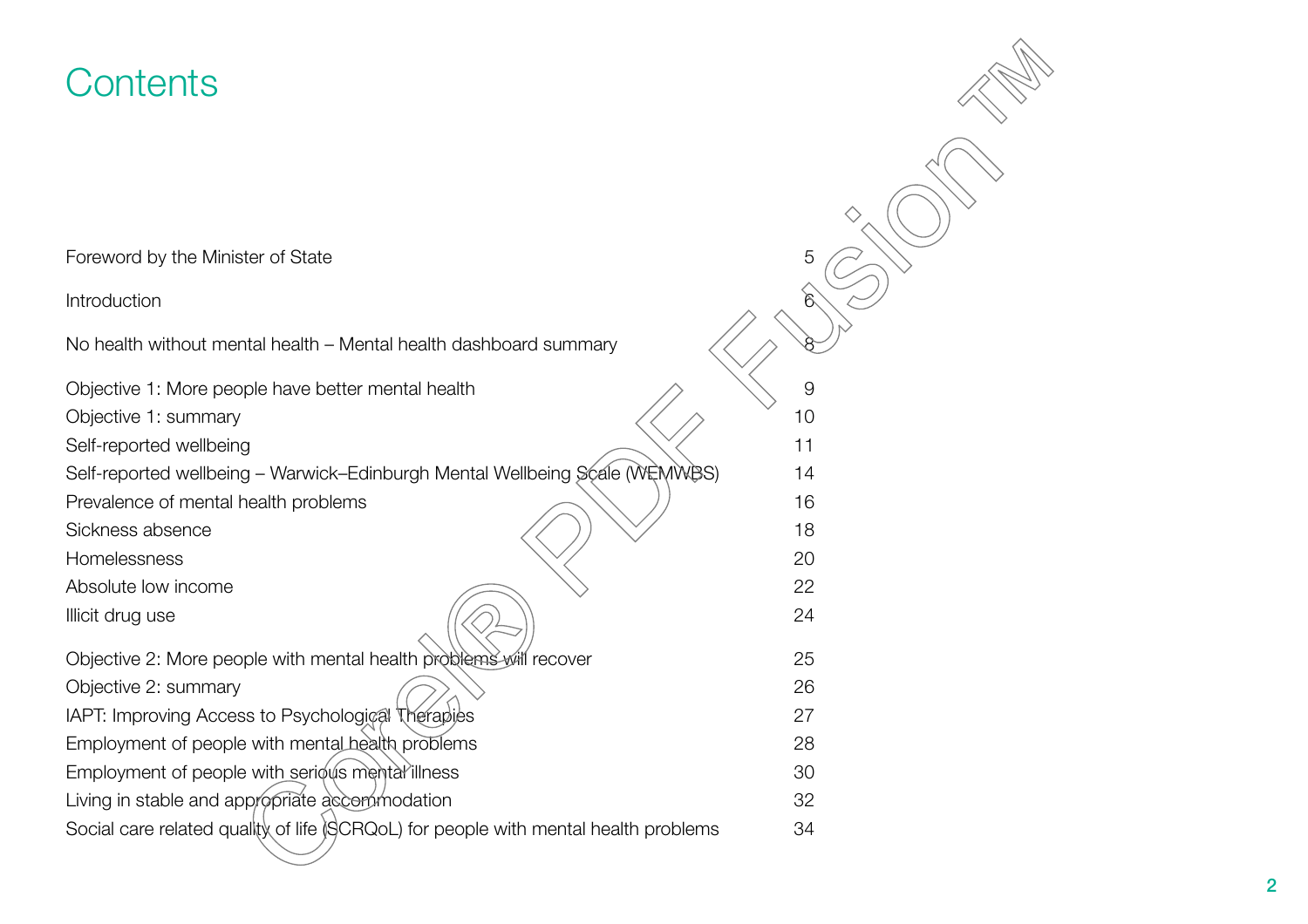# Contents (cont)

[Objective 3:](#page-35-0) [More people with mental health problems will have better physical health 36](#page-35-0) [Objective 3: summary](#page-36-0)[Excess mortality in people with serious mental illness](#page-37-0)  $\sim$ Comorbid long term physical health conditions among people with long term mental [health problems](#page-39-0) [Comorbid long term mental health problems among people with long term physical](#page-41-0)  [health conditions](#page-41-0)  $\sqrt{42}$ [Mental health and alcohol misuse](#page-43-0) [Mental health and obesity](#page-45-0)  $\sim$ [Mental health and smoking](#page-47-0)  $\setminus$ [Objective 4:](#page-49-0) More people will have a positive experience of care/and support 50 [Objective 4: summary](#page-50-0)[Detention and compulsory treatment](#page-51-0) [Patient experience of community mental health services](#page-53-0)[Satisfaction with services for people with mental health related social care needs](#page-55-0)[People feeling supported to manage their condition](#page-57-0) **Figure 10**[Objective 5:](#page-59-0) [Fewer people will suffer avoidable harm](#page-59-0)[Objective 5: summary](#page-60-0)[Safety incidents in mental health services](#page-61-0)  $\sim$ [Suicide](#page-62-0)  $($   $\wedge$   $)$ 

3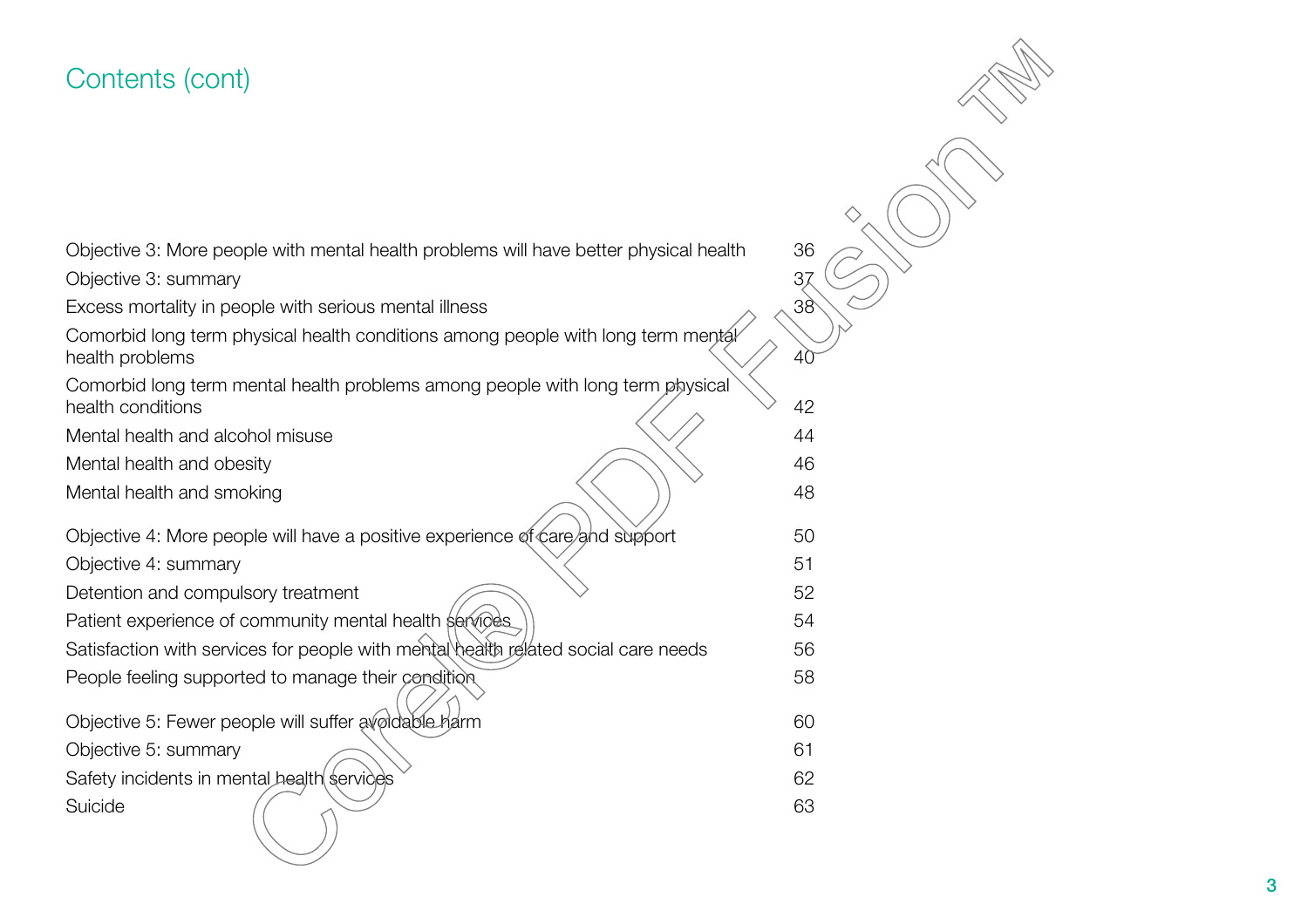# Contents (cont)

[Objective 6: summary](#page-64-0) 65 [Mental health related knowledge amongst the general public](#page-65-0)  $\sim 66$ [People's experience of discrimination](#page-67-0)

ぐ [Objective 6:](#page-63-0) [Fewer people will experience stigma and discrimination](#page-63-0) 64 [Notes](#page-68-0)  $\sim$  69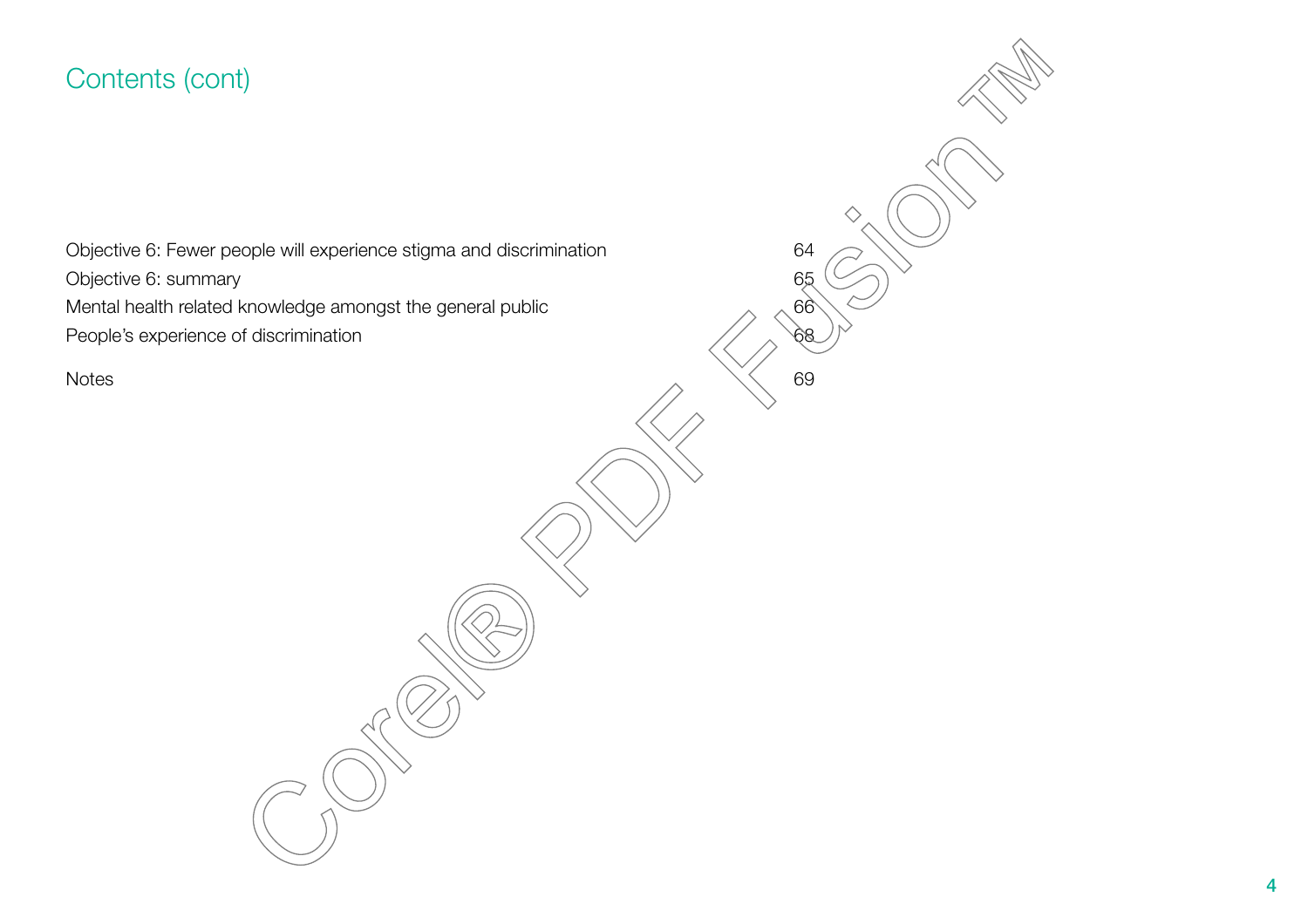# <span id="page-4-0"></span>Foreword by the Minister of State

Mental health and wellbeing is everyone's business. The 'No health without mental health' strategy emphasises that good mental health and resilience are fundamental to our physical health, our relationships, our education and training, our work and to achieving our potential. Roughly one in six of us is experiencing a mental health problem at any one time and mental health problems are estimated to cost the economy £105 billion per year.

'No health without mental health' set six objectives to improve mental health outcomes. The 'No health without mental health' implementation framework set out what local organisations can do to translate these objectives into reality and how Government and national organisations would support them in doing this.

As the new organisations in the health and care system begin their work, it is vital that everyone at local level and national level remains focused on these outcomes. One important way Government can support this is by providing a clear picture of the progress we are making – working across the system as a whole – to implement the strategy and improve mental health for all.

That is why I am so pleased to launch this mental health dashboard, which for the first time, brings together information about progress towards the objectives of the 'No health without mental health' strategy in one place.

I am confident this resource will be of value to everyone involved in efforts to improve outcomes and to everyone who has an interest in understanding whether these efforts are making a difference.

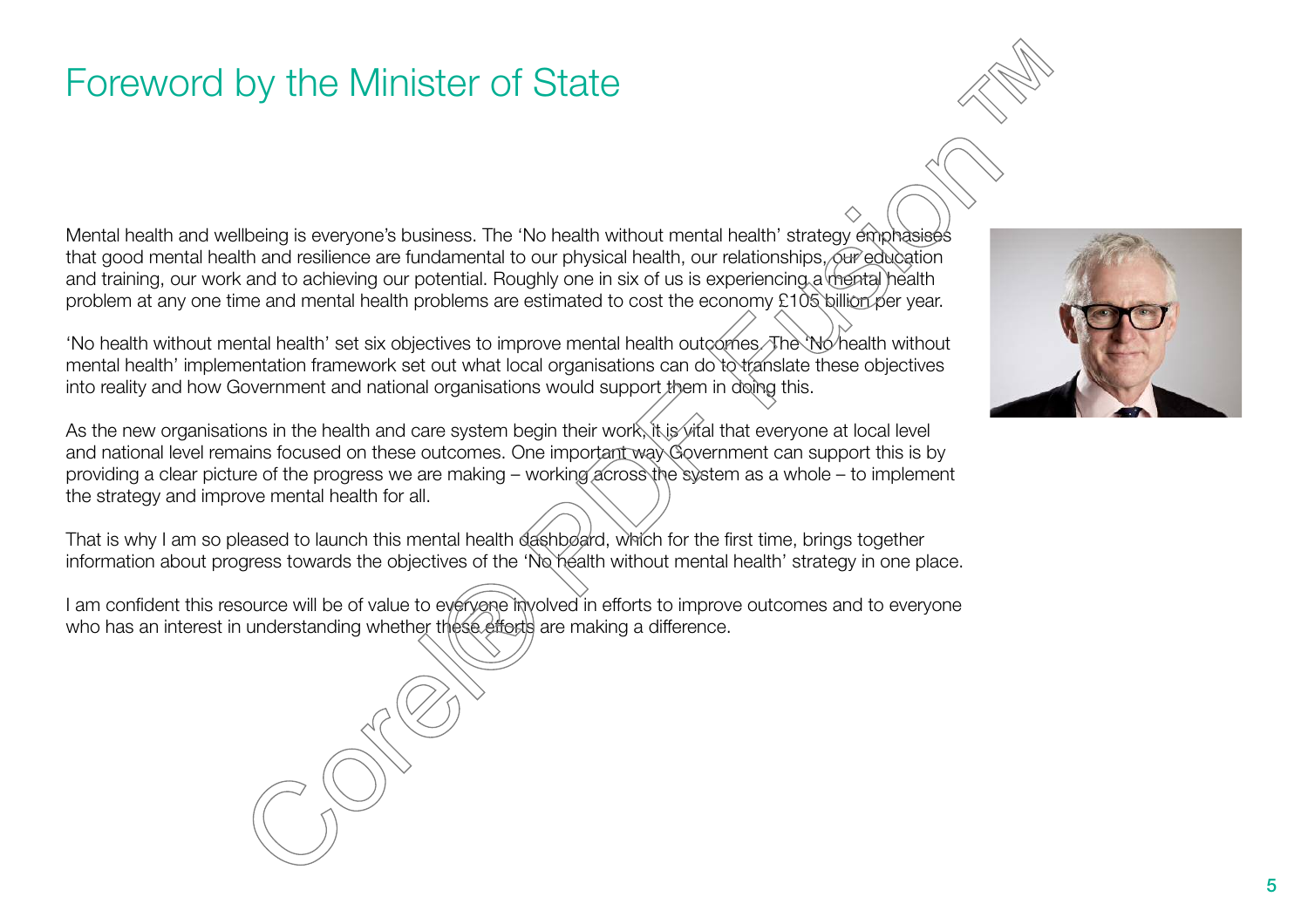# <span id="page-5-0"></span>**Introduction**

The 'No health without mental health' strategy sets clear objectives to improve mental health outcomes. For the first time, this dashboard brings together relevant measures from a wide range of sources to show us the progress being made against these objectives, and to give a clear, concise picture of mental health outcomes as a whole.

The dashboard draws only on existing, publicly available sources of information. It is not intended to hold individual organisations to account.

The dashboard covers the full, wide scope of the strategy and aims to provide a balanced picture across all six of the strategy's objectives. It therefore focuses not only on mental health services, but also on the mental wellbeing of the whole population, the physical health of people with mental health problems, people's experience of care and experience of stigma and discrimination.

The measures which make up the dashboard have been chosen for their relevance to these objectives<sup>1</sup>. The dashboard includes those measures which are most relevant or important for mental health outcomes as a whole, not necessarily those which will be easiest, or even possible, for specific organisations (public services or other organisations) to affect. It focuses primarily on the outcomes we want to achieve, rather than how they will be achieved, or by whom.

The main purpose of the dashboard is to bring the best information we have about mental health outcomes together in one place, as a resource for everyone with an interest in improving these outcomes.

For anyone who wishes to investigate the information further, or explore the measures in the dashboard in more detail, links to original data sources are included in the dashboard's technical appendix.

The No health without mental health strategy six objectives are:

<sup>–</sup> More people will have good mental health

<sup>–</sup> More people with mental problems will recover

<sup>–</sup> More people with mental nealth problems will have good physical health

<sup>–</sup> More people will have a positive experience of care and support

<sup>–</sup> Fewer people will suffer avoidable harm

<sup>–</sup> Fewer people will experience stigma and discrimination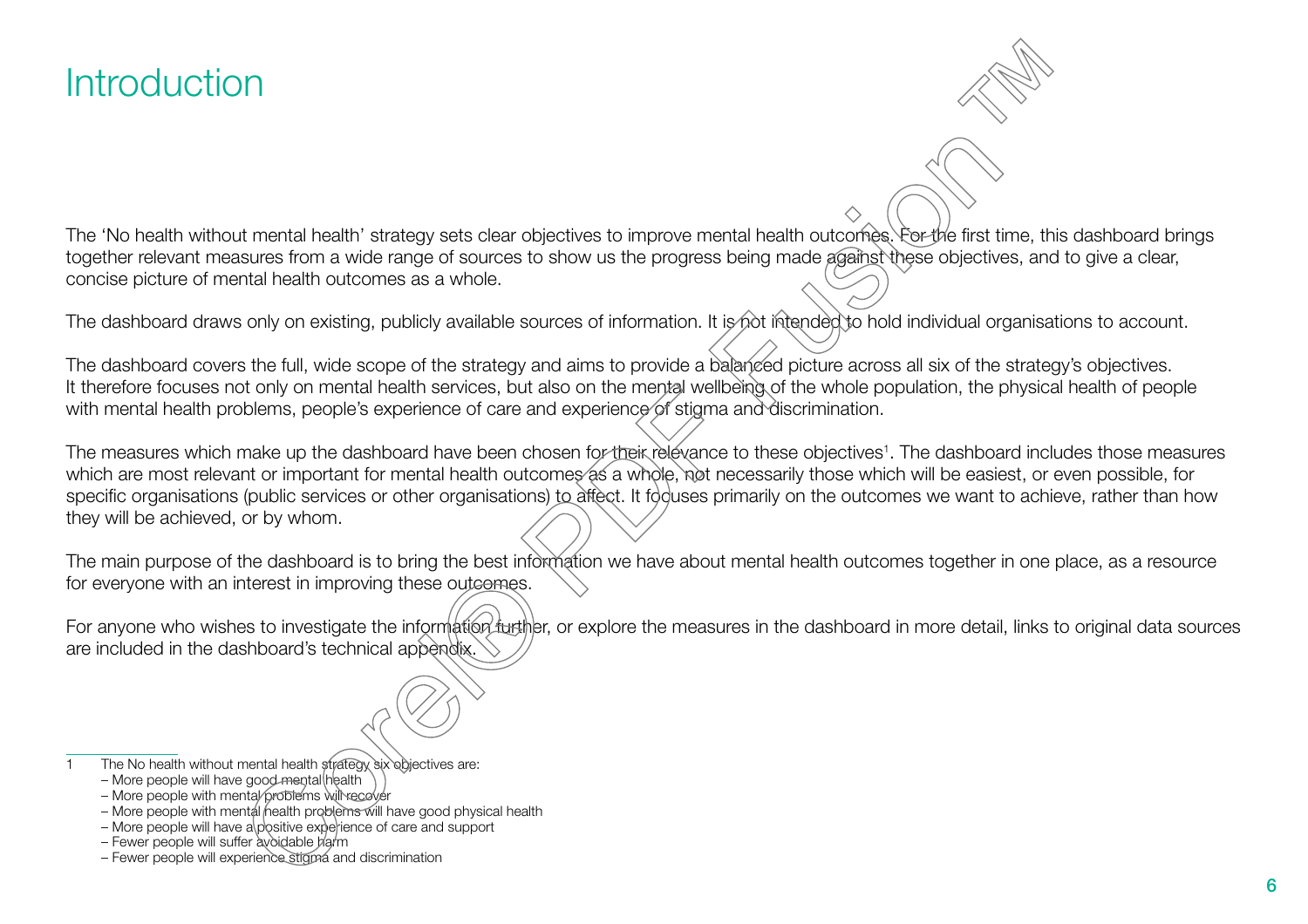## Relationship to the outcomes frameworks

The dashboard is consistent with the three outcomes frameworks<sup>2</sup>. It builds on the mental health aspects of all three frameworks to illustrate how the NHS, public health and social care systems can contribute to the implementation of the strategy. More information on how the dashboard relates to the outcomes frameworks is set out in the 'No health without mental health' implementation frame@vrk<sup>3</sup>.

The dashboard is not a performance management tool and does not create any performance management requirements or duties. A significant proportion of the dashboard measures are drawn from the outcomes frameworks. For these measures, it is possible to identify specifically the organisations which are responsible for their improvement. However, this responsibility arises from an indicator's presence in an outcomes framework, rather than from its inclusion in the dashboard.

## Supporting analysis

The dashboard's supporting analysis, the technical appendix, presents more detailed information on the data sources used. Each dashboard measure includes analysis of a small number of the most relevant Equality Act (2010) protected characteristics, based on the data which is currently available. Links to data which will allow additional analysis are included in the dashboard technical appendix.

We hope the dashboard will be useful for commissioners and providers to determine the issues that might be important for action and improvement at a local level. All of the information in the dashboard is publicly available, so anyone wishing to analyse the measures in more detail will be able to do so.

## Developing the dashboard

This dashboard provides a baseline. We will build on this picture in future years. By assessing how these mental health outcomes are changing, we will be able to monitor the progress in implementing the strategy for particular groups and in relation to equality in mental health.

The dashboard includes a number of 'placeholder indicators, for which data will be available in future years. These show how we intend to develop and strengthen the dashboard over time. The vinclude measures of key aspects of mental health outcomes, such as recovery, which the strategy and implementation framework identified as *xital* for the future development of the system as a whole.

However, we are also aware of the need for stability and consistency in what the dashboard measures. Our objectives and commitment – and the mental health outcomes which matter to people – will not change. We therefore intend to keep future changes to a minimum.

<sup>2</sup> The three outcomes frameworks are  $\neq$  NHS, public health and adult social care

<sup>3</sup> <https://www.gov.uk/government/publications/national-framework-to-improve-mental-health-and-wellbeing>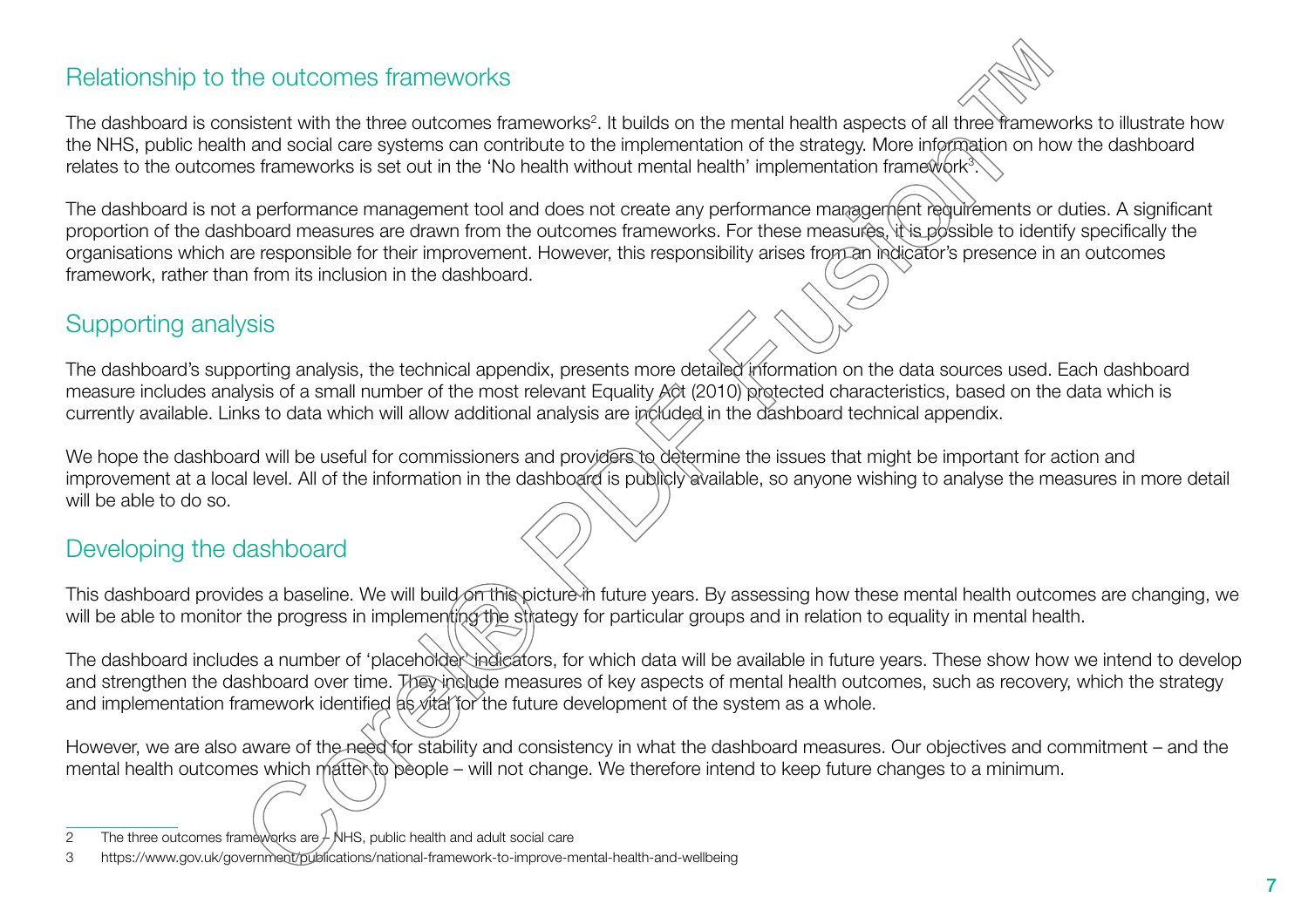# *No health without mental health* Mental health dashboard



#### <span id="page-7-0"></span>More people have better mental health

#### Mental health and wellbeing of the whole population

| Self-reported wellbeing (PHOF****)<br>• Life satisfaction (APS)<br>• Worthwhile (APS)<br>• Happy yesterday (APS)<br>• Anxious yesterday (APS)<br>• WEMWBS (HSE) | 76%<br>80%<br>71%<br>60%<br>51 |  |
|-----------------------------------------------------------------------------------------------------------------------------------------------------------------|--------------------------------|--|
| Self-reported wellbeing for children and young people                                                                                                           |                                |  |
| Prevalence of mental health problems<br>• Possible mental health problems (HSE)<br>• Long term mental health problems (HSE)                                     | 15%<br>4%                      |  |
| Days lost due to common mental illness (LFS)                                                                                                                    | 12m                            |  |
| Wider determinants of mental health and illness                                                                                                                 |                                |  |
| Homelessness (PHOF****)<br>• Homelessness acceptances<br>• Temporary accommodation                                                                              | 53,450<br>53,130               |  |
| Absolute low income (HBAI)*                                                                                                                                     | 23%                            |  |
| Illicit drug use<br>• Proportion of 16-24 year-olds who are frequent<br>drug users (CSEW)<br>• Proportion of 15-64 year-olds using opiates or<br>crack cocaine  | 5%<br>0.9%                     |  |
| Social isolation (PHOF****)<br>Child development up to two and a half years<br>(PHOF**** placeholder)                                                           |                                |  |

#### **4** More people will have a positive experience of care and support



#### 2 More people with mental health problems will recover Care and treatment *Improving Access to Psychological Therapies (IAPT) (NHS OF\*\*)* • Access to IAPT by those who would benefit • Recovery following IAPT services *10% 46% Patient outcomes following Children and Adolescent Mental Health Services (CAMHS) Treatment outcomes for people with severe mental illness* Recovery and quality of life Employment of people with mental illness (LFS, ONS) (NHS OF\*\*, ASCOF\*\*\*, PHOF\*\*\*\*) *28%* Employment of people with serious mental illness (MHMDS) (PHOF\*\*\*\*, NHS OF\*\*, ASCOF\*\*\*) *8%* Accommodation (MHMDS) (PHOF\*\*\*\*, ASCOF\*\*\*) *62%*

Social care related quality of life (ASCOF<sup>\*\*\*</sup>) **18.1** 

| 5                                                                                         | Fewer people will suffer avoidable harm                                                                                                                                                                                                                                                                                                                                                                                                                                                                                               |     |  |  |  |
|-------------------------------------------------------------------------------------------|---------------------------------------------------------------------------------------------------------------------------------------------------------------------------------------------------------------------------------------------------------------------------------------------------------------------------------------------------------------------------------------------------------------------------------------------------------------------------------------------------------------------------------------|-----|--|--|--|
|                                                                                           | Safety incident reports (ONS) (per 100,000)<br>(NHS OF <sup>(*)</sup>                                                                                                                                                                                                                                                                                                                                                                                                                                                                 | 302 |  |  |  |
| Safety incidents involving severe harm or death<br>2.93<br>(per 100,000) (ONS) (NHS OF**) |                                                                                                                                                                                                                                                                                                                                                                                                                                                                                                                                       |     |  |  |  |
| Suicide rate (ONS) (per 100,000) (PHOF****)                                               | 7.9                                                                                                                                                                                                                                                                                                                                                                                                                                                                                                                                   |     |  |  |  |
|                                                                                           | Self harm (PHOF****)                                                                                                                                                                                                                                                                                                                                                                                                                                                                                                                  |     |  |  |  |
|                                                                                           | Restraint (TBC)                                                                                                                                                                                                                                                                                                                                                                                                                                                                                                                       |     |  |  |  |
|                                                                                           |                                                                                                                                                                                                                                                                                                                                                                                                                                                                                                                                       |     |  |  |  |
|                                                                                           | Link to Outcomes Frameworks:<br>** (NHS OF) - NHS Outcomes Framework<br>(ASCOF) - Adult Social Care Outcomes Framework<br>****(PHOF) - Public Health Outcomes Framework<br>Links to other sources:<br>(APS) - Annual Population Survey<br>• (LFS) – Labour Force Survey<br>• (ASCS) - Adult Social Care Survey<br>(CMHS) – Community Mental Health Survey<br>• (MHMDS) – Mental Health Minimum Dataset<br>• (HBAI) – Households below average income survey for DWP<br>$(OPTIM$ $Q_{\text{max}} Q_{\text{max}}$ for England and Wales |     |  |  |  |

- (CSEW) Crime Survey for England and Wales
- (HSE) Health Survey for England
- (GPPS) GP Patient Survey
- (IOP) Institute of Psychiatry survey for Time to Change

#### **AV** The change from the previous year is statistically significant<sup>†</sup>

#### A The change from the previous year is not statistically significant

† Statistical significance is a technical term related to the degree of confidence in the reported trend, mostly due to the size and composition of the samples used to generate the figures.

| 3                                                     | More people with mental health problems will<br>have better physical health                                                                       |     |  |  |  |  |
|-------------------------------------------------------|---------------------------------------------------------------------------------------------------------------------------------------------------|-----|--|--|--|--|
| Physical health of people with serious mental illness |                                                                                                                                                   |     |  |  |  |  |
|                                                       | Excess under /5 mortality rate (MHMDS, ONS)<br>(per 100,000) (NHS OF**)*                                                                          | 921 |  |  |  |  |
|                                                       | People with serious mental illness who have<br>regeived a list of physical checks (Clinical<br><b>Commissioning Group Outcomes Indicator Set)</b> |     |  |  |  |  |
| Physical health of people with mental health problems |                                                                                                                                                   |     |  |  |  |  |
|                                                       | Comorbid long term physcial health conditions<br>among people with long term mental health<br>problems (GPPS)                                     | 52% |  |  |  |  |
|                                                       | Comorbid long term mental health problems<br>among people with long term physical health<br>conditions (GPPS)                                     | 5%  |  |  |  |  |
|                                                       | Mental health and alcohol misuse (HSE)                                                                                                            | 34% |  |  |  |  |
|                                                       | Mental health and obesity (HSE)                                                                                                                   | 32% |  |  |  |  |
|                                                       | Mental health and smoking (HSE)                                                                                                                   | 29% |  |  |  |  |

#### **6** Fewer people will experience stigma and discrimination

| Knowledge, attitudes and behaviour of the general<br>public                    |      |  |  |  |
|--------------------------------------------------------------------------------|------|--|--|--|
| Mental health related knowledge (IOP)                                          | 3.72 |  |  |  |
| Attitudes towards mental illness (IOP)                                         | 3.91 |  |  |  |
| Reported intended behaviour in relation to people<br>with mental illness (IOP) | 4.05 |  |  |  |
| Service users' experience of stigma and discrimination                         |      |  |  |  |
| Experience of no discrimination (IOP)                                          | 9%   |  |  |  |
| Confidence in challenging stigma and<br>discrimination (IOP)                   | 58%  |  |  |  |

We cannot accurately estimate the statistical significance of the change between years.

 Percentages have been rounded to the nearest decimal place. *Text in italics represent 'placeholder' indicators, for which data will be available in future years*.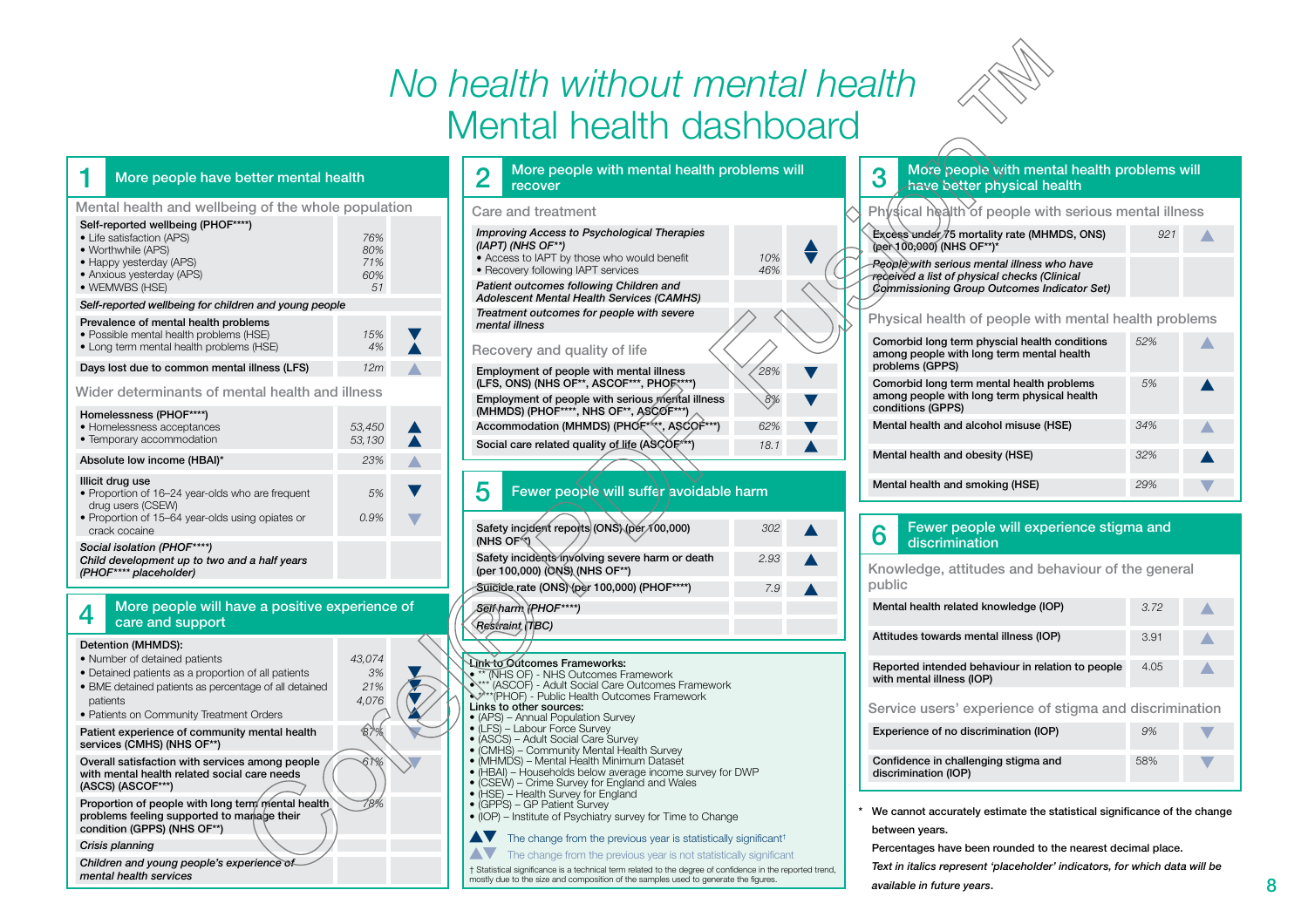<span id="page-8-0"></span>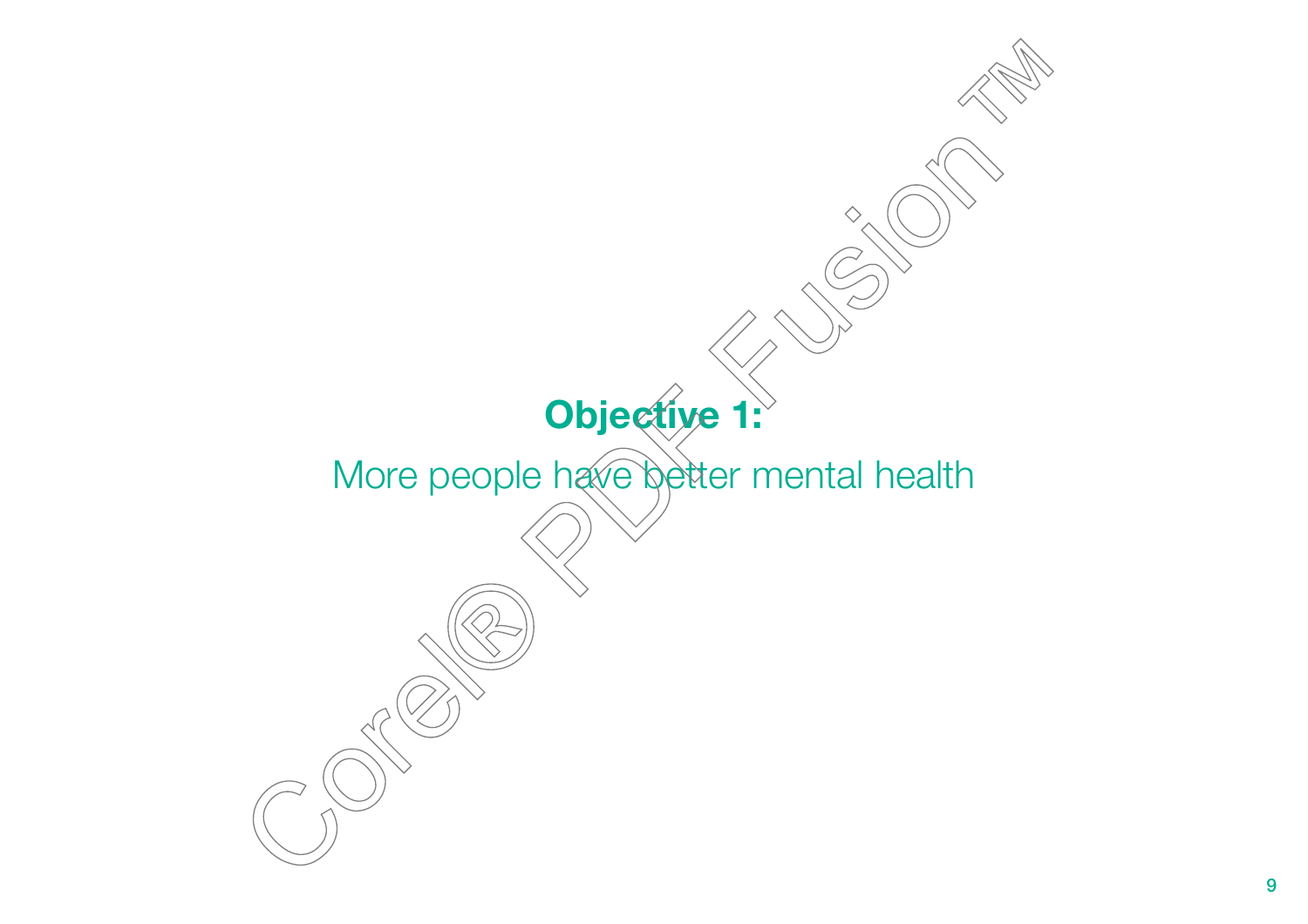# *No health without mental health* Mental health dashboard



## <span id="page-9-0"></span>**1** More people have better mental health

Mental health and wellbeing of the whole population

| <b>Indicator</b>                                                                                                                                               | Data source                                                                                       | Links to outcomes<br>framework | Latest year                    | Previous year    | Trend |  |  |
|----------------------------------------------------------------------------------------------------------------------------------------------------------------|---------------------------------------------------------------------------------------------------|--------------------------------|--------------------------------|------------------|-------|--|--|
| Self-reported wellbeing<br>• Life satisfaction<br>• Worthwhile<br>• Happy yesterday<br>• Anxious yesterday                                                     | <b>Annual Population Survey (APS)</b>                                                             | PHOF                           | 75.9%<br>80%<br>71.1%<br>60.1% |                  |       |  |  |
| <b>WEMWBS</b>                                                                                                                                                  | Health Survey for England (HSE)                                                                   |                                | 51                             |                  |       |  |  |
| Prevalence of mental health problems<br>• Possible mental health problems (HSE)<br>• Long term mental health problems (HSE)                                    | Health Survey for England (HSE)                                                                   |                                | 14.6%<br>4.2%                  | 16.3%<br>4.1%    |       |  |  |
| Days lost due to common mental illness                                                                                                                         | Labour Force Survey (LFS)                                                                         |                                | 12m                            | 11.7m            |       |  |  |
| Wider determinants of mental health and illness                                                                                                                |                                                                                                   |                                |                                |                  |       |  |  |
| Homelessness (PHOF)<br>• Homelessness acceptances<br>• Temporary accommodation                                                                                 | Quarterly $P\!/\!\!/E$ (homelessness) returns                                                     | PHOF                           | 53,450<br>53,130               | 48,510<br>48,920 |       |  |  |
| Absolute low income (HBAI)*                                                                                                                                    | <b>Households Below Average Income</b><br>'HBAI)                                                  |                                | 23%                            | 22%              | ▲     |  |  |
| Illicit drug use<br>• Proportion of 16-24 year-olds who are frequent<br>drug users (CSEW)<br>• Proportion of 15-64 year-olds using opiates or<br>crack cocaine | Crime Survey for England and Wales<br>(CSEW)<br>National Treatment Agency for<br>Substance Misuse |                                | 5.1%<br>0.87%                  | 7.0%<br>0.89%    |       |  |  |

\* We cannot accurately estimate the statistical significance of the change between the years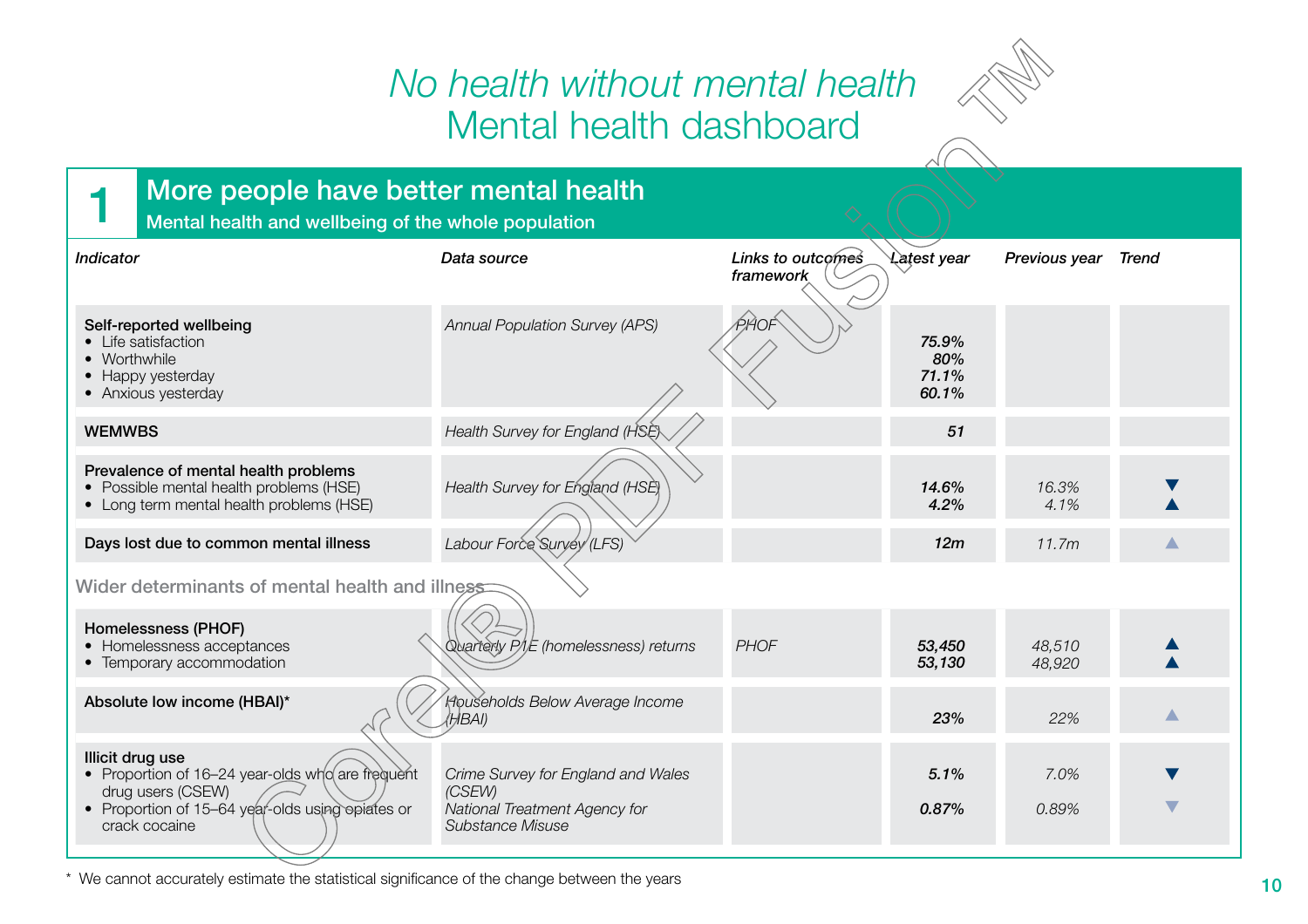# <span id="page-10-0"></span>Self-reported wellbeing<sup>[1](#page-68-0)</sup>







Figure 2: Proportion of people that responded positively in the four wellbeing questions by economic activity – 2011/12



#### **Commentary**

- Women responded more positively to feeling 'worthwhile' but reported higher levels of anxiety. For the other two questions, variations in responses by gender were statistically insignificant.
- Positive responses from those in employment, or economically inactive, were between 5 and 25 percentage points higher than those unemployed on all four questions.

Source: Office for National Statistics Annual Population Survey

- *'No health without mental health a cross-government mental health outcomes strategy for people of all ages'* commits explicitly to improving mental wellbeing for the whole population. <https://www.gov.uk/government/publications/the-mental-health-strategy-for-england>
- Subjective wellbeing is measured as part of the *'Public Health Outcomes Framework for England 2013 to 2016'.* busyout to the string is measured as part of the transparency https://www.gov.uk/government/publications/healthy-jives-healthy-people-improving-outcomes-and-supporting-transparency <http://www.phoutcomes.info/>
- *'No health without mental health: implementation framework'* suggests what NHS, public health organisations, local authorities and others can do to improve wellbeing in their areas. <https://www.gov.uk/government/publications/national-framework-to-improve-mental-health-and-wellbeing>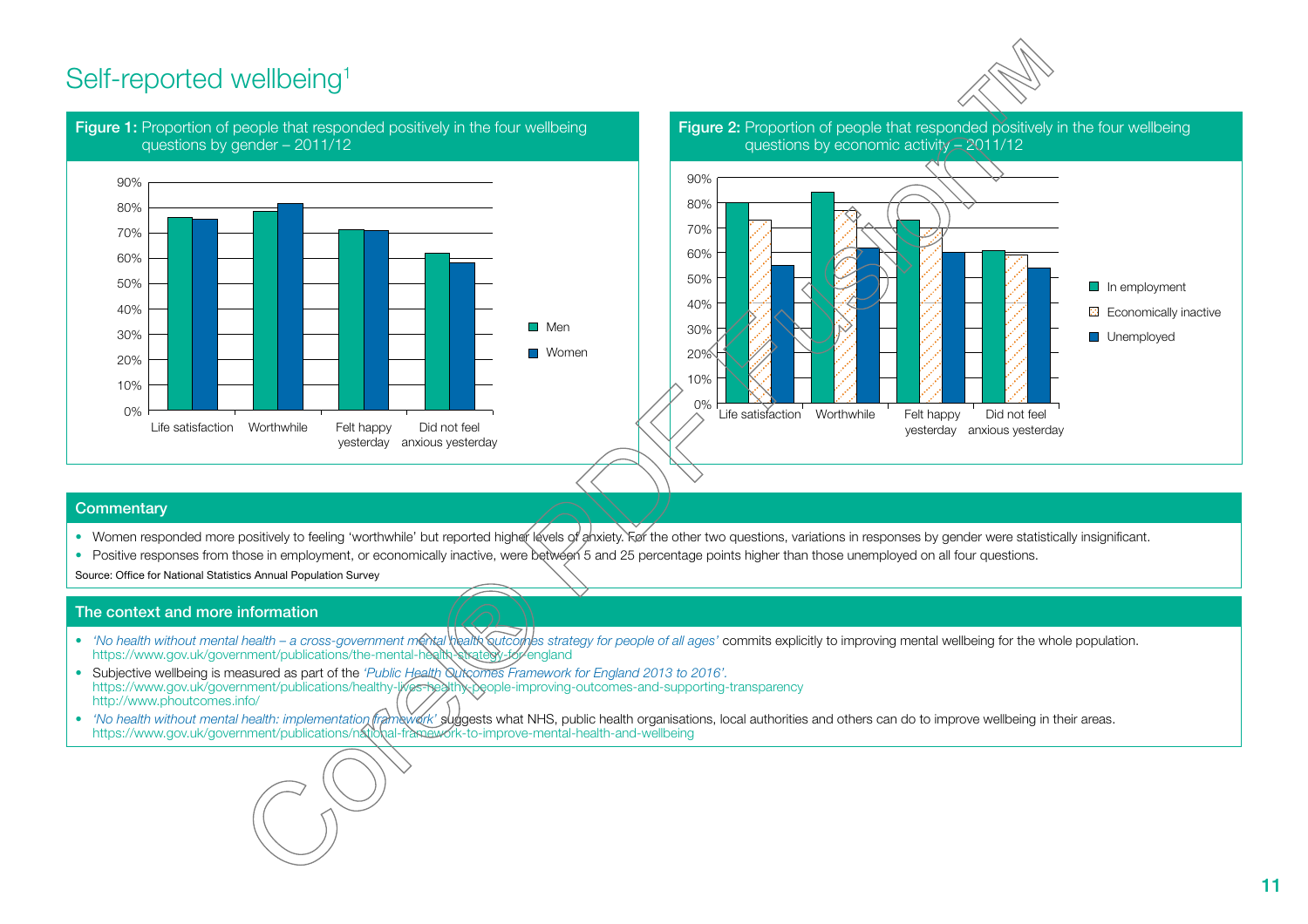

• Positive responses to the 'Did not feel anxious yesterday' question were lower than the three other wellbeing questions.

- *'No health without mental health a cross-government mental health outcomes strategy for people of all ages'* commits explicitly to improving mental wellbeing for the whole population. <https://www.gov.uk/government/publications/the-mental-health-strategy-for-england>
- Subjective wellbeing is measured as part of the *'Public Health Outcomes Framework for England 2013 to 2016'.* <https://www.gov.uk/government/publications/healthy-lives-healthy-people-improving-outcomes-and-supporting-transparency> <http://www.phoutcomes.info/>
- *'No health without mental health: implementation framework'* suggests what NHS, public health organisations, local authorities and others can do to improve wellbeing in their areas. <https://www.gov.uk/government/publications/national-framework-to-improve-mental-health-and-wellbeing>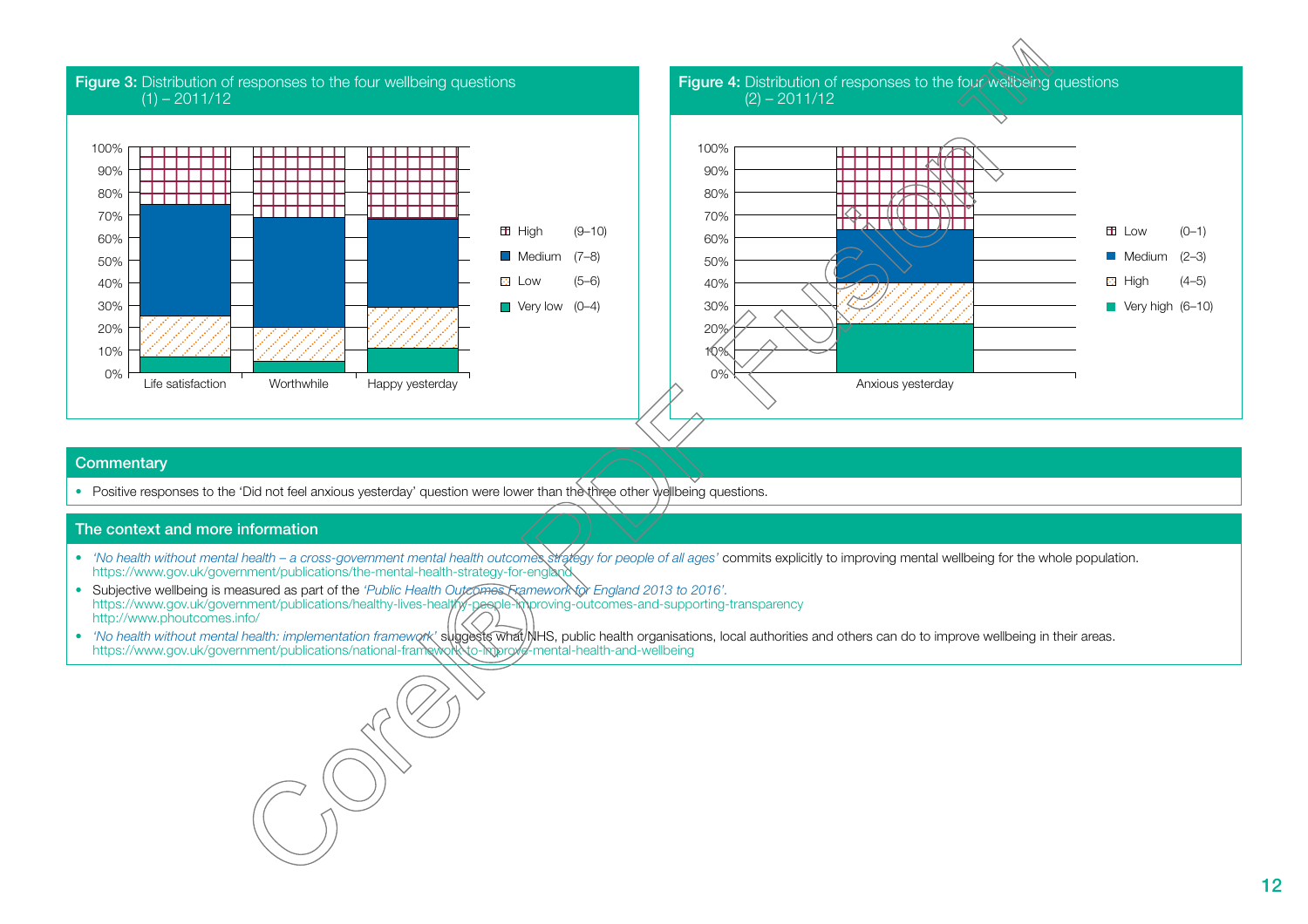#### Figure 5: Proportion of people that responded positively in the four wellbeing questions by age  $(1) - 2011/12$



Figure 6: Proportion of people that responded positively in the four wellbeing questions by age  $(2) - 2011/12$ 



#### **Commentary**

- Positive responses to the 'Did not feel anxious yesterday' question were lower than the three other wellbeing questions, across all age groups.
- Those who responded less positively on all four questions were mostly in the 40–59 age group.

Source: Office for National Statistics Annual Population Survey

- *'No health without mental health a cross-government mental health outcomes strategy for people of all ages'* commits explicitly to improving mental wellbeing for the whole population. <https://www.gov.uk/government/publications/the-mental-health-strategy-for-england>
- Subjective wellbeing is measured as part of the *'Public Health Outcomes Framework for England 2013 to 2016'.* https://www.gov.uk/government/publications/healthy-lives-healthy-people-in/proving-outcomes-and-supporting-transparency <http://www.phoutcomes.info/>
- *'No health without mental health: implementation framework'* suggests what NHS, public health organisations, local authorities and others can do to improve wellbeing in their areas. <https://www.gov.uk/government/publications/national-framework-to-improve-mental-health-and-wellbeing>

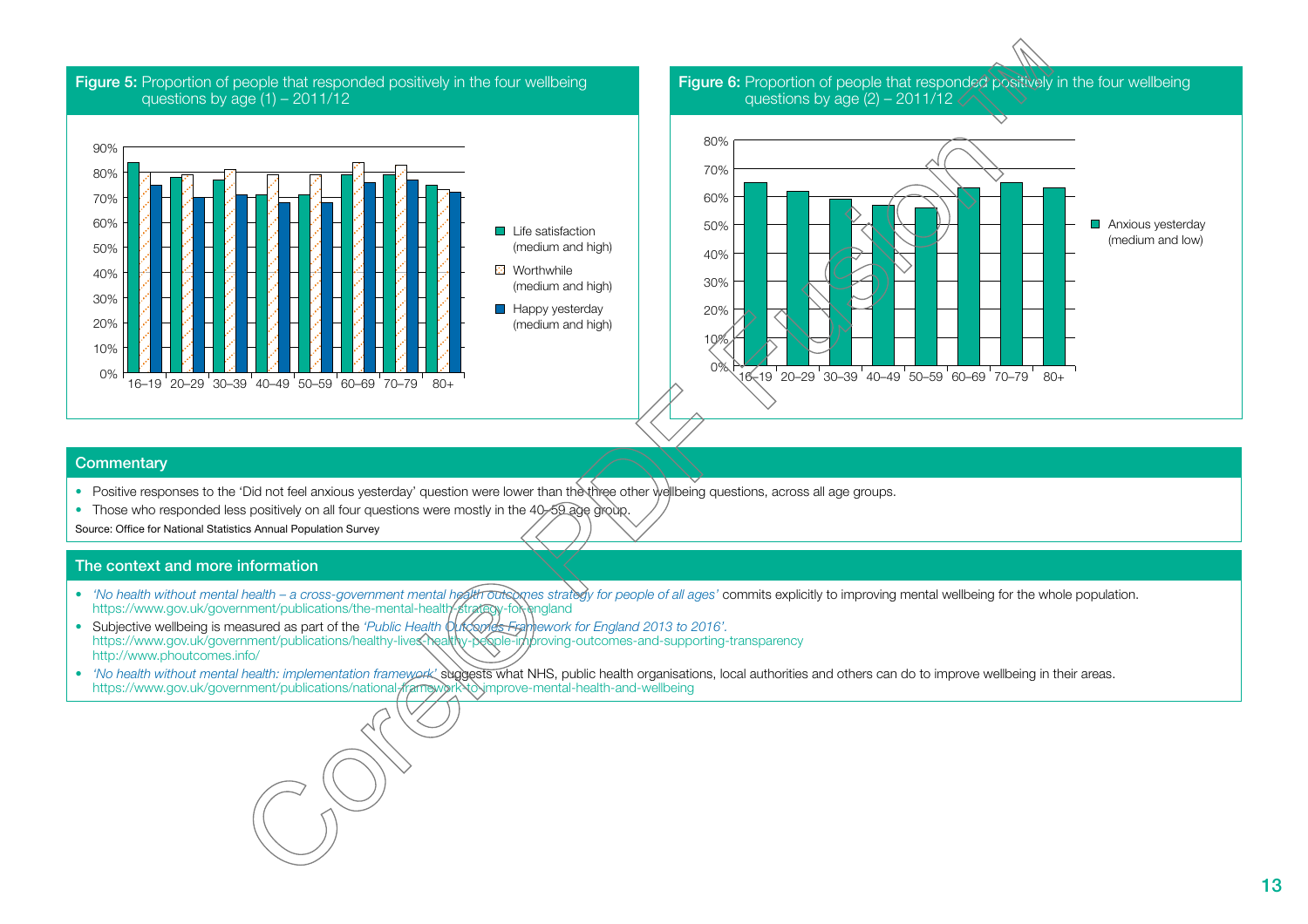# <span id="page-13-0"></span>Self-reported wellbeing – Warwick–Edinburgh Mental Wellbeing Scale (WEM)



#### Figure 1: Mean WEMWBS score by age and gender – 2010 Figure 2: Mean WEMWBS score by equivalised household income and gender – 2010



#### **Commentary**

- Average (mean) WEMWBS scores do not vary greatly between age groups but are lowest for those in the age groups 35–44 and 45–54.
- Variations in average scores by gender are also small, with men reporting slightly higher/mental wellbeing in every age group, except for age groups 35–44 and 55–64.
- Self-reported mental health wellbeing decreases with household income, with the mean score ranging from 53 for the highest income group and 47 for the lowest.

#### Source: Health Survey for England (HSE)

\* WEMWBS measures social, emotional and psychological wellbeing (subjective wellbeing).

- People with higher self-reported mental wellbeing have lower rates of illness, recover more quickly and for longer and generally have better physical and mental health.
- Improving mental wellbeing of the population as a whole is a key aspect of *'No health without mental health a cross-government mental health outcomes strategy for people of all ages'*. <https://www.gov.uk/government/publications/the-mental-health-strategy-for-england>
- Subjective wellbeing is measured as part of the 'Public Health Qutcomes Framework for England 2013 to 2016'. <https://www.gov.uk/government/publications/healthy-lives-healthy-people-improving-outcomes-and-supporting-transparency> <http://www.phoutcomes.info/>
- The 'No health without mental health: implementation framework' suggests what NHS, public health organisations, local authorities and others can do to improve mental wellbeing in their areas. <https://www.gov.uk/government/publications/national-framework-to-improve-mental-health-and-wellbeing>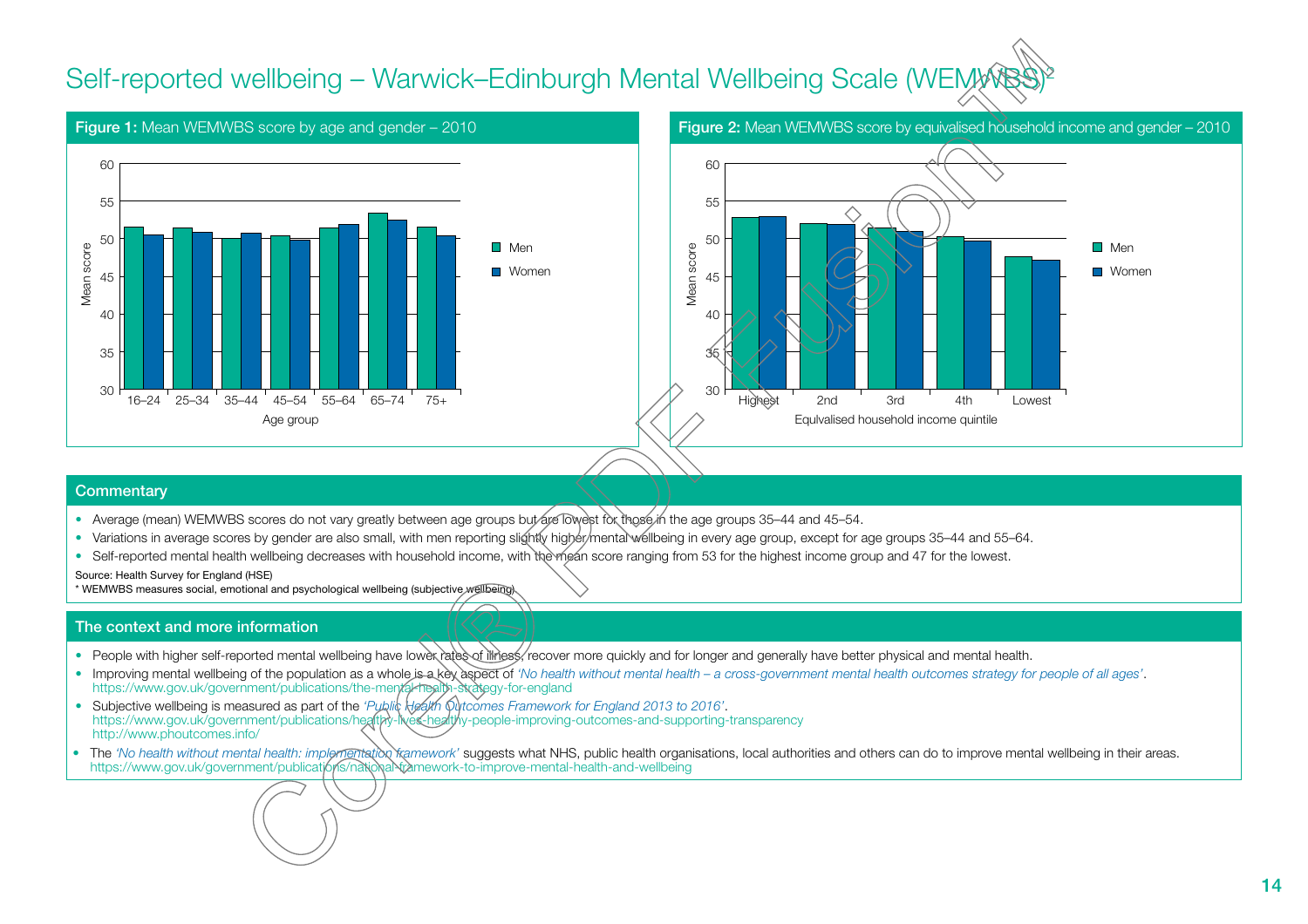

• Self-reported mental health wellbeing scores were recorded on a maximum/minimum range of 14–70 but over half of responses were in the range 47–58. Scores of 55 and 56 were recorded by the largest number of people (just over 5% for each score).

Source: Health Survey for England (HSE)

\* WEMWBS measures social, emotional and psychological wellbeing (subjective wellbeing).

- People with higher self-reported mental wellbeing have lower rates of illness, recover more quickly and for longer and generally have better physical and mental health.
- Improving mental wellbeing of the population as a whole is a key aspect of *\*\o health without mental health a cross-government mental health outcomes strategy for people of all ages'. <https://www.gov.uk/government/publications/the-mental-health-strategy-for-england>
- Subjective wellbeing is measured as part of the *'Public Health Outcomes Framework for England 2013 to 2016'*. <https://www.gov.uk/government/publications/healthy-lives-healthy-people-improving-outcomes-and-supporting-transparency> <http://www.phoutcomes.info/>
- The 'No health without mental health: implementation framework suggests what NHS, public health organisations, local authorities and others can do to improve mental wellbeing in their areas. <https://www.gov.uk/government/publications/national-framework-to-improve-mental-health-and-wellbeing>

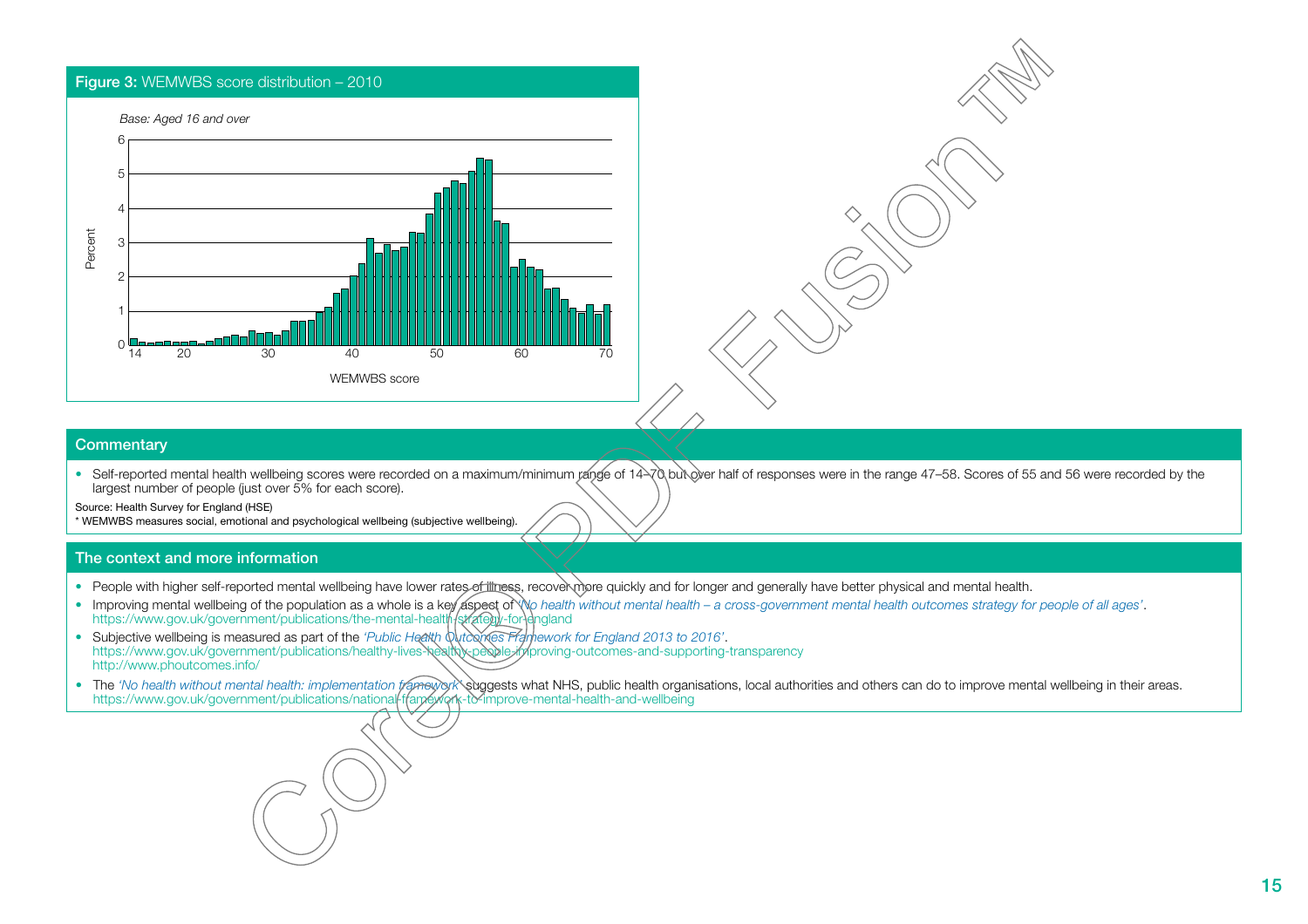## <span id="page-15-0"></span>Prevalence of mental health problems<sup>[3](#page-69-0)</sup>







#### **Commentary**

- The self-reported prevalence of both possible mental health problems and long term mental health problems has been increasing slowly over the last decade. The last two years has seen a relatively sharp variation, but overall the trend is maintained.
- The prevalence of long term mental health problems is lowest in age groups  $65-\frac{74}{40}$  (both are below 2%) and highest for age groups 45–54 and 55–64 (both are almost 6%).
- The prevalence of possible mental health problems is lowest in age groups 65–74 (below 10%) and highest for age groups 45–54 (almost 18%).

Source: Health Survey for England (HSE)

#### The context and more information

- *'No health without mental health a cross-government mental health outcomes strategy for people of all ages'* promotes reducing the prevalence of mental health problems <https://www.gov.uk/government/publications/the-mental-health-strategy-for-england>
- A more detailed measure of prevalence is contained in the seven-yearly Adult Psychiatric Morbidity Survey. <http://www.hscic.gov.uk/pubs/psychiatricmorbidity07>
- The 'No health without mental health: implementation rainework' suggests what local organisations can do to prevent mental health problems, to intervene early and to prevent more serious problems developing.

<https://www.gov.uk/government/publications/national-framework-to-improve-mental-health-and-wellbeing>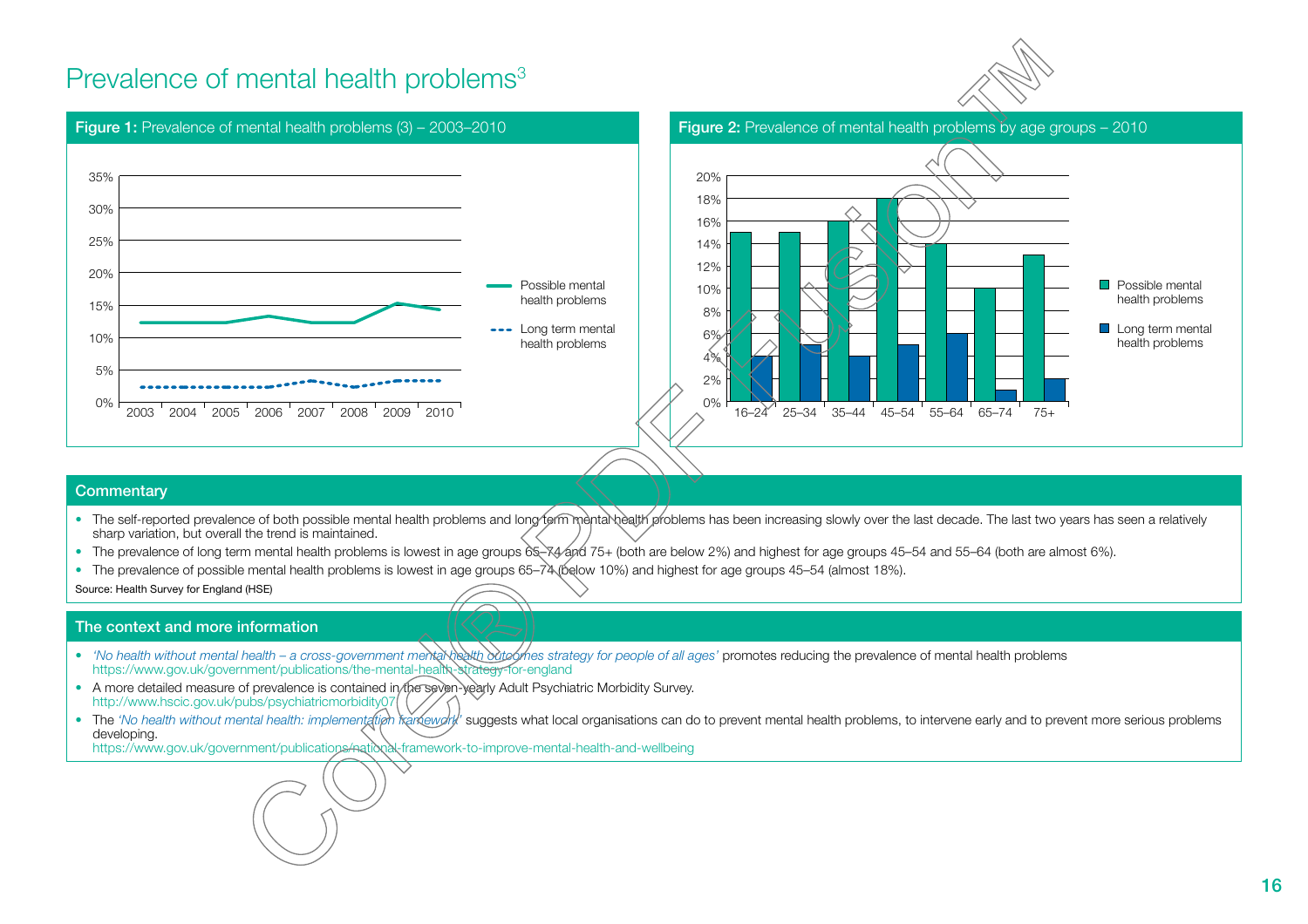

- The prevalence of long term and possible mental health problems in women is higher than that for men, with differences of about 1 and 2 percentage points respectively.
- The prevalence of possible and long term mental health problems is significantly higher in the lowest income group.

Source: Health Survey for England (HSE)

#### The context and more information

- *'No health without mental health a cross-government mental health outcomes strategy for people of all ages'* promotes reducing the prevalence of mental health problems <https://www.gov.uk/government/publications/the-mental-health-strategy-for-england>
- A more detailed measure of prevalence is contained in the seven-yearly Adult Psychiatric Morbidity Survey. <http://www.hscic.gov.uk/pubs/psychiatricmorbidity07>
- The 'No health without mental health: implementation framework' suggests what local organisations can do to prevent mental health problems, to intervene early and to prevent more serious problems developing.

<https://www.gov.uk/government/publications/national-framework-to-improve-mental-health-and-wellbeing>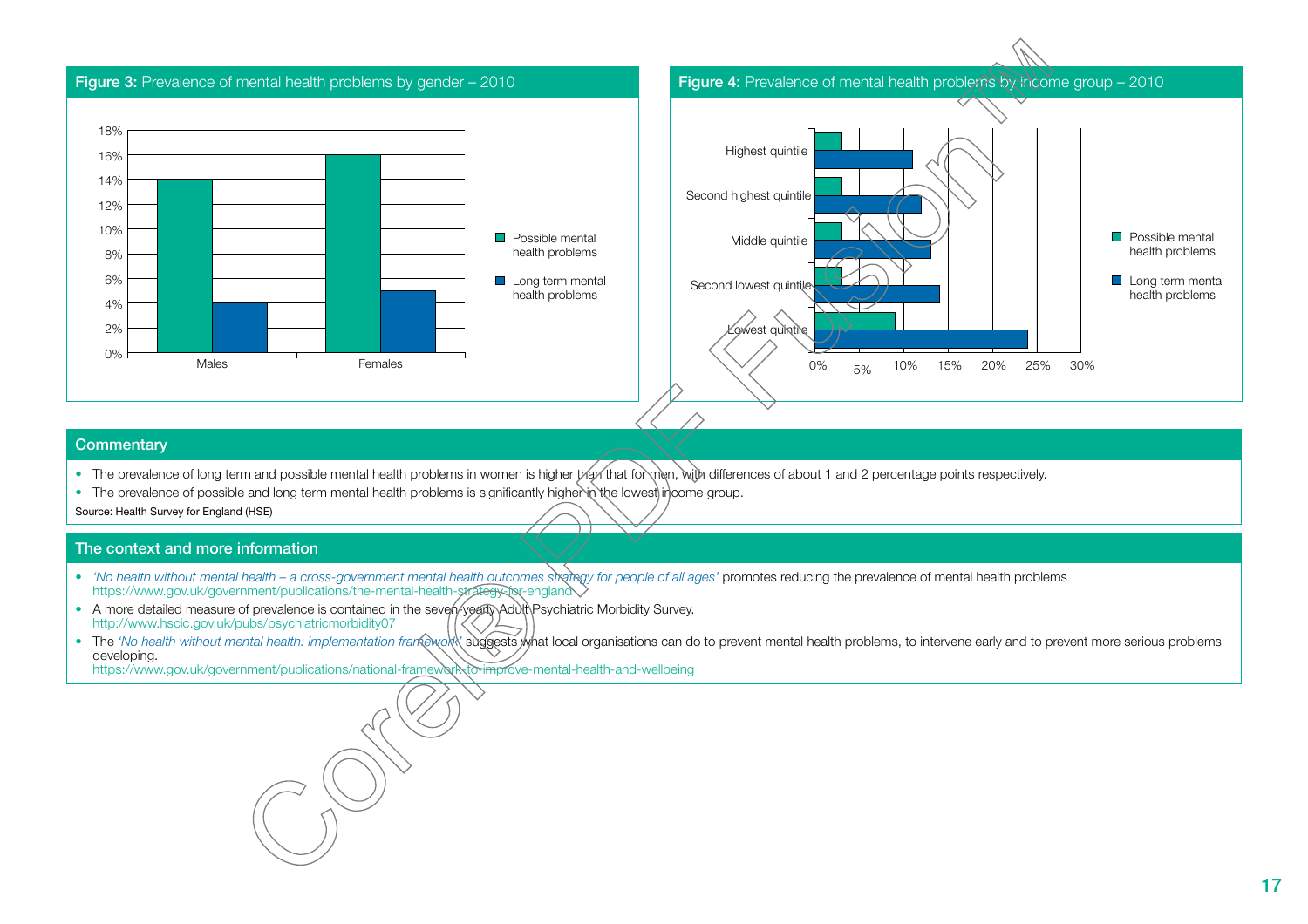## <span id="page-17-0"></span>Sickness absence





#### **Commentary**

• The days lost due to common mental health problems, as a proportion of overall sickness absence, has been consistently higher in women than men. In the latest figures, the proportions are just below 13% for women and just over 8% for men.

Source: Office for National Statistics Labour Force Survey

- Improving mental health and wellbeing is an integral part of improving the public's health.
- Targeted interventions and services for mild to moderate common mental health problems, such as depression and anxiety, can help deliver improved public health outcomes, improved mental health and wellbeing for individuals and savings for UK employers.
- The 'No health without mental health: implementation framework sets out what local public health services can do to improve public mental health and reduce sickness absence rates. <https://www.gov.uk/government/publications/national-framework-to-improve-mental-health-and-wellbeing>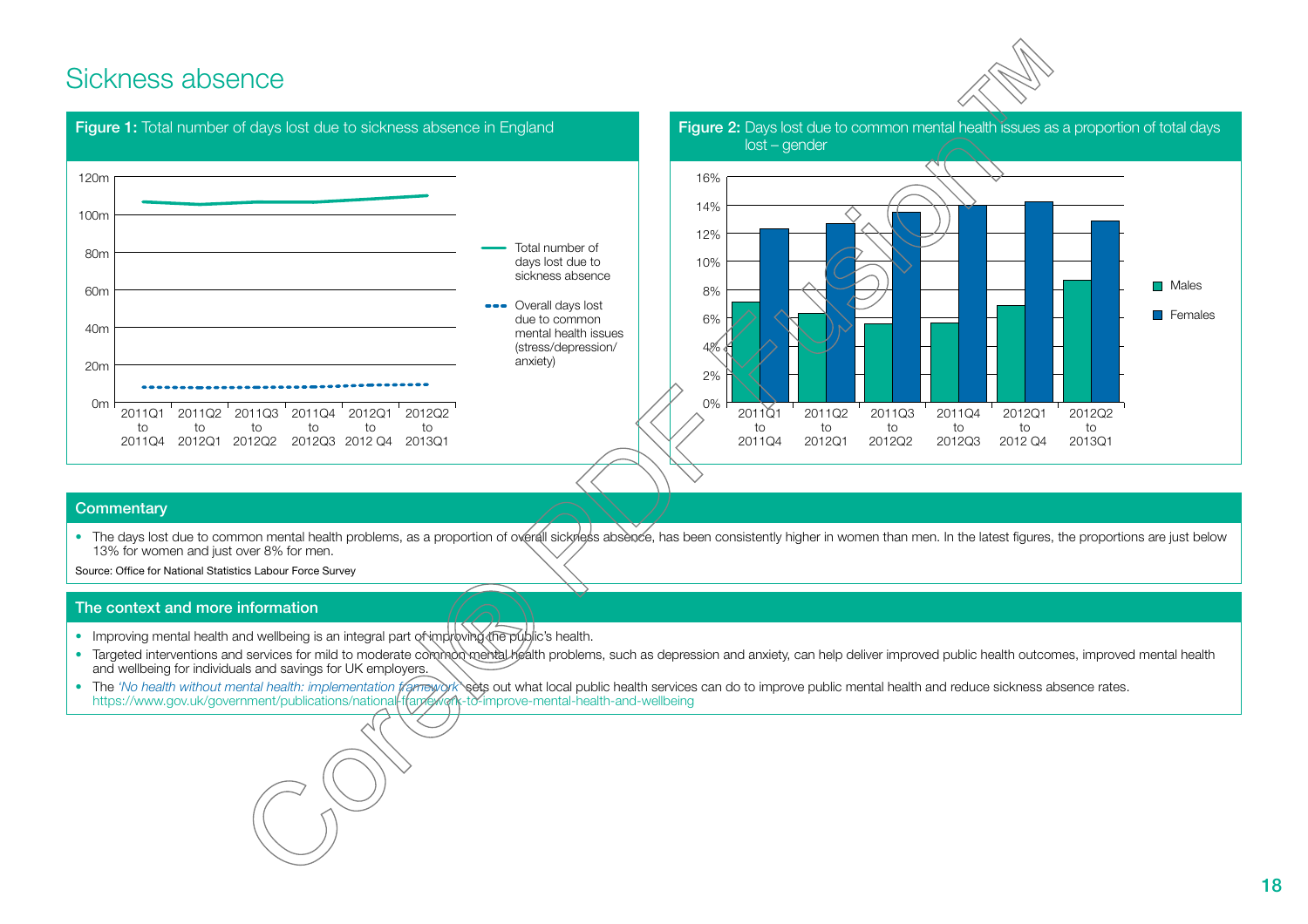

# Figure 3: Days lost due to common mental health issues as a proportion of total

#### **Commentary**

• Those people in age group 50–64 have consistently shown the lowest proportion of days lost over the recent survey periods.

Source: Office for National Statistics Labour Force Survey

- Improving mental health and wellbeing is an integral part of improving the public's health.
- Targeted interventions and services for mild to moderate common mental health problems, such as depression and anxiety, can help deliver improved public health outcomes, improved mental health and wellbeing for individuals and savings for UK employers.
- The 'No health without mental health: implementation framework<sup>x</sup>sets out what local public health services can do to improve public mental health and reduce sickness absence rates. https://www.gov.uk/government/publications/national-franؤework-to-improve-mental-health-and-wellbeing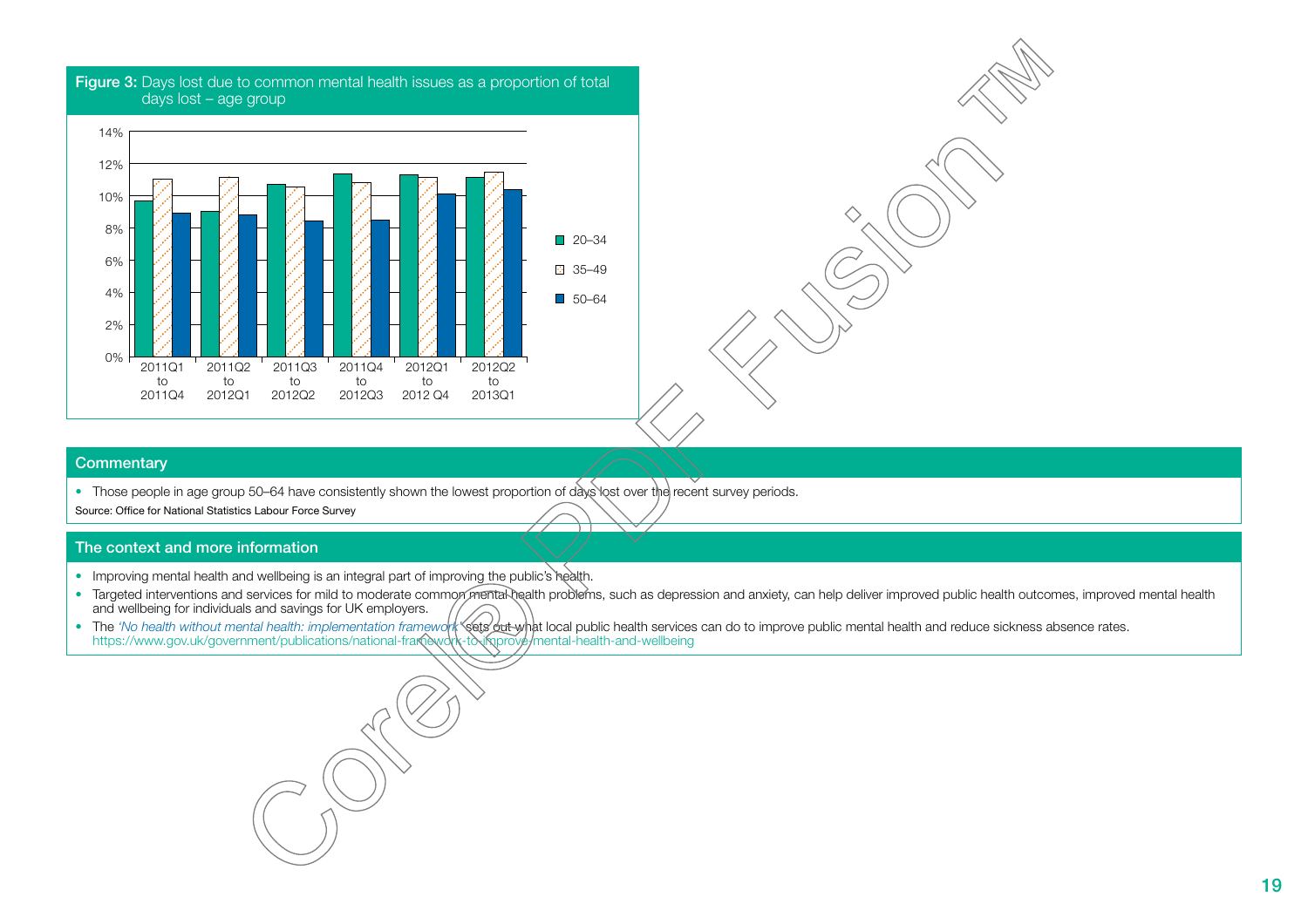## <span id="page-19-0"></span>Homelessness<sup>[4](#page-69-0)</sup>





#### **Commentary**

- A steep decline in homeless households in 'priority need' and those in temporary accommodation between 2003 and 2010 has stalled. Figures from 2010 show both are now starting to rise.
- People from BME groups represent around a third of homeless households in 'priority need' and around half of all people in temporary accommodation.

H くく ノム

Source: National statistics - Department for Communities and Local Government

- A safe and secure place to live is essential for everybody's health and wellbeing. For many people, poor mental health is linked to insecure, poor quality and overcrowded housing and homelessness.
- Homeless households, or households in temporary accommodation, can have greater health needs than the population as a whole, including mental health needs.
- The cross-government ministerial working group omhomelessness report 'Making every contact count A joint approach to preventing homelessness', published August 2012, emphasises that poor mental health is a key risk factor and set out how local agencies can identify people at risk and make sure they can access help to prevent them becoming homeless. <https://www.gov.uk/government/publications/making-every-contact-count-a-joint-approach-to-preventing-homelessness>
- Housing organisations, service commissioners and providers, have a key role in working with NHS organisations to provide integrated support for people with mental health problems. The *'No health without mental health: implementation framework'* highlights what housing organisations can do to support people with mental health problems and housing needs. <https://www.gov.uk/government/publications/national-framework-to-improve-mental-health-and-wellbeing>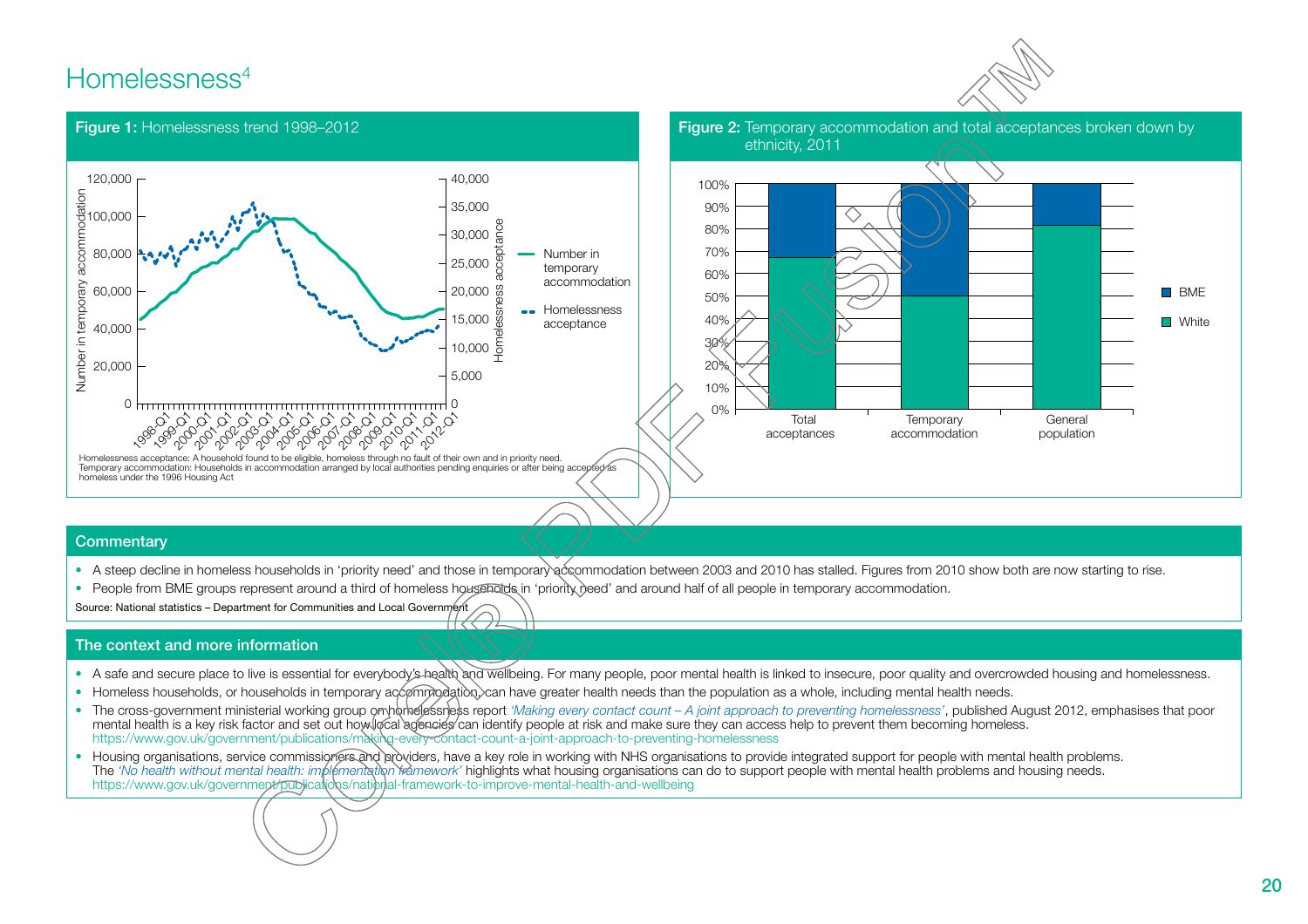

• Lone female applicants with dependent children are the most common household types for both temporary accommodation and homeless households.

Source: National statistics – Department for Communities and Local Government

\* Homelessness acceptance: A household found to be eligible, homeless through no fault of their own and in priority need. Temporary accommodation: Households in accommodation arranged by local authorities pending enquiries or after being accepted as homeless under the 1996 Housing Act

- A safe and secure place to live is essential for everybody's health and wellbeing. For many people, poor mental health is linked to insecure, poor quality and overcrowded housing and homelessness.
- Homeless households, or households in temporary accommodation, can have greater health needs than the population as a whole, including mental health needs.
- The cross-government ministerial working group on homelessness report *'Making every contact count A joint approach to preventing homelessness'*, published August 2012, emphasises that poor mental health is a key risk factor and sets out how local agencies can identify people at risk and make sure they can access help to prevent them becoming homeless. https://www.gov.uk/government/publications/making-every-sontact-count-a-joint-approach-to-preventing-homelessness
- Housing organisations, service commissioners and providers, have a key role in working with NHS organisations to provide integrated support for people with mental health problems. The *'No health without mental health: implementation framework'* highlights what housing organisations can do to support people with mental health problems and housing needs. <https://www.gov.uk/government/publications/national-framework-to-improve-mental-health-and-wellbeing>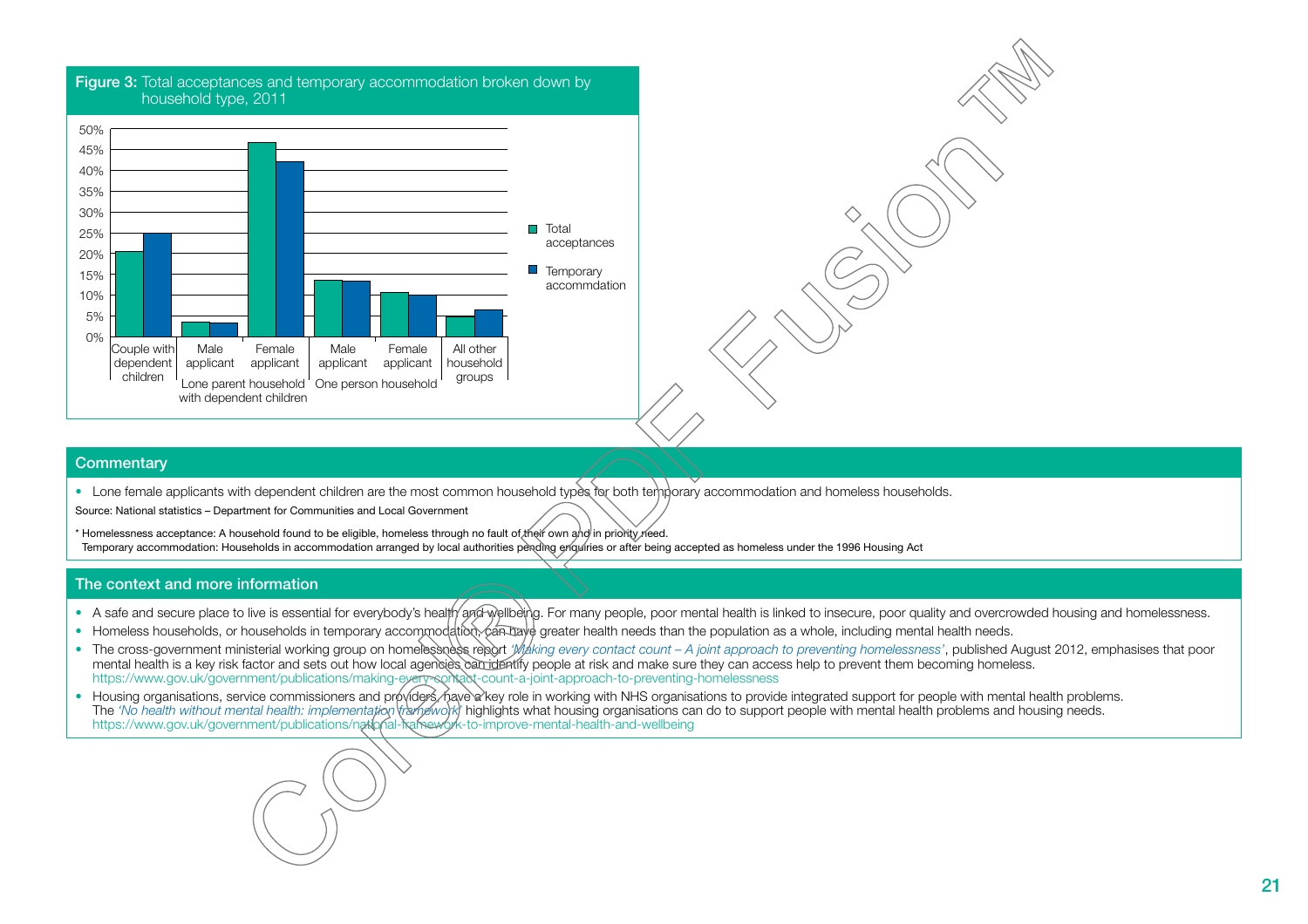# <span id="page-21-0"></span>Absolute low income[5](#page-69-0)





#### **Commentary**

- The proportion of people in households with an income below 60% of median income has decreased by 29% since 1998/9 (after housing costs) but in the most recent figures there are signs the trend is reversing.
- Of the low-income groups, those in the workless and other inactive group are the greatest proportion (over 20%) and couples who are working full or part-time are the smallest proportion (about 5%).

Source: Households Below Average Income (HBAI) dataset

#### The context and more information

- Income inequality is a determinant of mental health. Social and estonomic inequalities influence health and wellbeing and risk of mental health problems. Those with the lowest income are at increased risk of mental health problems compared with the general population.
- The focus on income over the last decades has ignored the root causes of poverty. The *'Social Justice: transforming lives'* Government strategy is about making sure that everybody is able to take their first step on the social ladder whatever their circumstance. <https://www.gov.uk/government/publications/social-justice-transforming-lives>
- *'No health without mental health a cross-government mental health outcomes strategy for people of all ages'* promotes localised methods of commissioning and delivery of services to make sure that mental health conditions are not addressed in isolation, but as a part of the wider issues facing an individual or family. <https://www.gov.uk/government/publications/the-mental-health-strategy-for-england>
- The *'No health without mental health: imblementation framework'* includes how health and care organisations can come together with others to provide an integrated response for people with mental health needs.

<https://www.gov.uk/government/publications/national-framework-to-improve-mental-health-and-wellbeing>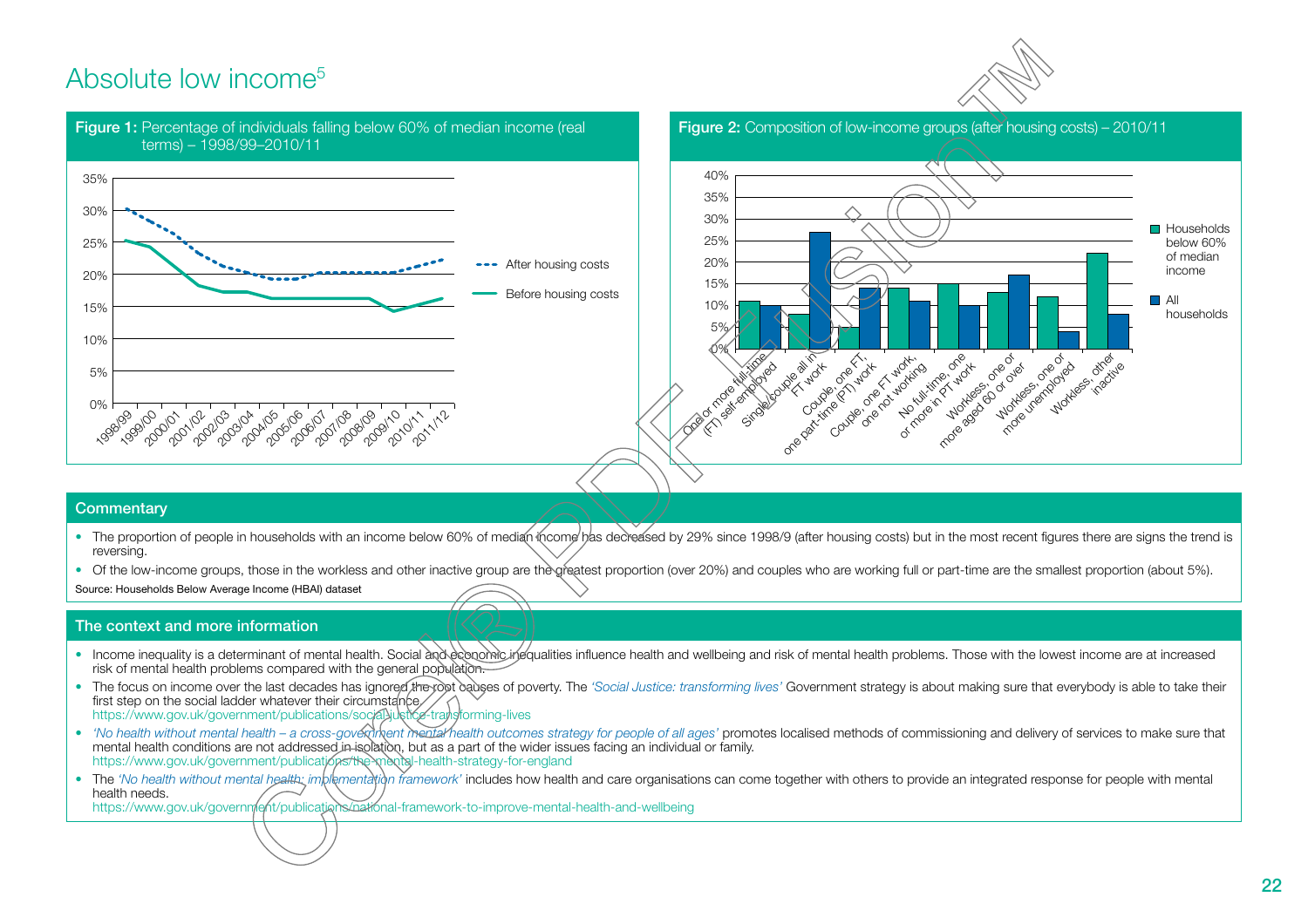



• Of the low-income groups, the family type of couples with children are the greatest proportion (just dver 35%) and pensioners single or couple are the smallest proportion (just over 5% each).

Source: Households Below Average Income (HBAI) dataset

#### The context and more information

- Income inequality is a determinant of mental health. Social and economic inequalities influence health and wellbeing and risk of mental health problems. Those with the lowest income are at increased risk of mental health problems compared with the general population.
- The focus on income over the last decades has ignored the roof causes of poverty. The *'Social Justice: transforming lives'* Government strategy is about making sure that everybody is able to take their first step on the social ladder whatever their circumstance. https://www.gov.uk/government/publications/social-justiceNransforming-
- *'No health without mental health a cross-government mental health outcomes strategy for people of all ages'* promotes localised methods of commissioning and delivery of services to make sure that mental health conditions are not addressed in isolation but as a part of the wider issues facing an individual or family. <https://www.gov.uk/government/publications/the-mental-health-strategy-for-england>
- The 'No health without mental health: implementation framework' includes how health and care organisations can come together with others to provide an integrated response for people with mental health needs.

<https://www.gov.uk/government/publications/national-framework-to-improve-mental-health-and-wellbeing>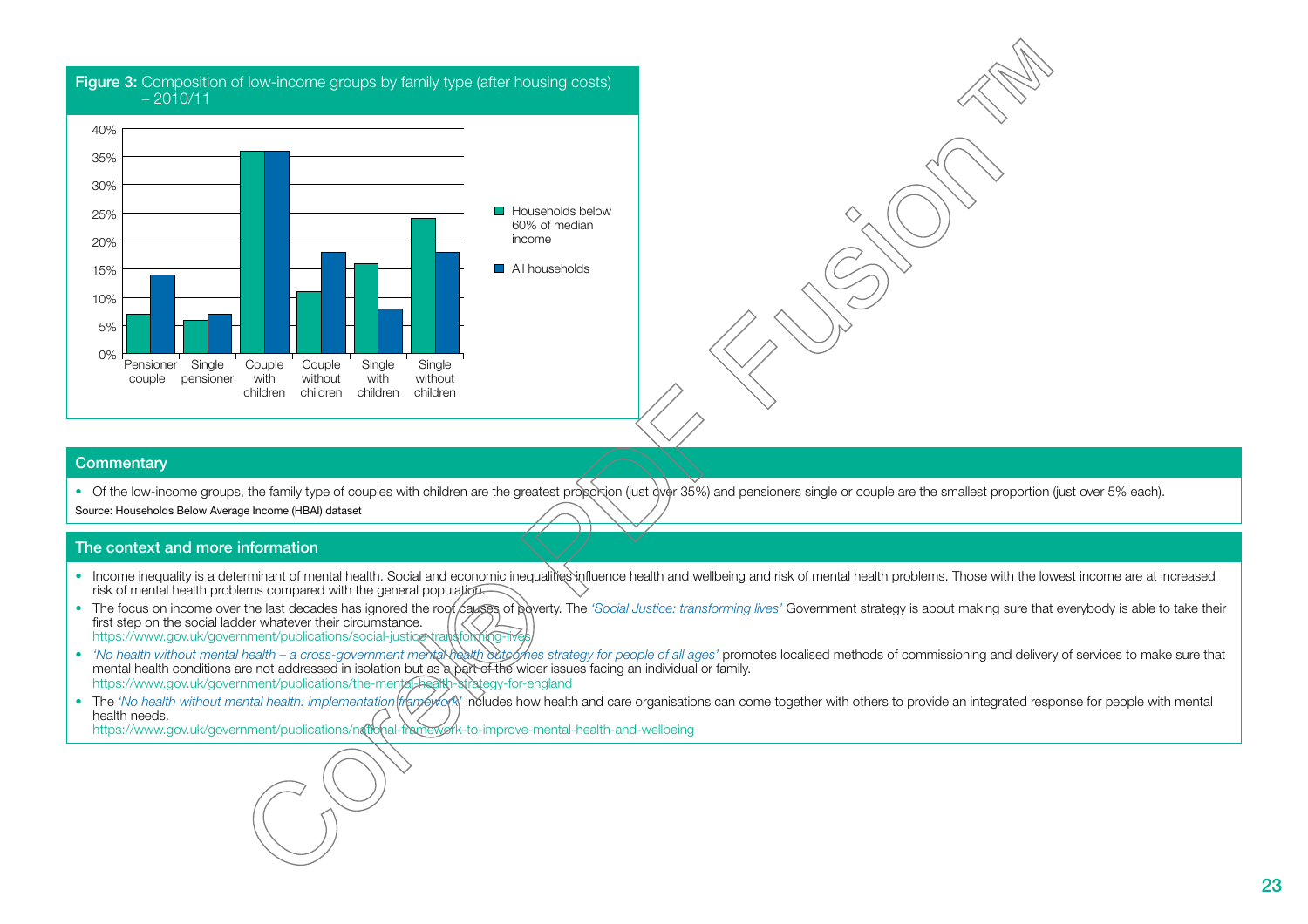# <span id="page-23-0"></span>Illicit drug use $6$





#### **Commentary**

- The proportion of 16–24 year-olds classified as frequent drug users has fallen sharply and more than halved since 2002/03. It is currently at around 5%.
- The proportion of 15–64 year-olds using opiates or crack cocaine has fallen steadily, by over 12%, between 2005/06 and to 2010/11.

Source: Crime Survey for England and Wales, Home Office; National and Regional Estimates of the Prevalence of Opiate and/or Crack Cocaine use, National Treatment Agency for Substance Misuse.

- Although there is still debate as to whether there is a causa Nink between illicit/drug use and the development of long term psychosis, it is well established that the course of psychosis is adversely affected by substance misuse, resulting in a more prolonged and serious condition.
- The chart focuses on 16–24 year-olds as the Crime Survey for England and Wales has consistently shown that drug usage is higher among young people than for the adult population as a whole.
- The *'No health without mental health: implementation framework'* sets out what local organisations can do to tackle the wider determinants of mental illness. <https://www.gov.uk/government/publications/national-framework-to-improve-mental-health-and-wellbeing>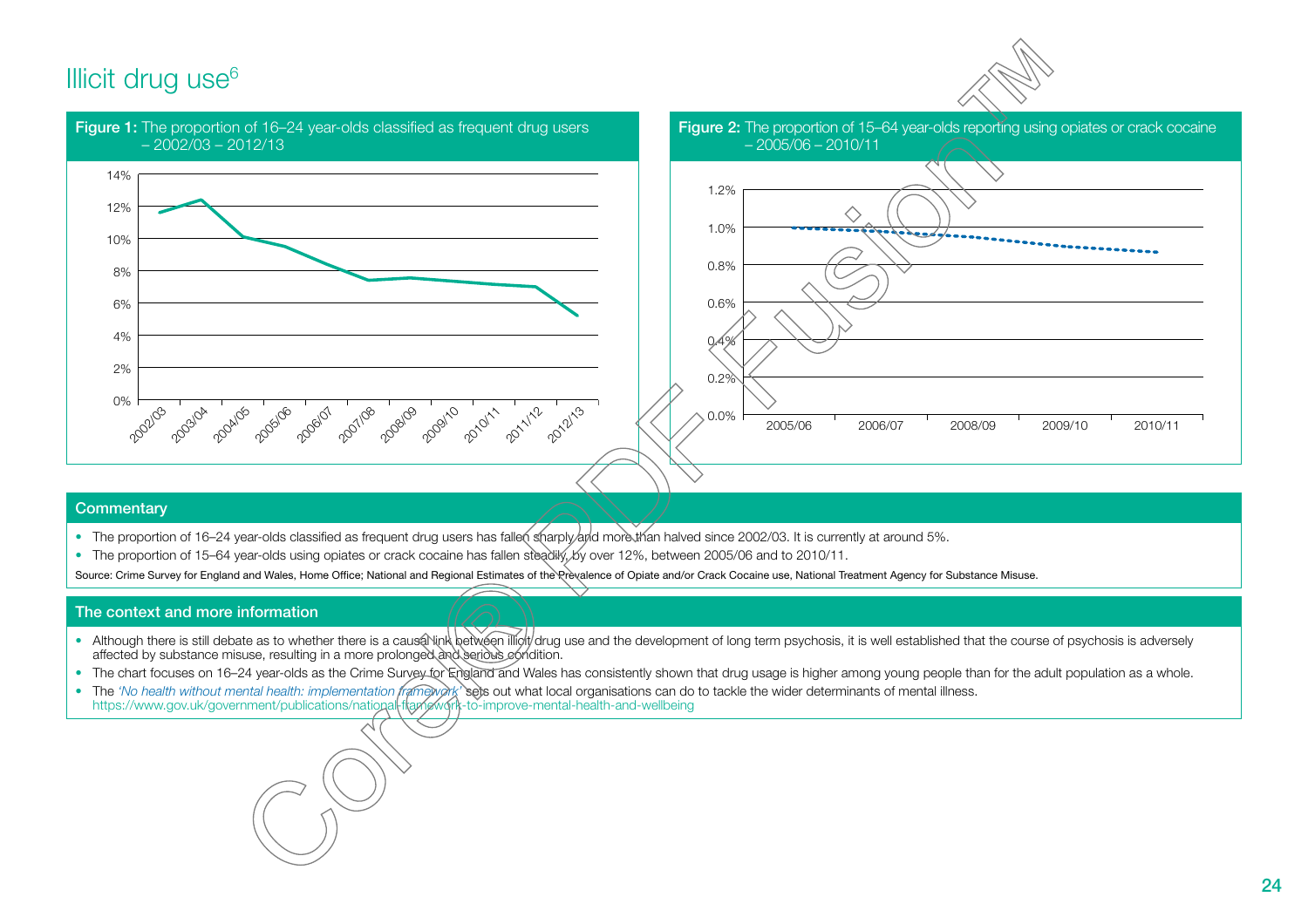# <span id="page-24-0"></span> $\Diamond$ **Objective 2:**  More people with mental health problems will recover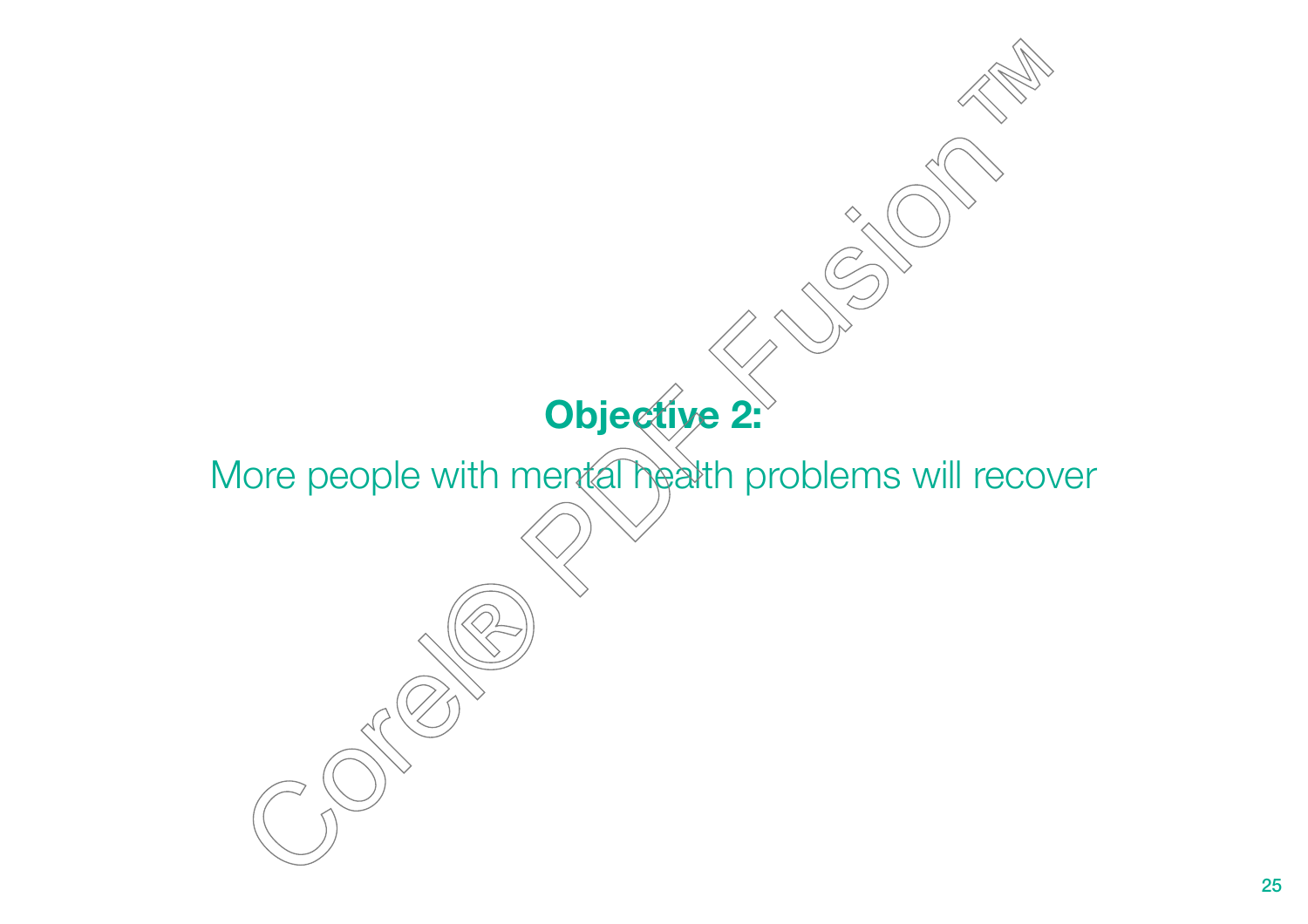# *No health without mental health* Mental health dashboard



# <span id="page-25-0"></span>2 More people with mental health problems will recover

| <b>Indicator</b>                                                                                 | Data source                                                                                   | Links to outcomes<br>framework | <b>Latest year</b> | Previous year | <b>Trend</b> |
|--------------------------------------------------------------------------------------------------|-----------------------------------------------------------------------------------------------|--------------------------------|--------------------|---------------|--------------|
| <b>Care and treatment</b>                                                                        |                                                                                               |                                |                    |               |              |
| <b>IAPT</b><br>• Access to IAPT by those who would benefit<br>• Recovery following IAPT services | Improving access to psychological<br>therapies, key performance indicators<br>(IAPT KPIs), IC | <b>NHSOF</b>                   | 9.8%<br>45.9%      | 8.6%<br>46.1% |              |
| Recovery and quality of life                                                                     |                                                                                               |                                |                    |               |              |
| Employment of people with mental illness                                                         | Labour Force Survey and ONS                                                                   | PHOF, NHS OF,<br><b>ASCOF</b>  | 27.7%              | 29.5%         |              |
| Employment of people with serious mental<br>illness                                              | Mental Health Minimum Dataset<br>(MHMDS)                                                      | PHOF, NHS OF,<br><b>ASCOF</b>  | 7.9%               | 8.8%          |              |
| Accommodation                                                                                    | Mental Health Minimum Dataset<br>(MHMDS)                                                      | PHOF, ASCOF                    | 61.7%              | 63.3%         |              |
| Social care related quality of life                                                              | Adult Social Care Survey (ASCS)                                                               | <b>ASCOF</b>                   | 18.1               | 17.9          |              |
|                                                                                                  |                                                                                               |                                |                    |               |              |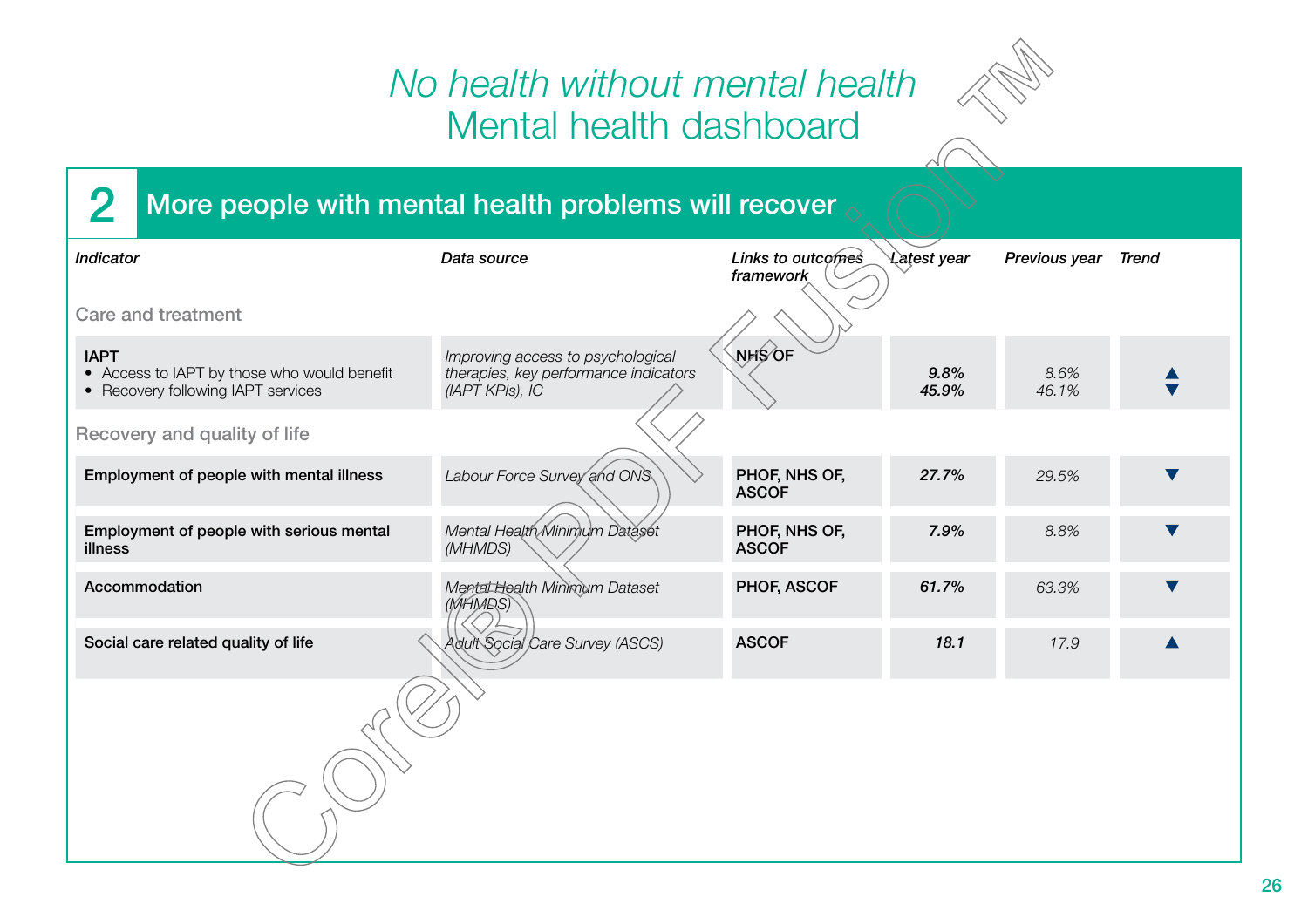# <span id="page-26-0"></span>IAPT: Improving Access to Psychological Therapies<sup>[7](#page-70-0)</sup>





#### **Commentary**

- Access to IAPT services is calculated on a quarterly basis and aggregated to provide an annual figure. Access on an annual basis has increased significantly from 3% in 2009/10 to almost 10% in 2012/13. These figures show more people than ever before are benefitting from IAPT services but there is more to do to reach the Government's ambition for over 900,000 people to access these services each year by 2015.
- The recovery rate has increased significantly from around 39.3% in Q1 2010/11 to around 45.9% in Q2 2012/13.

Source: Improving Access to Psychological Therapies (IAPT) dataset.

Access rate is defined as the proportion of people entering treatment against the level of need in the general population (i.e. the prevalence of depression and anxiety in the population).

The recovery rate refers to the proportion of people who complete treatment and consequently move to recovery.

#### The context and more information

• The 'No health without mental health: implementation framework' sets out what providers of mental health services, adult social care services and children's services can do to make sure that everyone has timely access to evidence-based psychological therapies.

• The 'No health without mental health: implementation framework' also makes clear the need to go further to ensure a choice of NICE approved therapies are commissioned and provided in all areas of the country, accessible to all, including older people and people from BME communities. https://www.gov.uk/government/publications/national-tramework-to-improve-mental-health-and-wellbeing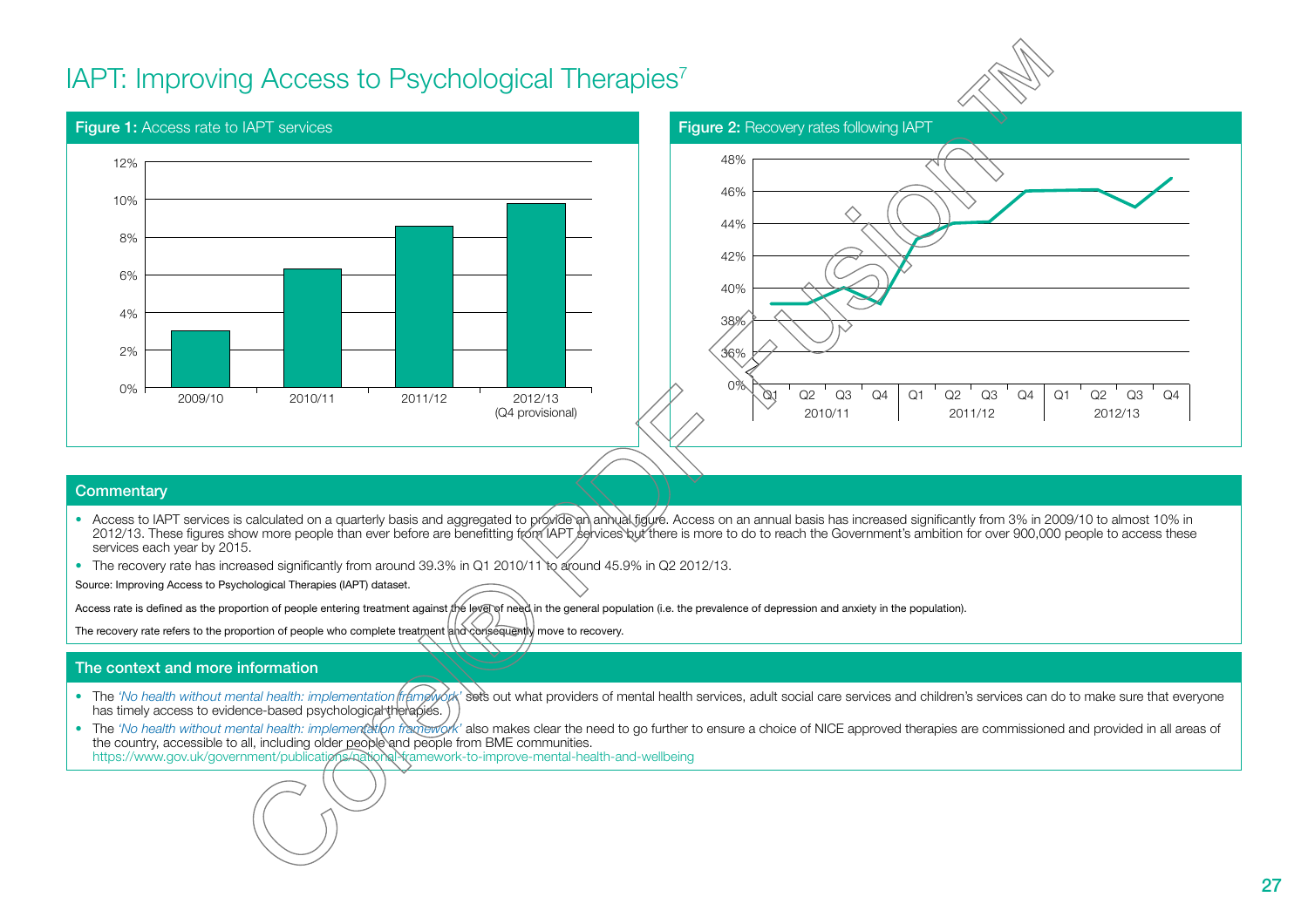# Employment of people with mental health problems<sup>[8](#page-70-0)</sup>

<span id="page-27-0"></span>

#### **Commentary**

0% 10% 20% 30% 40% 50% 60% 70% 80%

• Around 28% of people with mental health problems are employed, compared to around 70% of the general population.

2011 (Q1+Q2)

• Differences in employment rates by gender are lower among those with mental health problems than in the general population.

Source: ONS Labour Force Survey

#### The context and more information

2007 2008 2009 2010

• The incidence of mental health problems – including in young people Can increase in times of economic and employment uncertainty, as can the rate of suicide.

General population

••• People with mental health problems

- An employment indicator is included in the *NHS Outcomes Framework 2013–14* [https://www.gov.uk/government/uploads/system/uploads/attachment\\_data/file/127106/121109-NHS-Outcomes-Framework-2013-14.pdf](https://www.gov.uk/government/uploads/system/uploads/attachment_data/file/127106/121109-NHS-Outcomes-Framework-2013-14.pdf) <http://indicators.ic.nhs.uk/webview/>
- *'No health without mental health a cross-government mental thealth outcomes strategy for people of all ages'* makes clear the mental health benefits of gaining and retaining employment. https://www.gov.uk/government/publications/the-mental-bealth-strategy-for-england
- The 'No health without mental health: implementation framework' sets out what employers, employment support organisations, NHS providers and others can do to support people with mental health problems to gain employment.

https://www.gov.uk/government/publicat/ons/national-theamework-to-improve-mental-health-and-wellbeing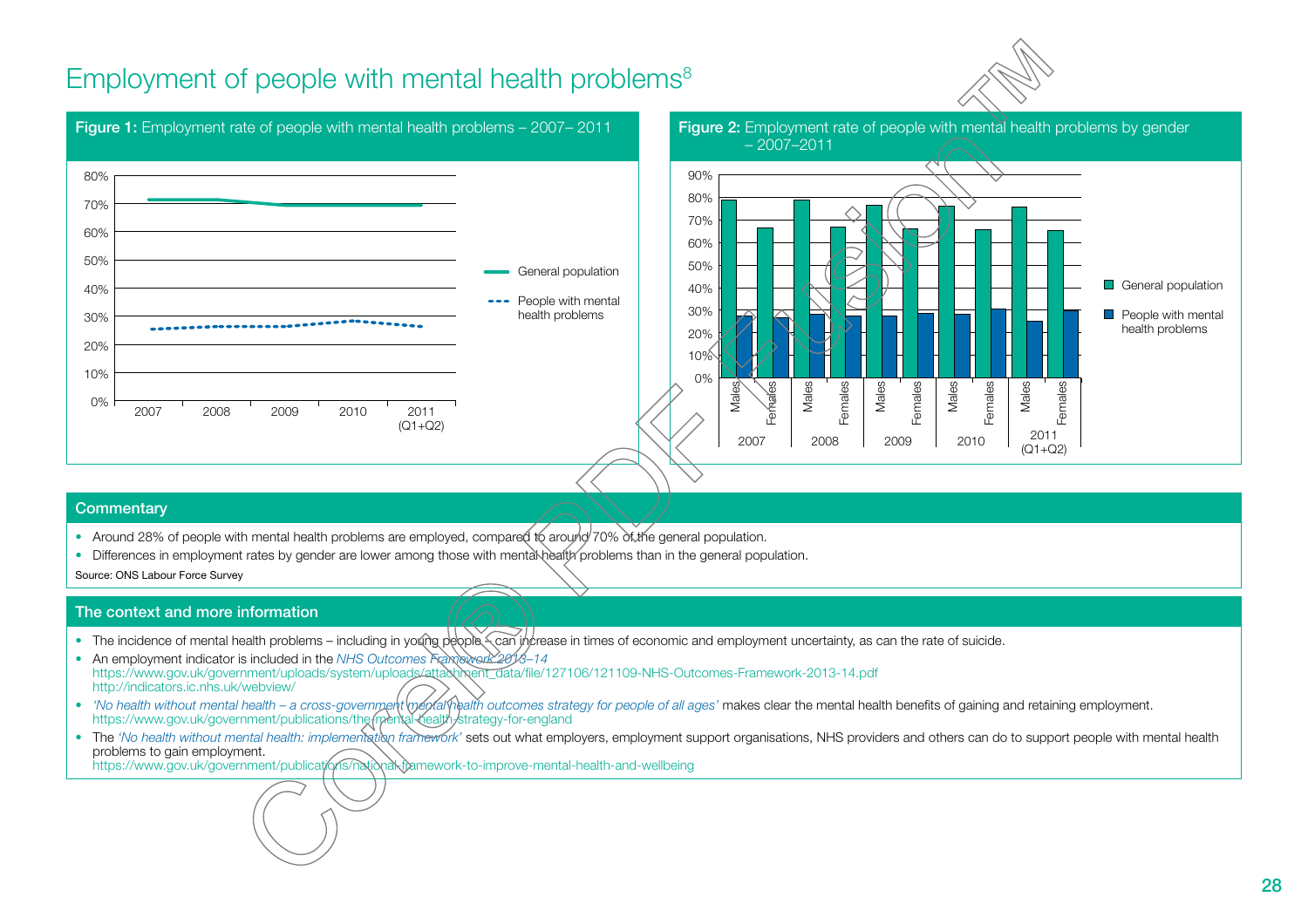

Figure 3: Employment rate of people with mental health problems by age – 2011



Figure 4: Employment rate of people with mental health problems by ethnicity

#### **Commentary**

- The 'employment gap' between the general population and people with mental health problems is widest for age groups 25–34 and 35–49.
- The employment rate for people in the BME group is lower for both those with mental health problems and the general population, compared to the equivalent proportions in the white group.

Source: ONS Labour Force Survey

#### The context and more information

- The incidence of mental health problems including in young people can increase in times of economic and employment uncertainty, as can the rate of suicide.
- An employment indicator is included in the *NHS Outcomes Framework 2013–14* https://www.gov.uk/government/uploads/system/uploads/atta**ch/xisox<u>/dat</u>e/file**/127106/121109-NHS-Outcomes-Framework-2013-14.pdf <http://indicators.ic.nhs.uk/webview/>
- *'No health without mental health a cross-government mental health perfores strategy for people of all ages'* makes clear the mental health benefits of gaining and retaining employment. <https://www.gov.uk/government/publications/the-mental-health-strategy-for-england>
- The 'No health without mental health: implementation framework' sets out what employers, employment support organisations, NHS providers and others can do to support people with mental health problems to gain employment.

<https://www.gov.uk/government/publications/national-framework-to-improve-mental-health-and-wellbeing>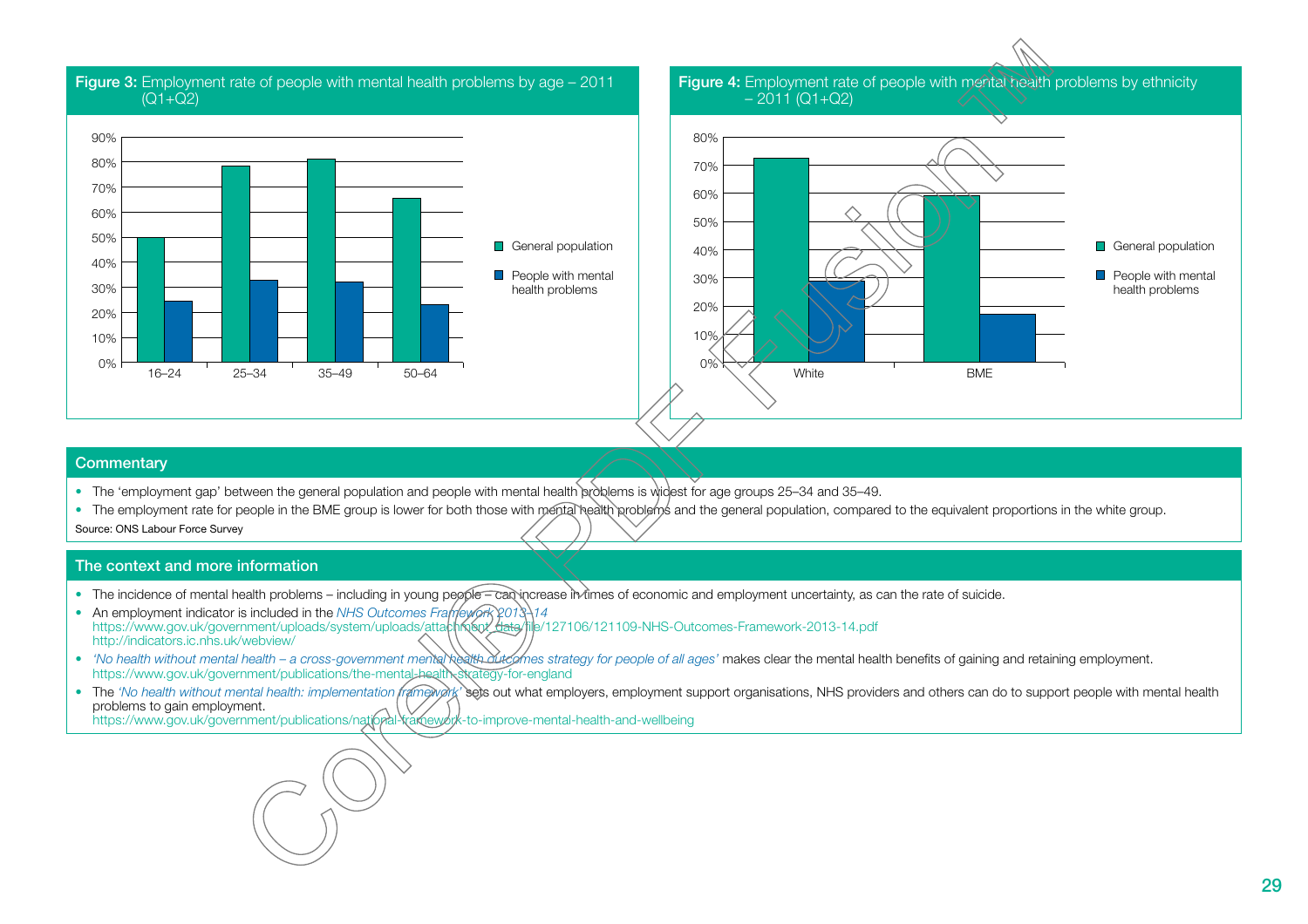## <span id="page-29-0"></span>Employment of people with serious mental illness<sup>9</sup>





#### **Commentary**

- Employment rates for people with serious mental illness (SMI) have fluctuated between approximately 8% and 9% over the period. These rates are substantially lower than the employment rates for the population as a whole (around 70% in the first half of 2011).
- Of those with SMI, men had a lower rate of employment than women.

Source: Mental Health Minimum Dataset

- Supporting adults with serious mental illness with their employment, reduces the risk of social exclusion and discrimination and can help with recovery.
- An employment indicator is included in the 'Public Health Oxtcomes Pramework for England 2013 to 2016' <https://www.gov.uk/government/publications/healthy-lives-healthy-people-improving-outcomes-and-supporting-transparency> <http://www.phoutcomes.info/>
- *'No health without mental health a cross-government (mental mental health outcomes strategy for people of all ages' makes clear the importance of employment for people with SMI, as part of a recovery* approach.
- <https://www.gov.uk/government/publications/the-mental-health-strategy-for-england>
- The *'No health without mental health: implementation framework'* sets out what local organisations can do to support employment for people with SMI. <https://www.gov.uk/government/publications/national-framework-to-improve-mental-health-and-wellbeing>
- The Government's forthcoming disability employment strategy, expected later in 2013, will include specific provision for people with serious mental illness.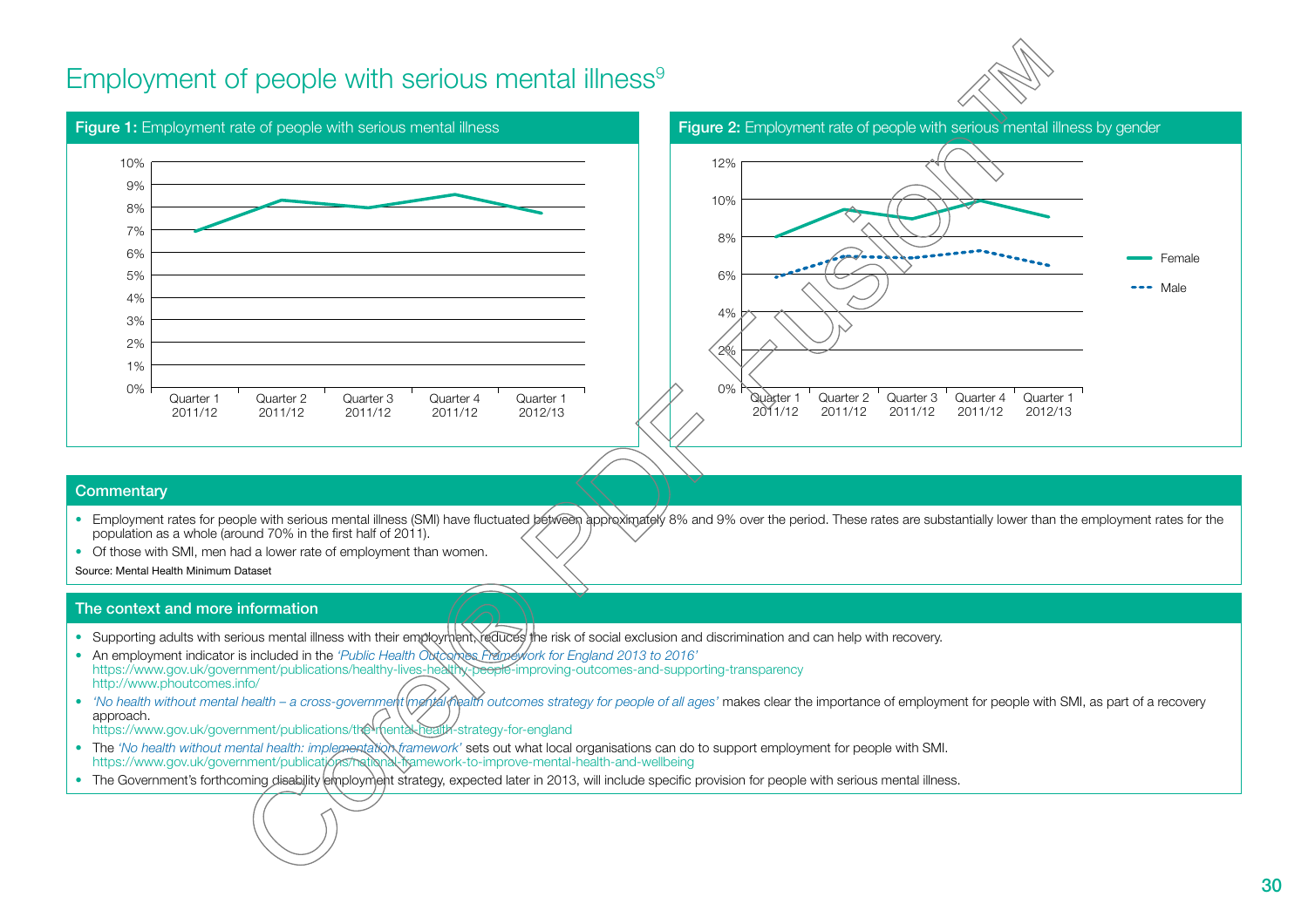

- People with SMI in the age group 18–35 had a higher employment rate compared to those in the age group 36–69 (10% vs 7%).
- Of those with SMI, people from BME groups had a lower rate of employment than those from white backgrounds.

Source: Mental Health Minimum Dataset

- Supporting adults with serious mental illness with their employment, reduces the risk of social exclusion and discrimination and can help with recovery.
- An employment indicator is included in the *'Public Health Outcomes Framework for England 2013 to 2016'* <https://www.gov.uk/government/publications/healthy-lives-healthy-people-improving-outcomes-and-supporting-transparency> <http://www.phoutcomes.info/>
- *'No health without mental health a cross-government mental health outcomes strategy for people of all ages'* makes clear the importance of employment for people with SMI, as part of a recovery approach.
- <https://www.gov.uk/government/publications/the-mental-health-strategy-for-england>
- The *'No health without mental health: implementation framework'* sets out what local organisations can do to support employment for people with SMI. <https://www.gov.uk/government/publications/national-framework-to-improve-mental-health-and-wellbeing>
- The Government's forthcoming disability employment strategy will include specific provision for people with SMI and is expected later in 2013.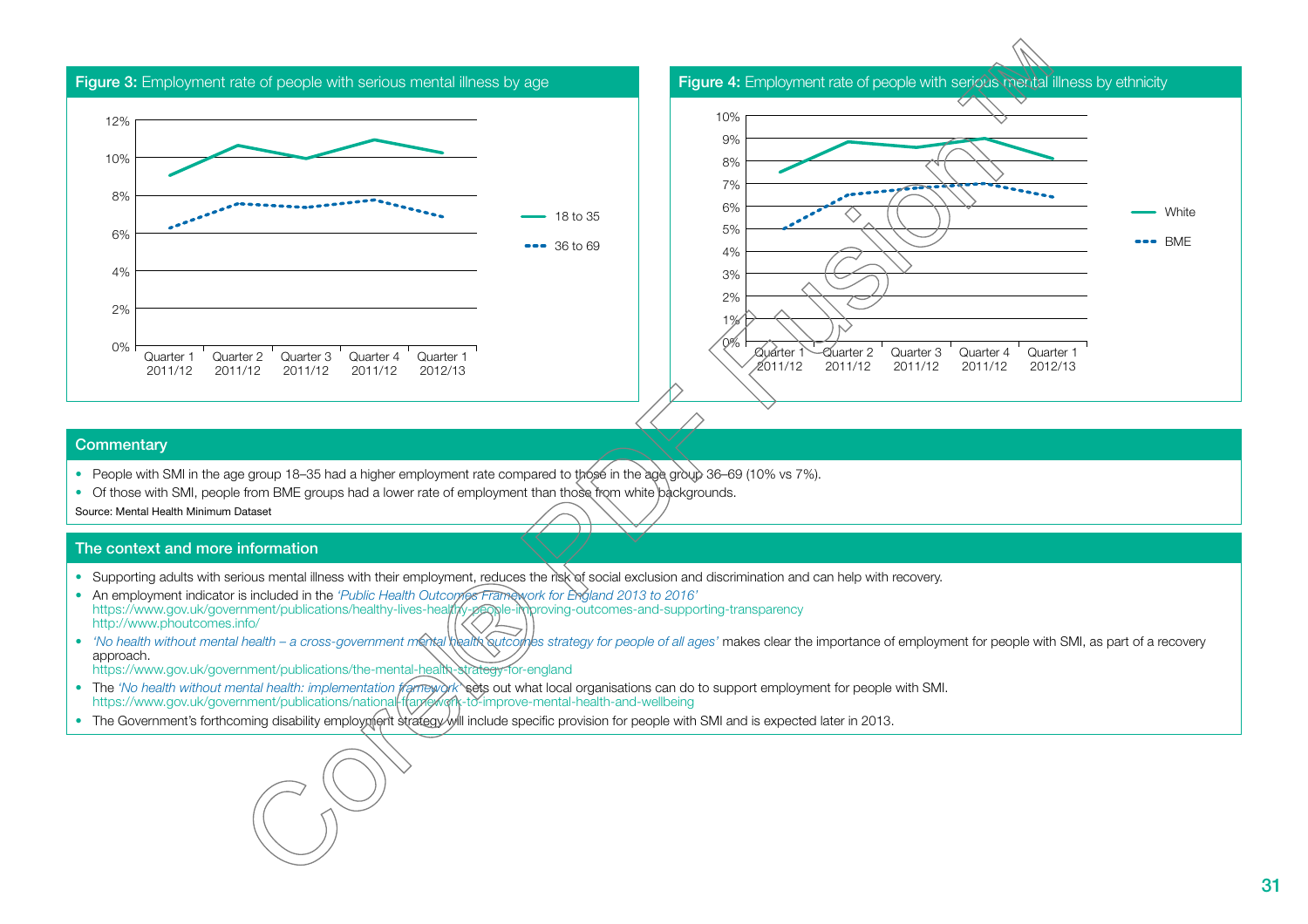# <span id="page-31-0"></span>Living in stable and appropriate accommodation<sup>10</sup>











#### **Commentary**

- The latest figures show an increase in the proportion of people with mental health problems who live in stable and appropriate accommodation from 47% (at 2011/12 Q1) to 62% (at 2012/13 Q1).
- Analysis of these figures by gender shows a similar improvement for both genders during this period. In the latest figures, the difference by gender is 4 percentage points.

Source: Mental Health Minimum Data Set

#### The context and more information

- Poor, unstable housing and accommodation or homelessness can contribute to the development of mental health problems, or can make existing mental health problems more difficult to manage.
- Housing organisations, health and social service commissioners and providers, have a key role in working together to provide integrated support for people with mental health problems. The *'No health without mental health: implementation framework'* highlights what organisations can do to support people with mental health problems and housing needs. <https://www.gov.uk/government/publications/national-framework-to-improve-mental-health-and-wellbeing>

• Measures in 'The Adult Social Care Outcomes Framework 2018/14<sup>Y</sup> and the 'The Public Health Outcomes Framework for England 2013 to 2016' intend to improve outcomes for people with mental health problems, by demonstrating the proportion of people who live in stable and appropriate accommodation. [https://www.gov.uk/government/uploads/system/uploads/attachment\\_data/file/141627/The-Adult-Social-Care-Outcomes-Framework-2013-14.pdf](https://www.gov.uk/government/uploads/system/uploads/attachment_data/file/141627/The-Adult-Social-Care-Outcomes-Framework-2013-14.pdf) <https://www.gov.uk/government/publications/healthy-lives-healthy-people-improving-outcomes-and-supporting-transparency> <https://indicators.ic.nhs.uk/webview/> <http://www.phoutcomes.info/>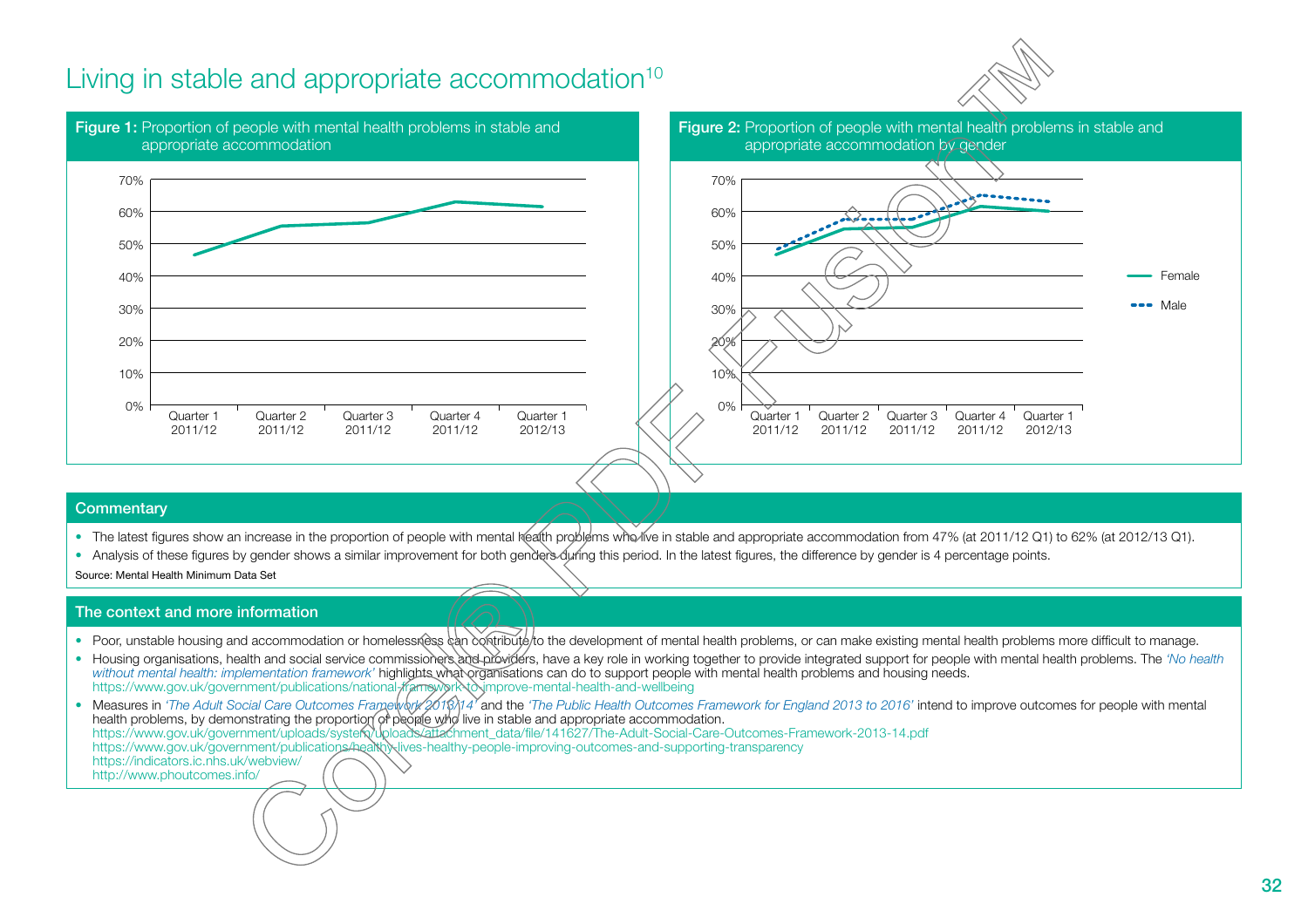

Figure 4: Proportion of people with mental health problems in stable and appropriate accommodation by ethnicity



#### **Commentary**

- Analysis of these figures by ethnicity and age group shows a similar improvement for all groups during this period.
- For the latest figures, variations within ethnicity and age group are between 8 and 4 percentage points.

Source: Mental Health Minimum Data Set

#### The context and more information

- Poor, unstable housing and accommodation or homelessness can contribute to the development of mental health problems, or can make existing mental health problems more difficult to manage.
- Housing organisations, health and social service commissioners and providers, have a key role in working together to provide integrated support for people with mental health problems. The *'No health without mental health: implementation framework'* highlights what organisations can do to support people with mental health problems and housing needs. https://www.gov.uk/government/publications/national-franؤework-to-improve-mental-health-and-wellbeing

• Measures in *'The Adult Social Care Outcomes Framework 2013/14'* and the *'The Public Health Outcomes Framework for England 2013 to 2016'* intend to improve outcomes for people with mental health problems, by demonstrating the proportion of people who live in stable and appropriate accommodation. [https://www.gov.uk/government/uploads/system/uploads/attachment\\_data/file/141627/The-Adult-Social-Care-Outcomes-Framework-2013-14.pdf](https://www.gov.uk/government/uploads/system/uploads/attachment_data/file/141627/The-Adult-Social-Care-Outcomes-Framework-2013-14.pdf) <https://www.gov.uk/government/publications/healthy-lives-healthy-people-improving-outcomes-and-supporting-transparency> <https://indicators.ic.nhs.uk/webview/> <http://www.phoutcomes.info/>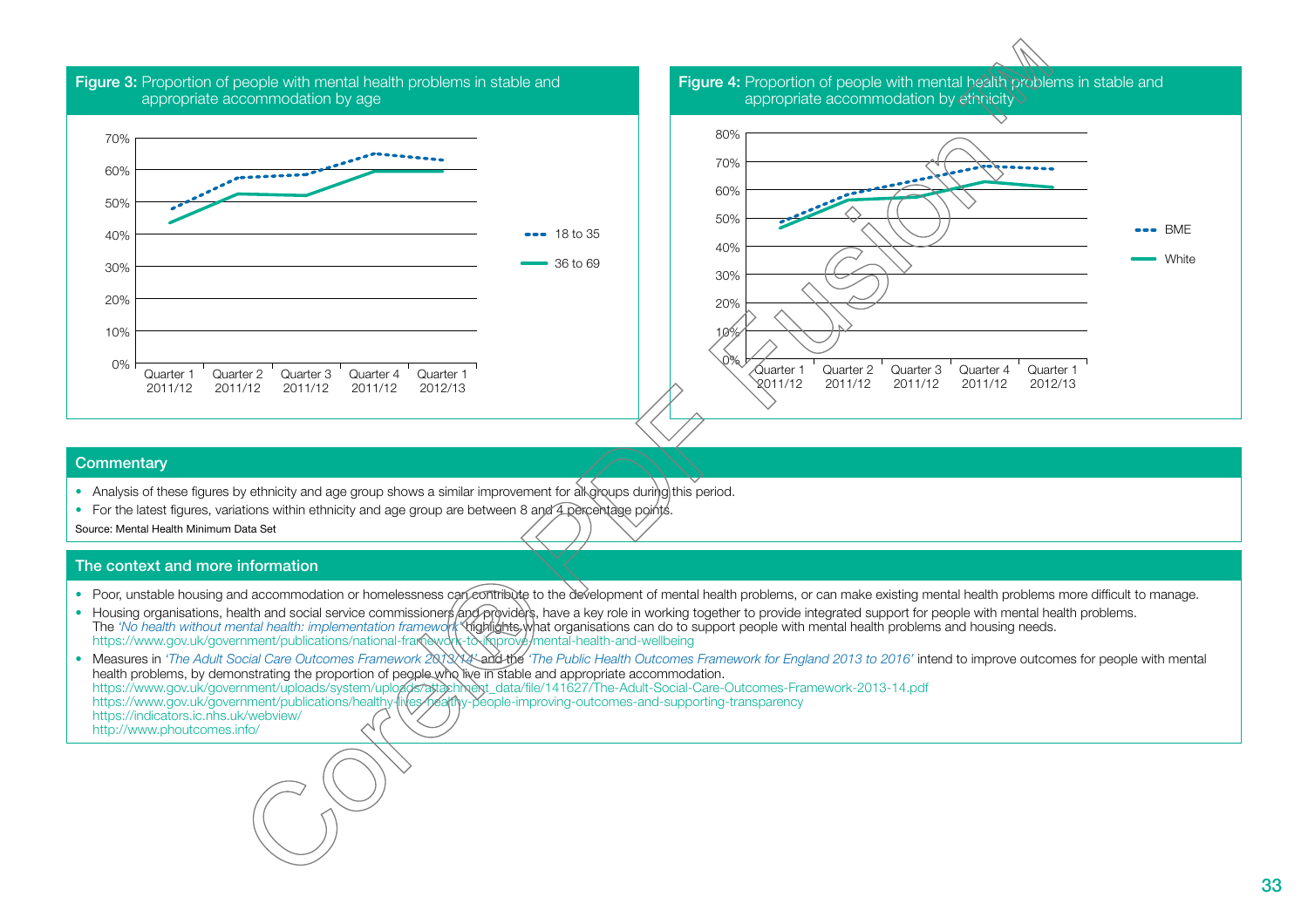# <span id="page-33-0"></span>Social care related quality of life (SCRQoL) for people with mental health related social care needs<sup>[11](#page-70-0)</sup>



#### **Commentary**

- The Social Care Related Quality of Life (SCRQoL) average score was lowest for people with mental health related social care needs, compared with those for people with physical health problems or learning disabilities.
- For those with mental health related social care needs, the SCRQoL average score was slightly lower for females compared to males. For those with physical health problems or learning disabilities, females' average SCRQoL scores were somewhat higher.

Source: Adult Social Care Survey (ASCS)

\* The SCRQoL indicator measures responses to eight survey questions relating to social care quality of life for control, dignity, personal care, food and nutrition, safety, occupation, social participation and accommodatio

- For people with mental health problems, quality of life is often limited by an ability to pursue the different aspects of social care related quality of life, often due to environmental, and sometimes financial, barriers. Broadening opportunities for people with mental illness and developing 'independence', 'choice' and 'control' improves mental health outcomes.
- A key principle of the *'No health without mental health: implementation framework'* is that public services work together around the needs and aspirations of people and communities. <https://www.gov.uk/government/publications/national-framework-to-improve-mental-health-and-wellbeing>
- Measures in 'The Adult Social Care Outchines Framework 2013/14' support a focus on empowerment, choice and control, with direct measures on personalisation and control, as well as measures of employment and accommodation for people with a learning disability and people with mental health problems. [https://www.gov.uk/government/uploads/system/uploads/attachment\\_data/file/141627/The-Adult-Social-Care-Outcomes-Framework-2013-14.pdf](https://www.gov.uk/government/uploads/system/uploads/attachment_data/file/141627/The-Adult-Social-Care-Outcomes-Framework-2013-14.pdf) <https://indicators.ic.nhs.uk/webview/>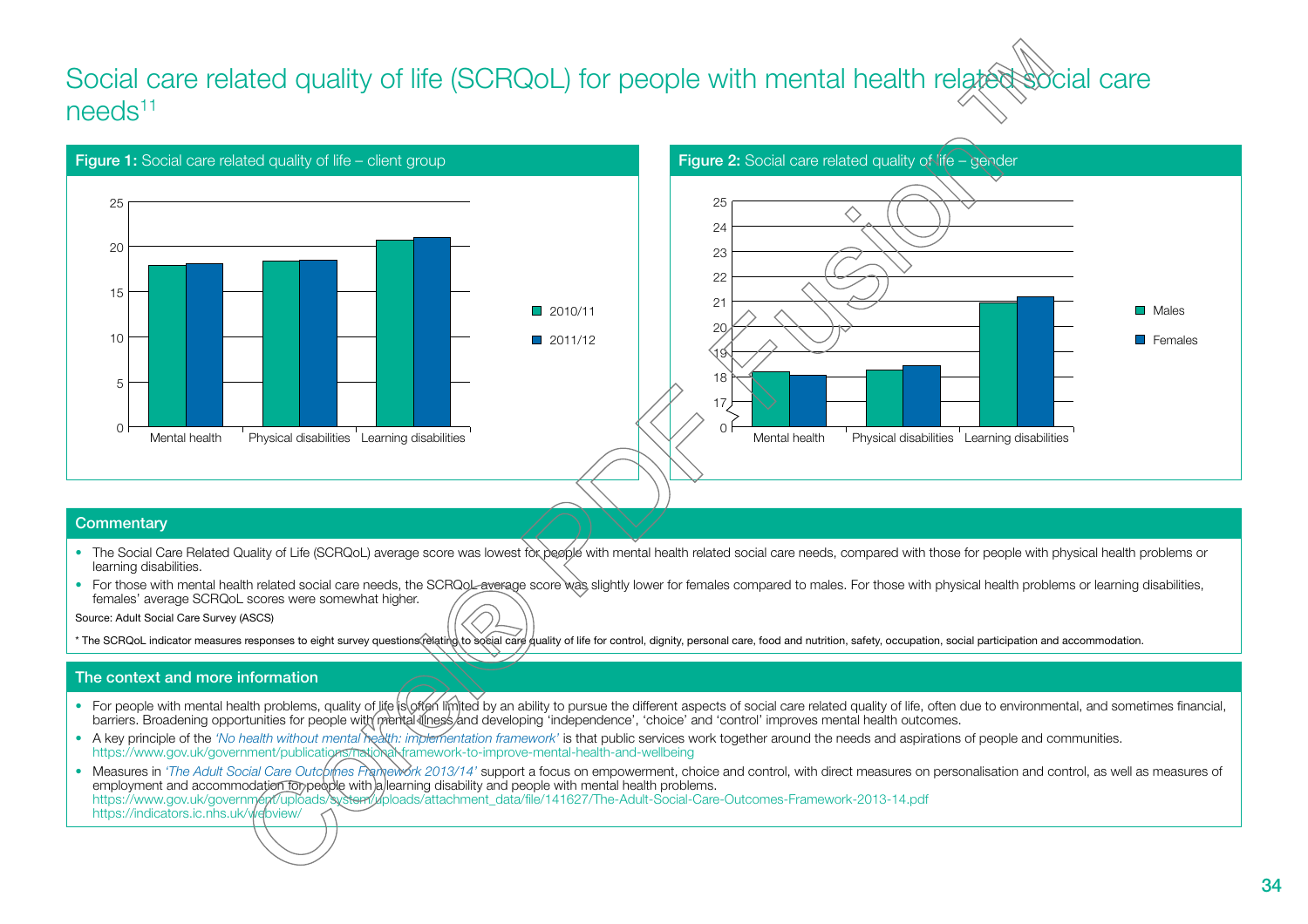

- The average SCRQoL score for those with mental health related social care needs in the white group was slightly higher than for those in the BME group.
- The average score is highest for those with mental health related social care needs in age groups over 65 and lowest for those in age group 35–44.

Source: Adult Social Care Survey (ASCS)

\* The SCRQoL indicator measures responses to eight survey questions relating to social care quality of life for control, dignity, personal care, food and nutrition, safety, occupation, social participation and accommodatio

- For people with mental health problems, quality of life is often limited by an ability to pursue the different aspects of social care related quality of life, often due to environmental, and sometimes financial, barriers. Broadening opportunities for people with mental illness and developing 'independence', 'choice' and 'control' improves mental health outcomes.
- A key principle of the 'No health without mental health: implementation framework' is that public services work together around the needs and aspirations of people and communities. <https://www.gov.uk/government/publications/national-framework-to-improve-mental-health-and-wellbeing>
- Measures in *'The Adult Social Care Outcomes Framework 2013*/34<sup>2</sup> support a focus on empowerment, choice and control, with direct measures on personalisation and control, as well as measures of employment and accommodation for people with a learning disability and people with mental health problems. https://www.gov.uk/government/uploads/system/uploads/stachment/uploads/file/141627/The-Adult-Social-Care-Outcomes-Framework-2013-14.pdf <https://indicators.ic.nhs.uk/webview/>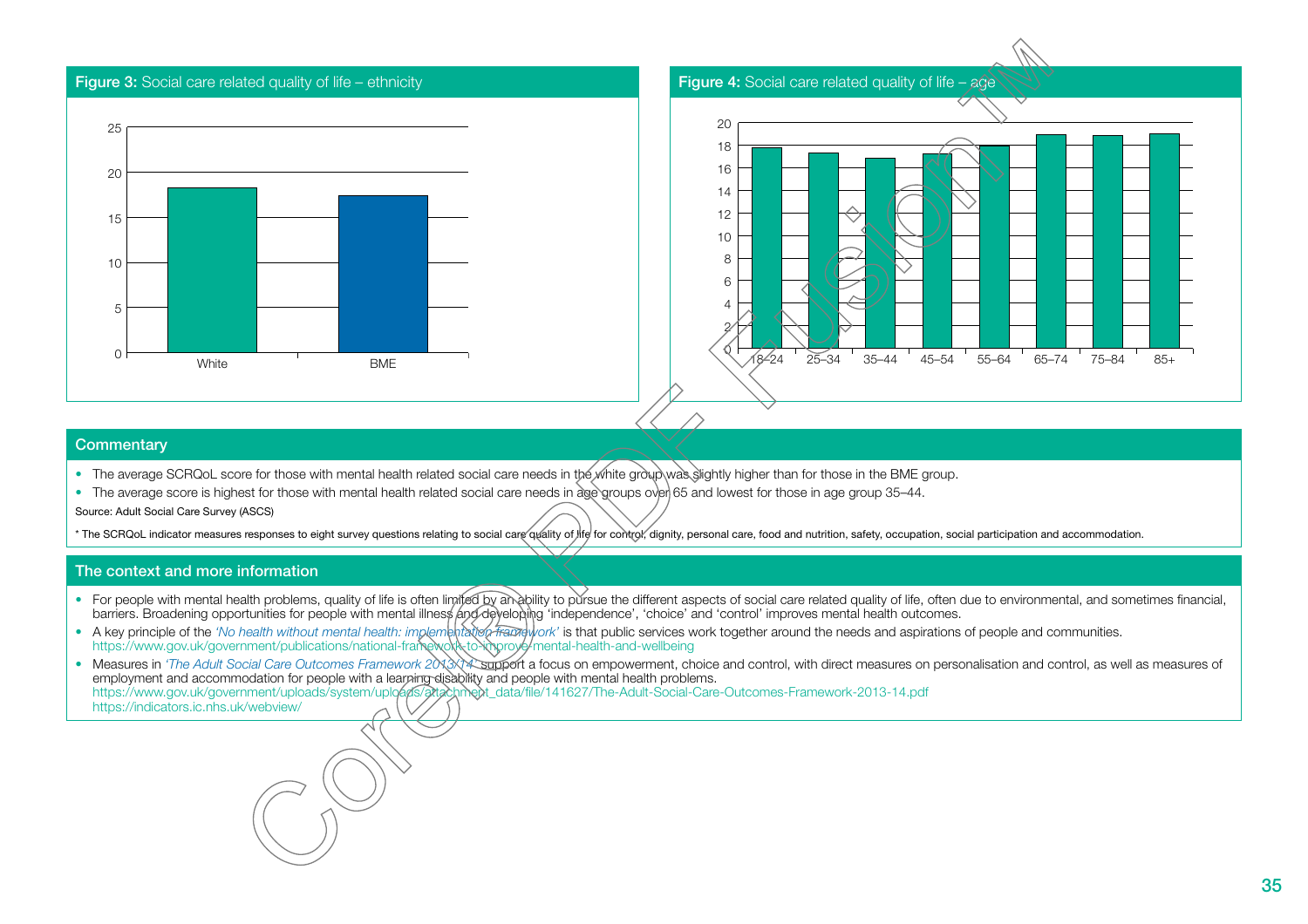# **Objective 3:**

 $\Diamond$ 

<span id="page-35-0"></span>More people with mental health problems will have better physical health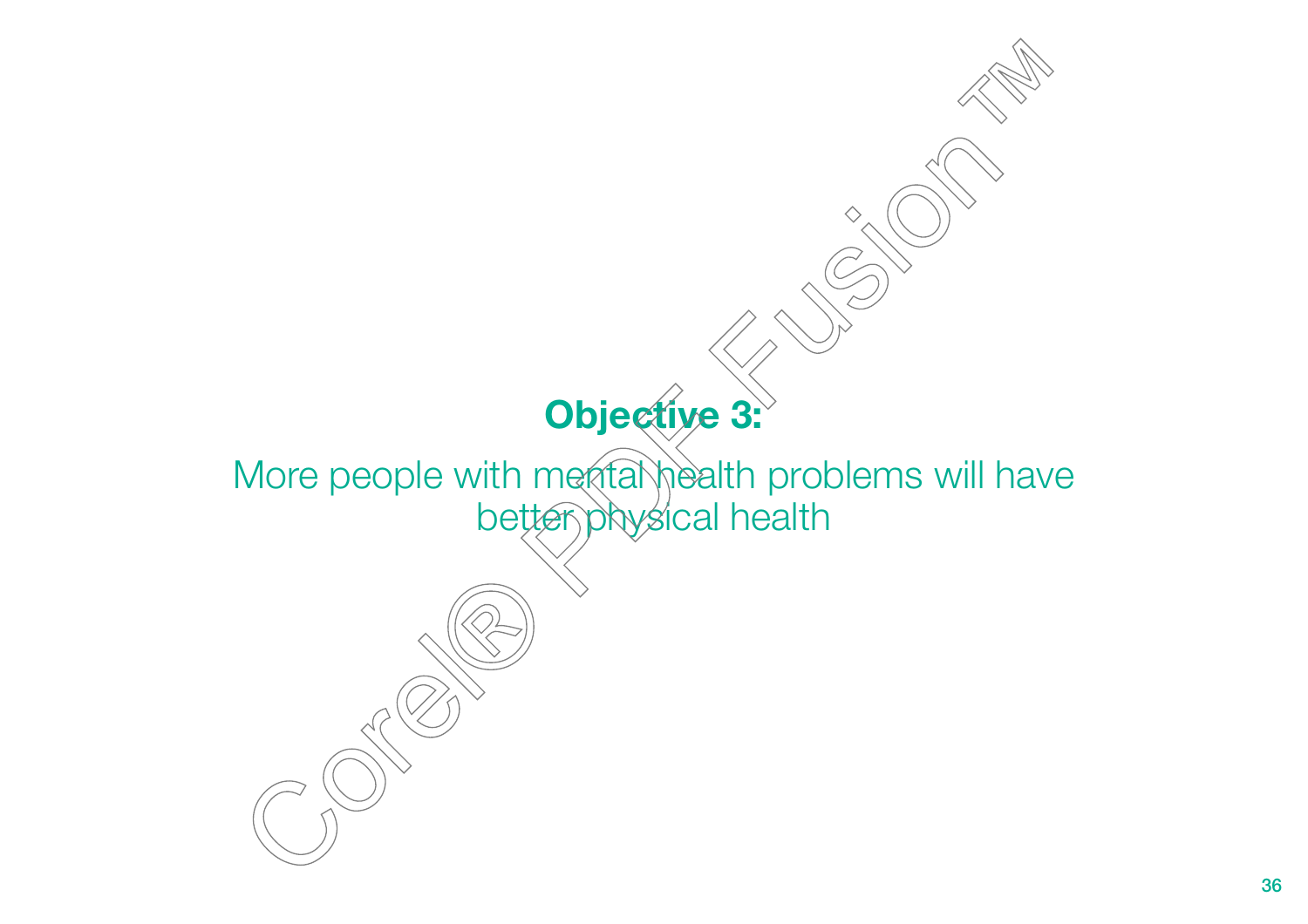## *No health without mental health* Mental health dashboard



## 8 More people with mental health problems will have better physical health

| Indicator                                                                                              | Data source                                           | Links to outcomes<br>framework | Latest year | Previous year | <b>Trend</b> |  |
|--------------------------------------------------------------------------------------------------------|-------------------------------------------------------|--------------------------------|-------------|---------------|--------------|--|
| Physical health of people with serious mental illness                                                  |                                                       |                                |             |               |              |  |
| Excess under 75 mortality rate<br>(per 100,000 population)                                             | MHMDS linked over years to ONS death<br>registrations | <b>NHS OF</b>                  | 921         | 891           |              |  |
| Physical health of people with mental health problems                                                  |                                                       |                                |             |               |              |  |
| Comorbid long term physical health conditions<br>among people with long term mental health<br>problems | GP Patient Survey (GPPS)                              |                                | 51.9%       | 51.6%         |              |  |
| Comorbid long term mental health conditions<br>among people with long term phsyical health<br>problems | GP Patient Survey (GPPS)                              |                                | 5%          | 4.8%          |              |  |
| Mental health and alcohol misuse                                                                       | <b>Health Survey for England (HSE)</b>                |                                | 34%         | 32%           |              |  |
| Mental health and obesity                                                                              | Health Survey for England (HSE)                       |                                | 32%         | 26%           |              |  |
| Mental health and smoking                                                                              | Health Survey for England (HSE)                       |                                | 29%         | 31%           |              |  |
|                                                                                                        |                                                       |                                |             |               |              |  |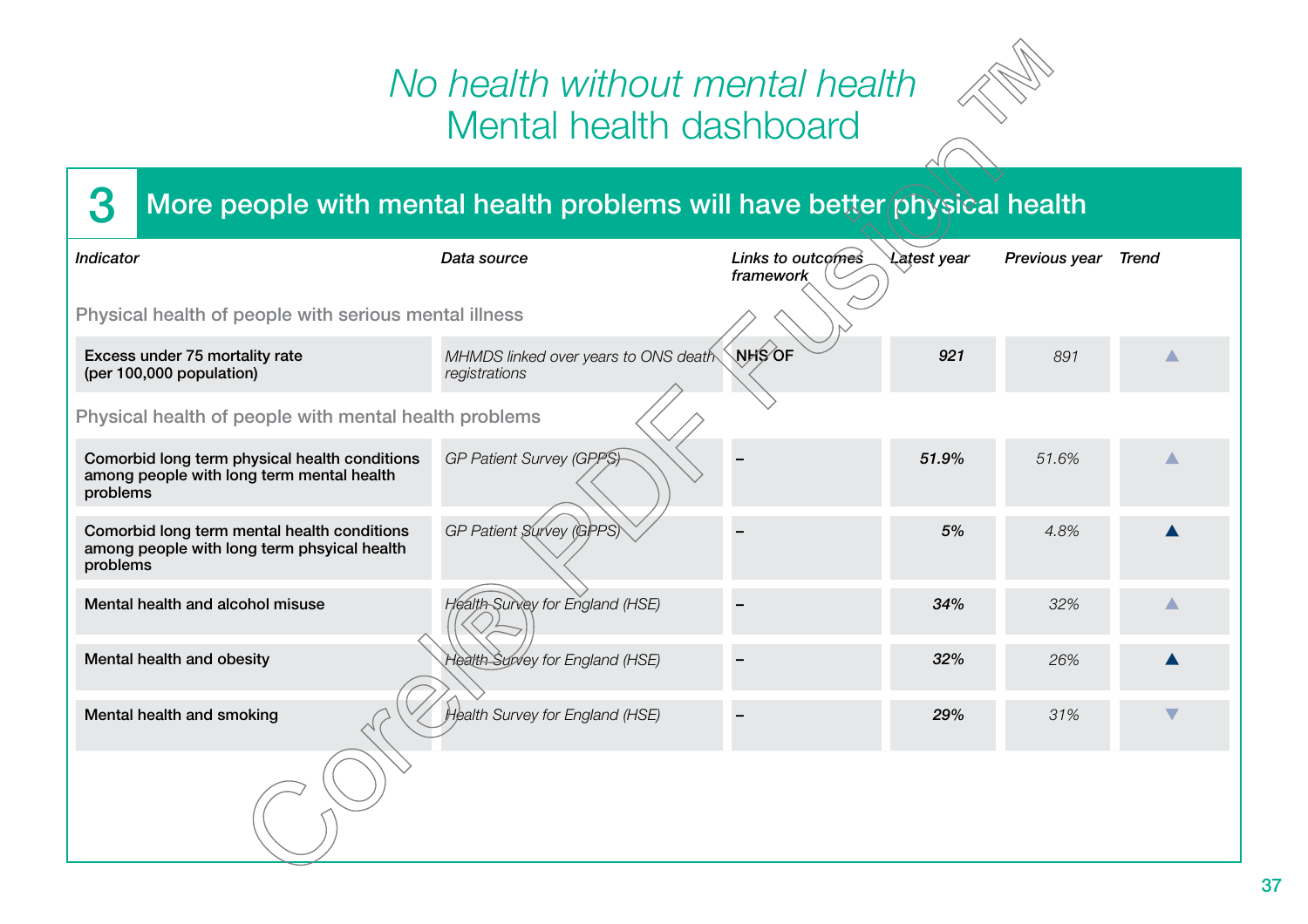## Excess mortality in people with serious mental illness<sup>[12](#page-71-0)</sup>





#### **Commentary**

- In 2010/11, the under-75 mortality rate for people with serious mental illness was 1,323 (per 100,000 of the population) compared with 402 for the general population. The excess mortality rate of 921 is a 3% reduction from the 2008/09 rate.
- The excess under-75 mortality rate has been much higher for men compared to women for each year from 2008/09 to 2010/11, with the latest excess rates being 1,114 for men and 730 for women.

Source: Mental Health Minimum Data Set, ONS death registrations and mid-year population estimates

#### The context and more information

- Having a mental health problem increases the risk of physical ill health, avoidable harm and suicide.
- Indicators in the *'NHS Outcomes Framework 2013–14'* and the *'Public Health Outcomes Framework for England 2013 to 2016'* for reducing excess under-75 mortality in adults with serious mental health illness will show progress in improving physical health for people with mental health problems. [https://www.gov.uk/government/publications/healthy-lives-healthy-people-improving-outcomes](https://www.gov.uk/government/publications/healthy-lives-healthy-people-improving-outcomes-and-supporting-transparency)[and-supporting-transparency.](https://www.gov.uk/government/publications/healthy-lives-healthy-people-improving-outcomes-and-supporting-transparency) [https://www.gov.uk/government/uploads/system/uploads/attachment\\_data/file/127106/121109-NHS-Outcomes-Framework-2013-14.pdf](https://www.gov.uk/government/uploads/system/uploads/attachment_data/file/127106/121109-NHS-Outcomes-Framework-2013-14.pdf) <https://indicators.ic.nhs.uk/webview/> <http://www.phoutcomes.info/>
- A continuing focus on reducing suicide rates in people with mental health problems, and the population in general, will be critical. The inclusion of suicide as an indicator within the *'Public Health Outcomes Framework for England 2013 to 2016'* will help track national progress against our overall objective to reduce the suicide rate. *'Preventing suicide in England – A cross-government outcomes strategy to save lives'*, published September 2012, outlines shared objectives for action. <https://www.gov.uk/government/publications/healthy-lives-healthy-people-improving-outcomes-and-supporting-transparency>

<https://www.gov.uk/government/publications/suicide-prevention-strategy-launched>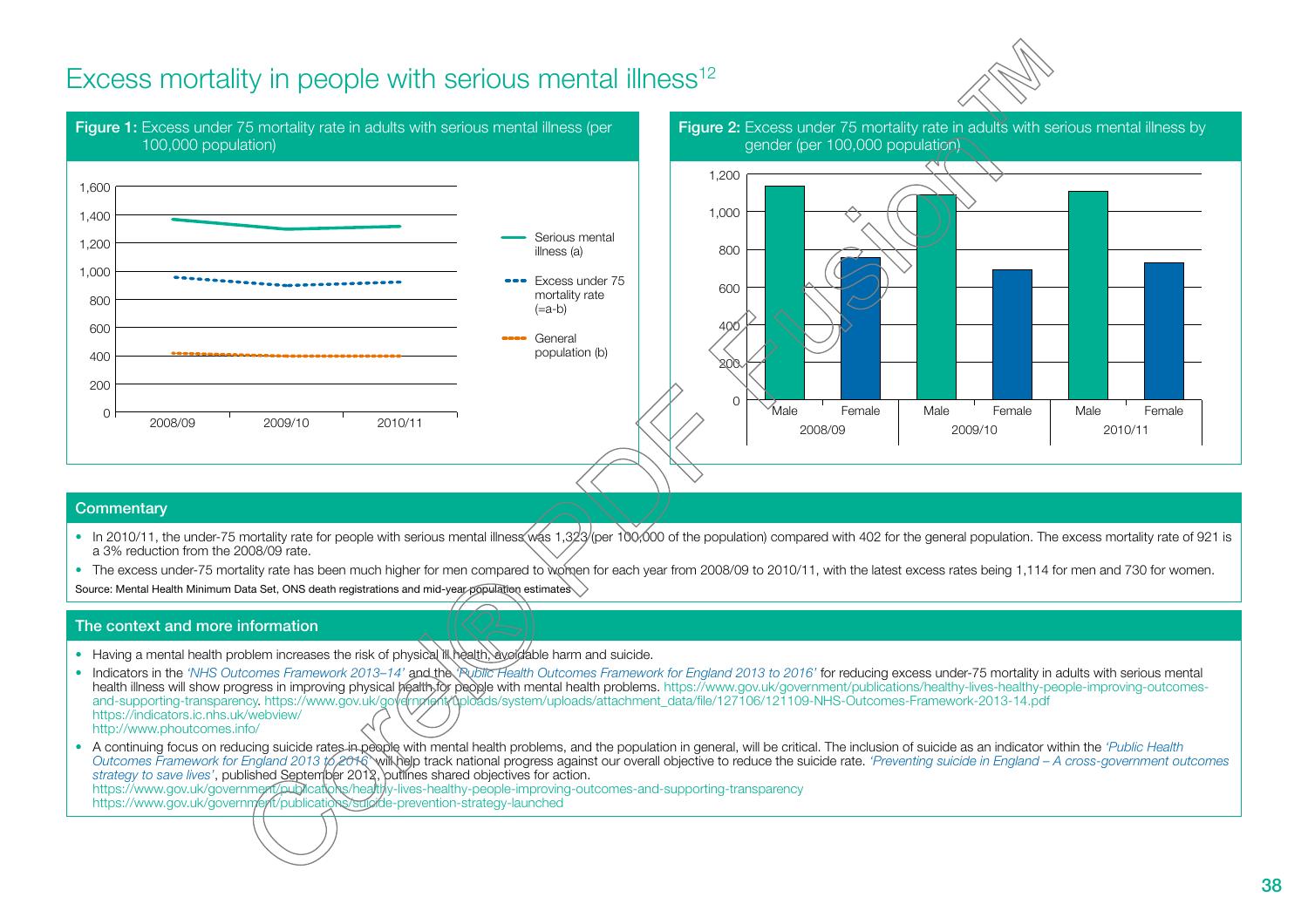

• The excess under-75 mortality rate increases with age. The excess mortality rate ranges from around 136 for individuals aged 18–29, to 4,239 for individuals aged 70–74 with serious mental illness (per 100,000 population).

Source: Mental Health Minimum Data Set, ONS death registrations and mid-year population estimates

#### The context and more information

- Having a mental health problem increases the risk of physical ill health, avoidable harm and suicide.
- Indicators in the *'NHS Outcomes Framework 2013–14'* and the *'Public Health Outcomes Framework for England 2013 to 2016'* for reducing excess under-75 mortality in adults with serious mental health illness will show progress in improving physical health for people with mental health problems. [https://www.gov.uk/government/publications/healthy-lives-healthy-people-improving-outcomes](https://www.gov.uk/government/publications/healthy-lives-healthy-people-improving-outcomes-and-supporting-transparency)[and-supporting-transparency.](https://www.gov.uk/government/publications/healthy-lives-healthy-people-improving-outcomes-and-supporting-transparency) [https://www.gov.uk/government/uploads/system/uploads/attachment\\_data/file/127106/121109-NHS-Outcomes-Framework-2013-14.pdf](https://www.gov.uk/government/uploads/system/uploads/attachment_data/file/127106/121109-NHS-Outcomes-Framework-2013-14.pdf) <https://indicators.ic.nhs.uk/webview/> <http://www.phoutcomes.info/>
- A continuing focus on reducing suicide rates in people with mental health problems, and the population in general, will be critical. The inclusion of suicide as an indicator within the *'Public Health Outcomes Framework for England 2013 to 2016'* will help track national progress against our overall objective to reduce the suicide rate. *'Preventing suicide in England – A cross-government outcomes strategy to save lives'*, published September 2012, outlines shared objectives for action. <https://www.gov.uk/government/publications/healthy-lives-healthy-people-improving-outcomes-and-supporting-transparency> <http://www.phoutcomes.info/>

<https://www.gov.uk/government/publications/suicide-prevention-strategy-launched>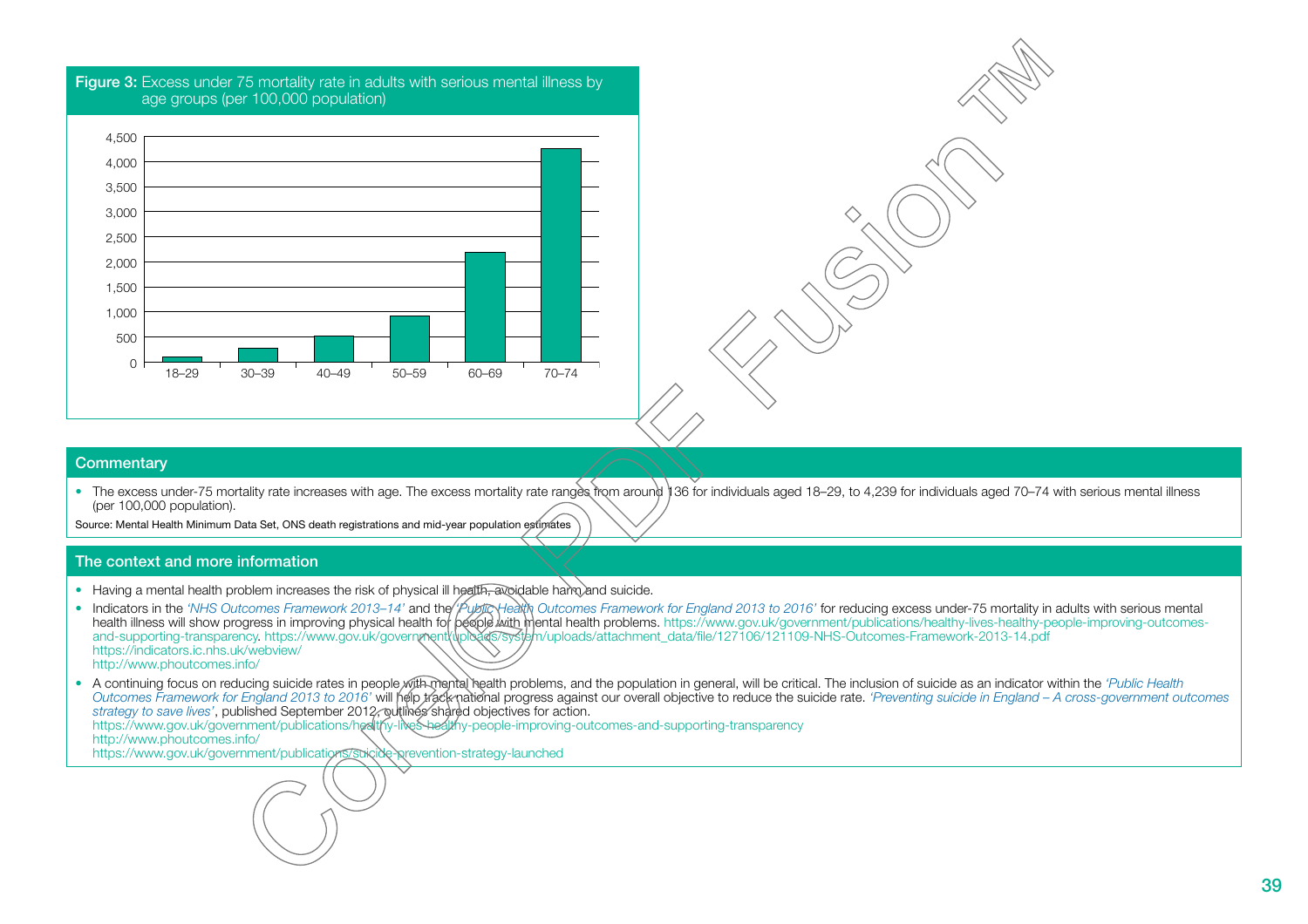## Comorbid long term physical health conditions among people with long term mental health problems<sup>[13](#page-71-0)</sup>



#### **Commentary**

• Compared to the overall population, a higher proportion of people with long term mental health problems have an additional long term physical condition.

 $\overline{177}$ 

• Of people with LTMH problems, women are slightly more likely than men to have an additional long term physical condition.

Source: GP patient survey

#### The context and more information

• The public health white paper *'Healthy Lives, Healthy People'* is the first public health strategy to give equal weight to both mental and physical health. Mental health also features strongly in *'Public Health England – Our priorities for 2013/14',* committing to develop a national programme on mental health in public health that supports the cross-government strategy *'No health without mental*  health'. The document prioritises the promotion of mental wellbeing, prevention of mental health problems and the prevention of suicide, along with improving the wellbeing of those living with, and recovering from, mental illness. <https://www.gov.uk/government/publications/healthy-lives-healthy-people-our-strategy-for-public-health-in-england>

[https://www.gov.uk/government/uploads/system/uploads/attachment\\_data/file/192676/Our\\_priorities\\_final.pdf](https://www.gov.uk/government/uploads/system/uploads/attachment_data/file/192676/Our_priorities_final.pdf) [https://www.gov.uk/government/uploads/system/uploads/attachment\\_data/file/135457/dh\\_124058.pdf.pdf](https://www.gov.uk/government/uploads/system/uploads/attachment_data/file/135457/dh_124058.pdf.pdf)

• 'Preventing suicide in England – A cross-government outcomes strategy to save lives', highlights treating mental and physical health as equally important in the context of suicide prevention. This will have implications for the management of care for people who self-harm and for effective 24-hour responses to mental health crises. <https://www.gov.uk/government/publications/suicide-prevention-strategy-launched>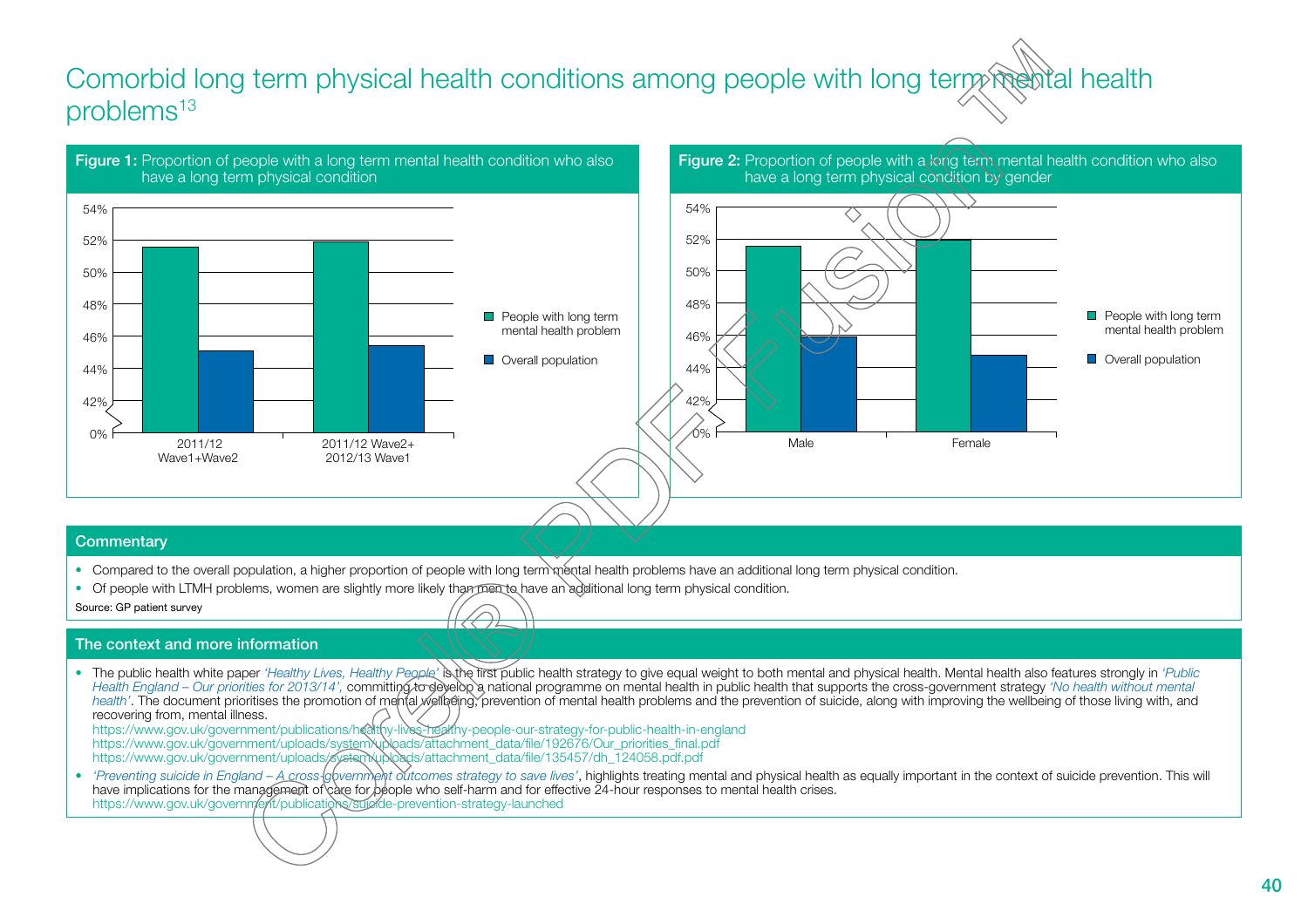

**Figure 3:** Proportion of people with a long term mental health condition who also have a long term physical condition by area of deprivation

Figure 4: Proportion of people with a long term mental health condition who also have a long term physical condition by age groups



#### **Commentary**

- Individuals with LTMH problems in the most deprived areas are more likely to have additional long term physical health conditions, compared to the equivalent group of people in the least deprived areas.
- The prevalence of physical health conditions in people with LTMH problems increases with age, up to the age of 85, but not as fast as the overall population.

Source: GP patient survey

#### The context and more information

• The public health white paper 'Healthy Lives, Healthy People' is the first public health strategy to give equal weight to both mental and physical health. Mental health also features strongly in 'Public Health England – Our priorities for 2013/14', committing to develop a national programme on mental health in public health that supports the cross-government strategy 'No health without mental health'. The document prioritises the promotion of mental wellbeing, prevention of mental health problems and the prevention of suicide, along with improving the wellbeing of those living with and recovering from mental illness.

<https://www.gov.uk/government/publications/healthy-lives-healthy-people-our-strategy-for-public-health-in-england> [https://www.gov.uk/government/uploads/system/uploads/attachment\\_data/file/192676/Our\\_priorities\\_final.pdf](https://www.gov.uk/government/uploads/system/uploads/attachment_data/file/192676/Our_priorities_final.pdf) [https://www.gov.uk/government/uploads/system/uploads/attachment\\_data/file/135457/dh\\_124058.pdf.pdf](https://www.gov.uk/government/uploads/system/uploads/attachment_data/file/135457/dh_124058.pdf.pdf)

• *'Preventing suicide in England – A cross-government* witcomes strategy to save lives', highlights treating mental and physical health as equally important in the context of suicide prevention. This will have implications for the management of care for people who self-harm and for effective 24-hour responses to mental health crises. https://www.gov.uk/government/publications/suitcide-prevention-strategy-launched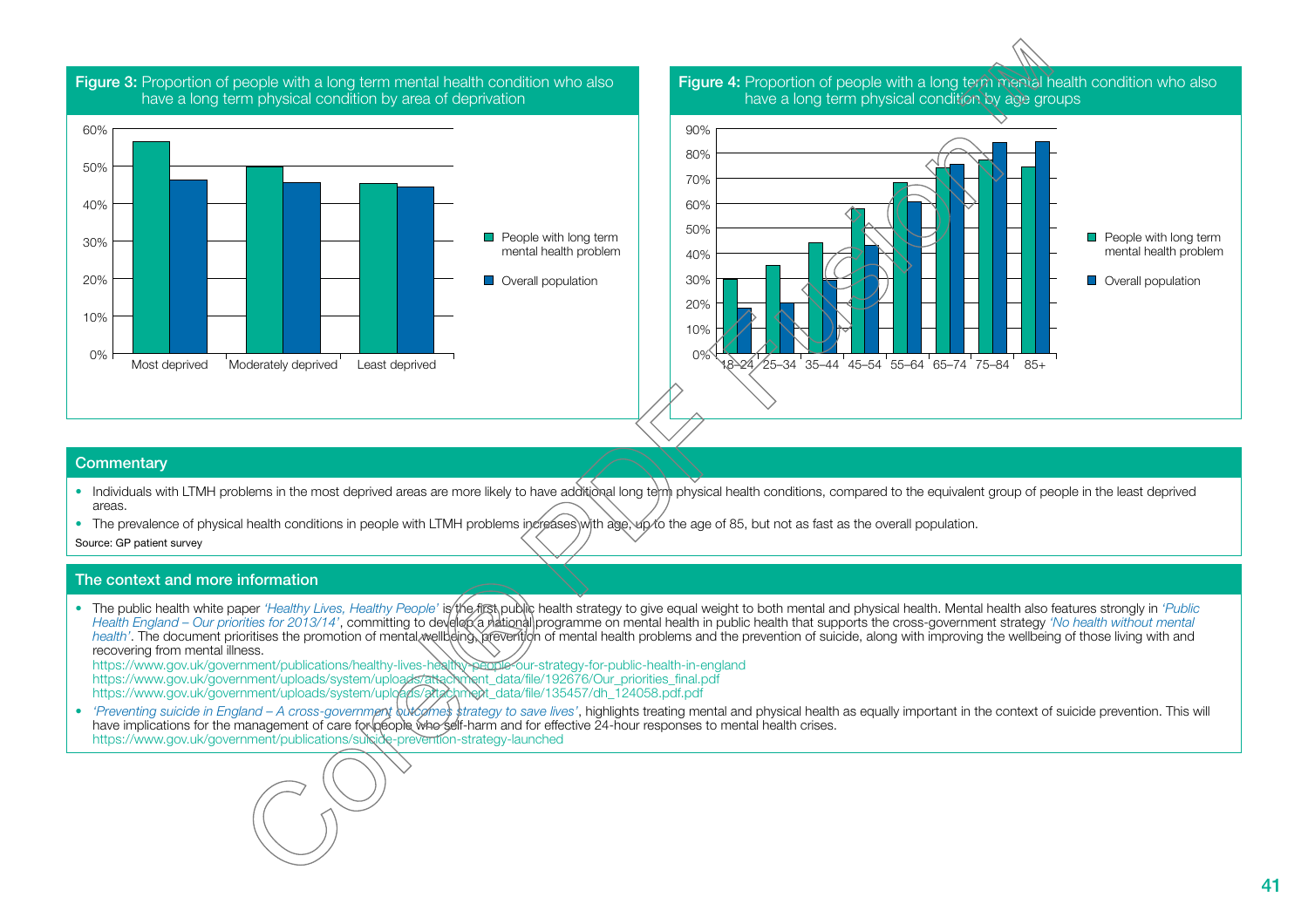## Comorbid long term mental health problems among people with long term physical health conditions<sup>13</sup>



#### **Commentary**

- Compared to the overall population, a higher proportion of people with a long term physical condition have additional long term mental health problems.
- Of people with a long term physical condition, women are slightly more likely than men to have additional long term mental health problems.  $\supset$

 $\overline{177}$ 

Source: GP patient survey

- It is not possible to improve the nation's general health or respond effectively to the challenge of long term conditions without tackling mental health issues.
- Routine assessment for depression as part of personalised care planning for people with long term conditions, can help reduce inequalities and help people to have a better quality of life.
- Targeted interventions for both the physical health needs of people with mental health problems, and mental health support for people with physical health problems, especially long term conditions is important. The *'No health without mental health: implementation framework'* explains how co-location of staff or multi-disciplinary teams can help achieve this. <https://www.gov.uk/government/publications/national-framework-to-improve-mental-health-and-wellbeing>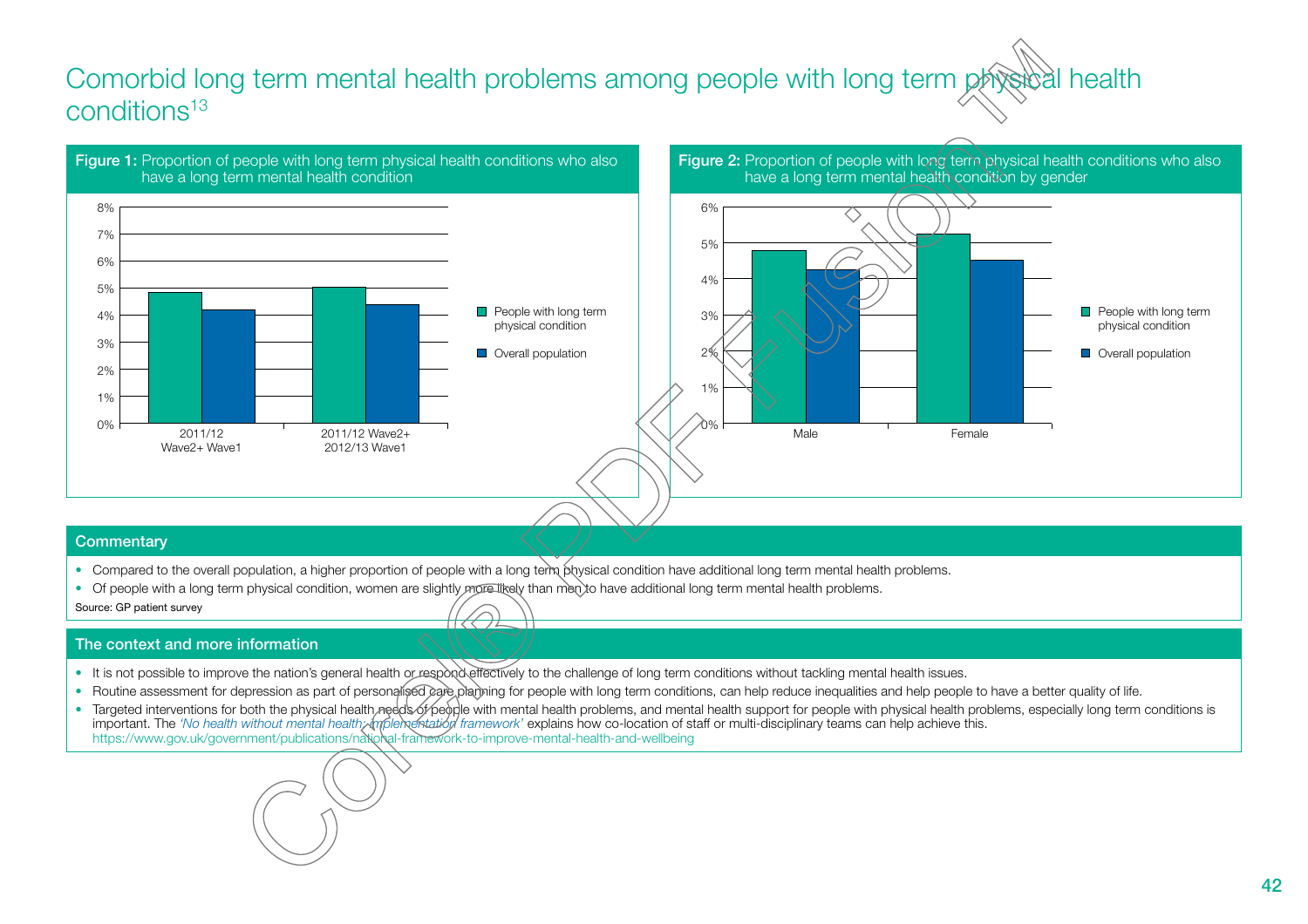

**Figure 3:** Proportion of people with long term physical health conditions who also

Figure 4: Proportion of people with long term physical health conditions who also have a long term mental health condition by age



#### **Commentary**

- Individuals with a long term physical condition who live in the most deprived areas are more likely to have additional mental health conditions, compared to individuals who live in the least deprived areas.
- The prevalence of long term mental health conditions in people with long term physical conditions is highest in the age groups up to and including '45–54'.

Source: GP patient survey

- It is not possible to improve the nation's general health or respond effectively to the challenge of long term conditions without tackling mental health issues.
- Routine assessment for depression as part of personalised care planning for people with long term conditions, can help reduce inequalities and help people to have a better quality of life.
- Targeted interventions for both the physical health needs of people with mental health problems and mental health support for people with physical health problems, especially long term conditions, is important. The *'No health without mental health: implementation framework'* explains how co-location of staff or multi-disciplinary teams can help achieve this. <https://www.gov.uk/government/publications/national-framework-to-improve-mental-health-and-wellbeing>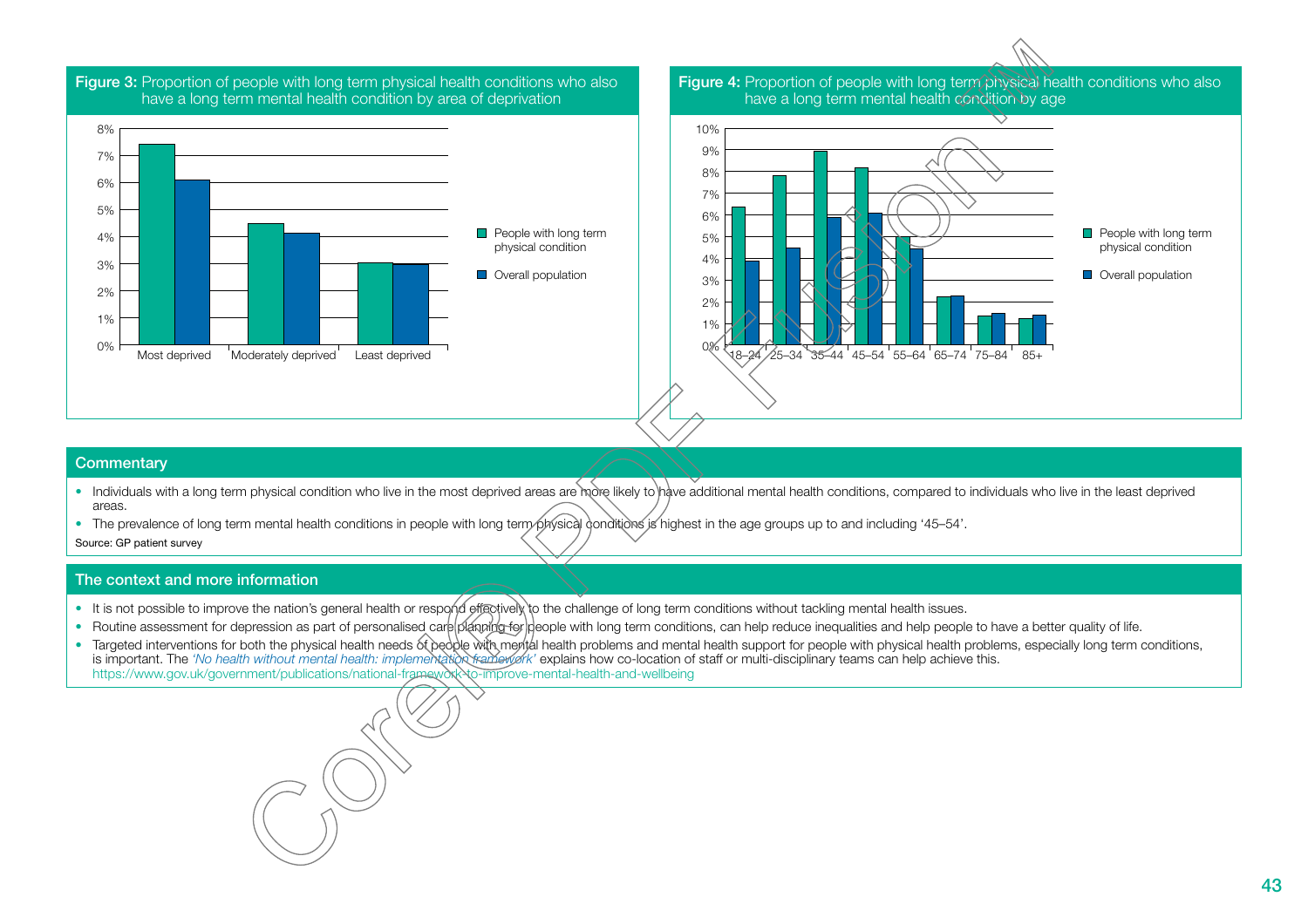## Mental health and alcohol misuse<sup>14</sup>







#### **Commentary**

- Alcohol misuse is more prominent in people with possible mental health problems, compared to the general population.
- The rate is higher for adults of working age with possible mental health problems, but the trend reverses for older people.

Source: Health Survey for England (HSE)

- There is a clear association between having a mental illness and alcohol dependence if you drink too much, you put your mental health at risk. If you have a mental health problem, you are more likely to drink at levels that put your health at risk.
- The Government's Alcohol Strategy, published in March 2012, sets out a wide range of actions being taken forward to tackle excessive alcohol consumption. It highlights the clear association between mental illness and drug and alcohol misuse, and that an effective approach locally requires partnership working and an integrated approach, providing patient-centred services to meet individual need.
- Helping people to live longer and more healthy lives by reducing preventable deaths and the burden of ill health associated with smoking, high blood pressure, obesity, poor diet, poor mental health, insufficient exercise and alcohol, is one of the five high level priorities for Public Health England in 2013/14 https://www.gov.uk/government/uploads/system/uploads/sttachment\_data/file/192676/Our\_priorities\_final.pdf
- An alcohol related indicator is included in the *'Public Health Outcomes Framework for England 2013 to 2016'* <https://www.gov.uk/government/publications/healthy-lives-healthy-people-improving-outcomes-and-supporting-transparency> <http://www.phoutcomes.info/>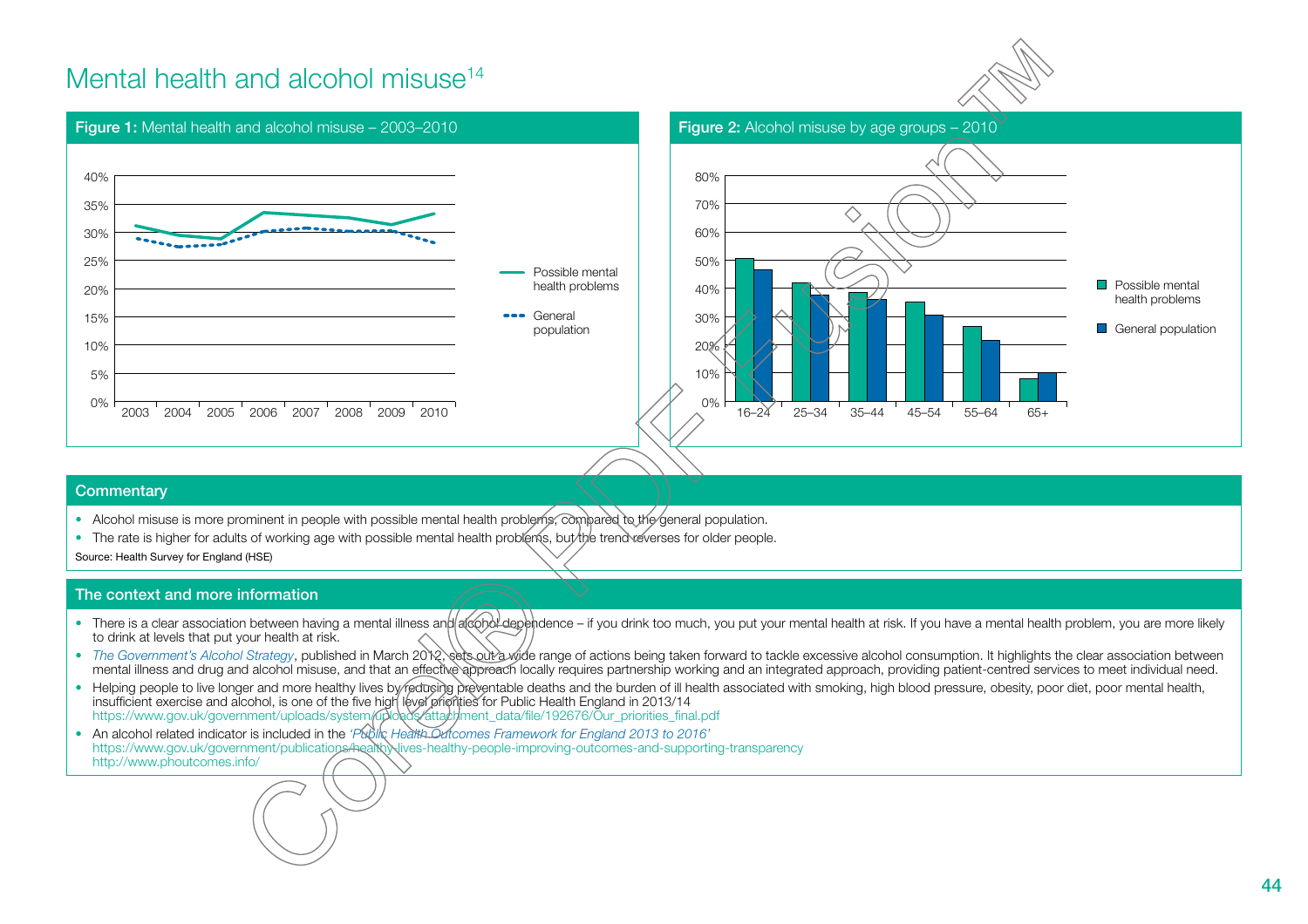

- Alcohol misuse rates are highest for people with possible mental health problems that belong to the lowest two income quintiles.
- Alcohol misuse rates are higher for men from both groups people with possible mental health problems and the general population. Differences in alcohol misuse rates between men and women are bigger in the general population.

Source: Health Survey for England (HSE)

- There is a clear association between having a mental illness and increasing risk of alcohol dependence if you drink too much, you put your mental health at risk. If you have a mental health problem, you are more likely to drink at levels that put your health at risk.
- *The Government's Alcohol Strategy*, published in March 2012, sets out a wide range of actions being taken forward to tackle excessive alcohol consumption. It highlights the clear association between mental illness and drug and alcohol misuse, and that an effective approach locally requires partnership working and an integrated approach, providing patient-centred services to meet individual need.
- Helping people to live longer and more healthy lives by reducing preventable deaths and the burden of ill health associated with smoking, high blood pressure, obesity, poor diet, poor mental health, insufficient exercise and alcohol, is one of the five high level priorities for Public Health England in 2013/14 [https://www.gov.uk/government/uploads/system/uploads/attachment\\_data/file/192676/Our\\_priorities\\_final.pdf](https://www.gov.uk/government/uploads/system/uploads/attachment_data/file/192676/Our_priorities_final.pdf)
- An alcohol related indicator is included in the *'Public Health Outcomes Framework for England 2013 to 2016'* <https://www.gov.uk/government/publications/healthy-lives-healthy-people-improving-outcomes-and-supporting-transparency> <http://www.phoutcomes.info/>

45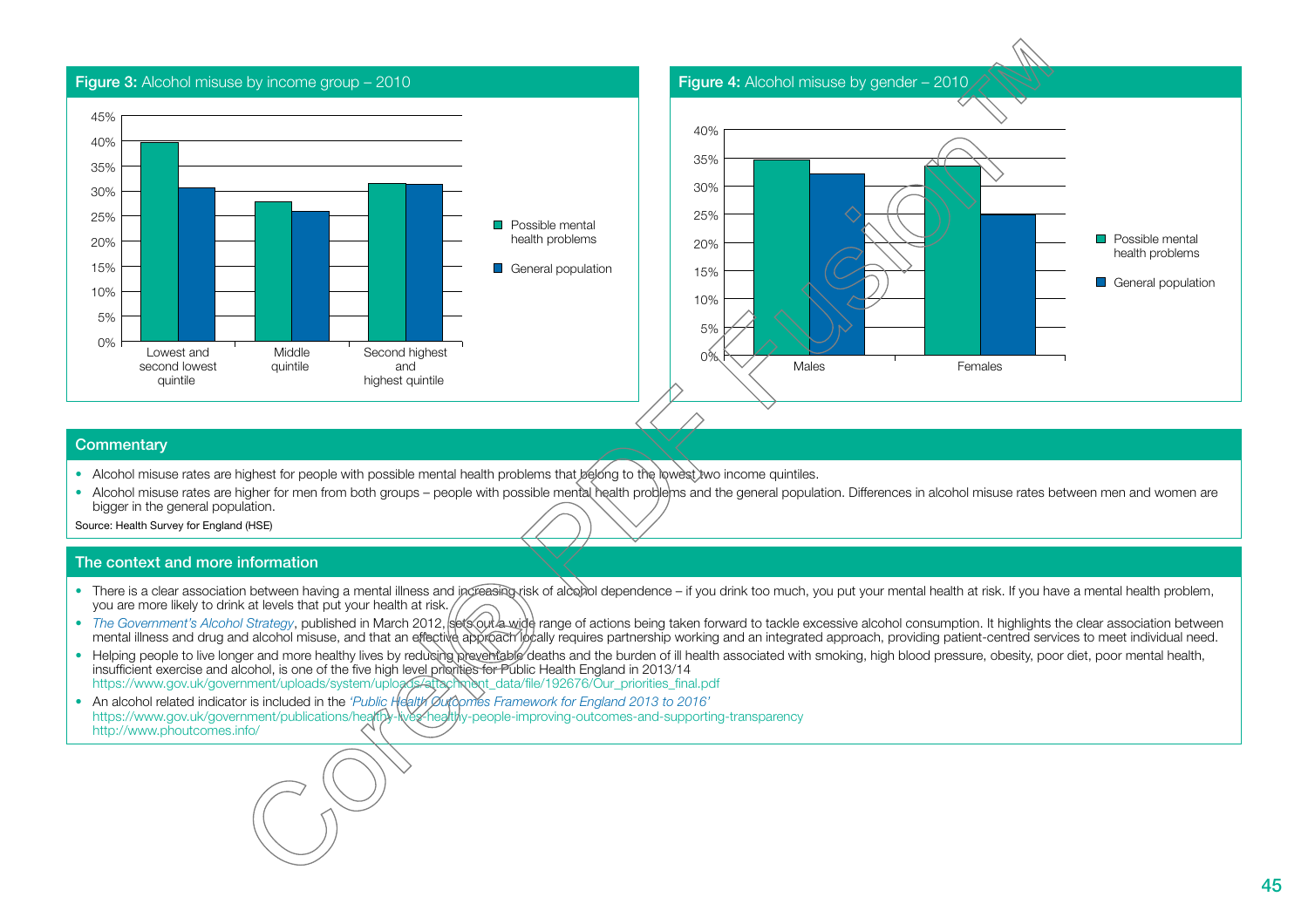## Mental health and obesity<sup>[15](#page-71-0)</sup>



**Possible mental** health problems General population



#### **Commentary**

- People with possible mental health problems are slightly more likely to be obese than the general population (32% vs 26% in 2010). This has been the pattern over the last seven years and the latest figures show the gap widening.
- In the latest figures, those with possible mental health problems are more likely to be obese for each age group. People in age group 55–64 are most likely to be obese. Those with possible mental health problems in this age group (alongside 45–54 and 75+) show the largest gap in likelihood of obesity, when compared with the general population.

Source: Health Survey for England (HSE)

- Excess weight is a major risk factor for diseases such as type 2 diabetes, cancer and heart disease. Alongside the serious ill-health it can cause, it can reduce people's prospects in life, affecting their self-esteem and their underlying mental health.
- Tackling obesity is a priority for Government and 'The call to asking on obesity in England' sets out the overall approach and the role that different partners can play <https://www.gov.uk/government/publications/healthy-lives-healthy-people-a-call-to-action-on-obesity-in-england>
- The call to action includes national ambitions for a downward trend in obesity in children and adults by 2020. This is mirrored by two indicators in the Public Health Outcomes Framework on excess weight in children and adults <https://www.gov.uk/government/publications/healthy-lives-healthy-people-improving-outcomes-and-supporting-transparency> <http://www.phoutcomes.info/>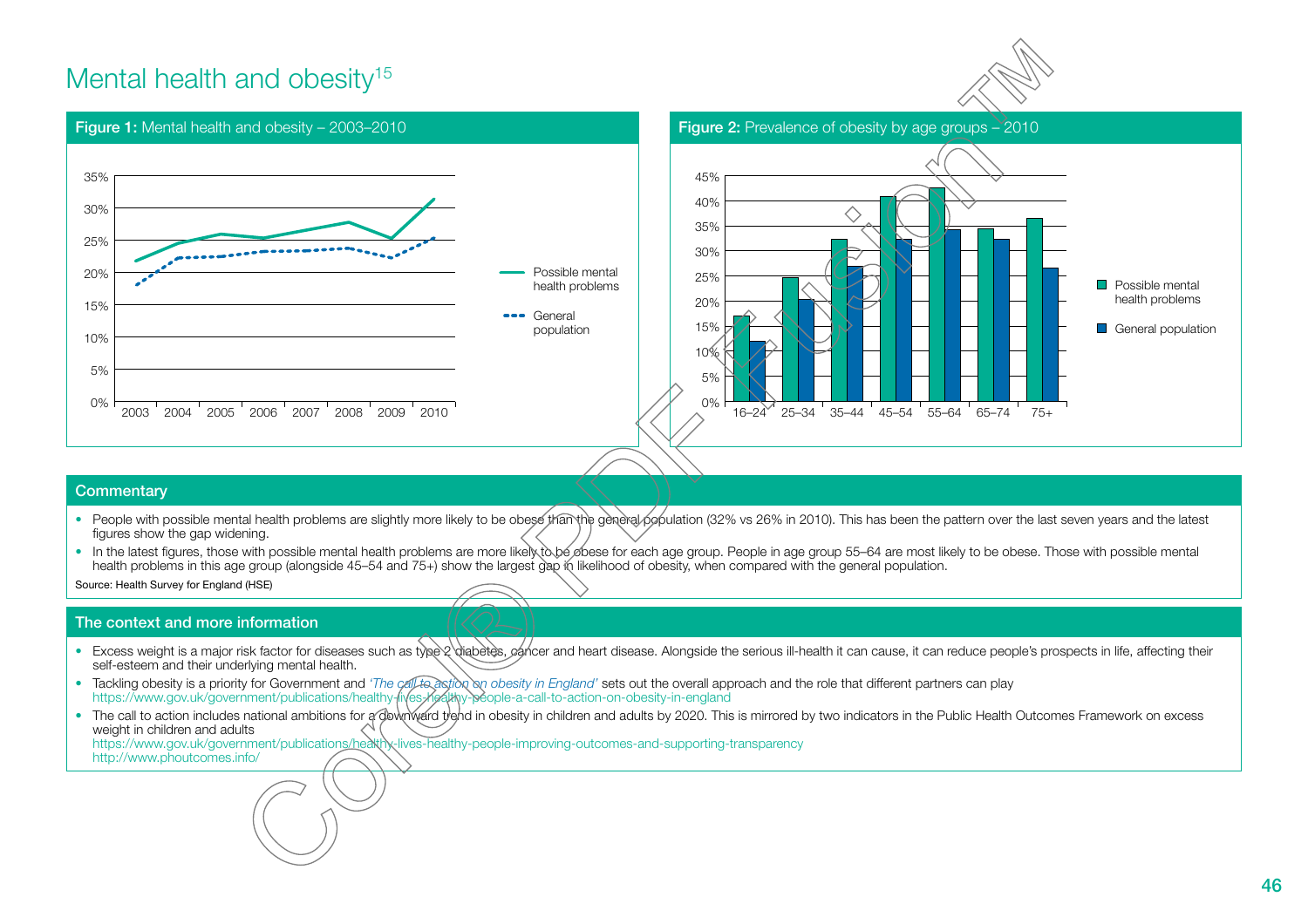

- In the latest figures, those with possible mental health problems are more likely to be obese for both genders. Of those with possible mental health problems, obesity is more prevalent among women compared to men.
- People in the lowest income quintile are most likely to be obese. In this quintile, the gap for those with possible mental health problems compared with the general population (40% vs 30%) is the greatest. In the highest quintile income group the gap is very small.

Source: Health Survey for England (HSE)

#### The context and more information

- Excess weight is a major risk factor for diseases such as type 2 diabetes, cancer and heart disease. Alongside the serious ill-health it can cause, it can reduce people's prospects in life, affecting their self-esteem and their underlying mental health.
- **•** Tackling obesity is a priority for Government and 'The call *to action of Kobesity in England'* sets out the overall approach and the role that different partners can play <https://www.gov.uk/government/publications/healthy-lives-healthy-people-a-call-to-action-on-obesity-in-england>
- The call to action includes national ambitions for a downward trend in obesity in children and adults by 2020. This is mirrored by two indicators in the Public Health Outcomes Framework on excess weight in children and adults<br>https://www.gov.uk/government/publications/healthy ealthy-people-improving-outcomes-and-supporting-transparency

<http://www.phoutcomes.info/>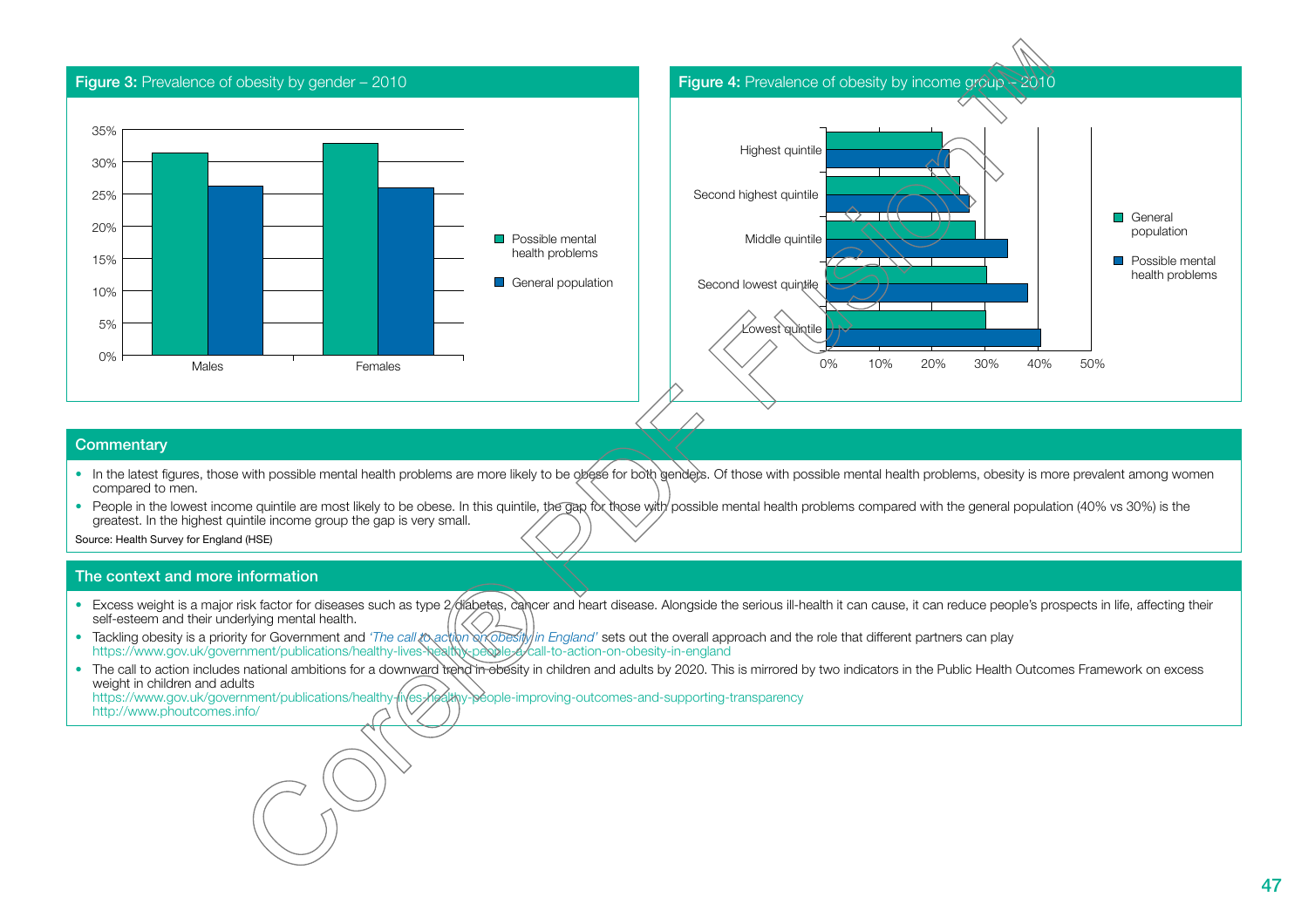## Mental health and smoking<sup>16</sup>







#### **Commentary**

- Smoking rates have declined over time for both the general population and those with possible mental health problems. In 2010, 29% of people with possible mental health problems smoked compared to 20% in the general population.
- Smoking rates are significantly higher in younger age groups for people with possible mental health problems.

Source: Health Survey for England

- Smoking is a major determinant of health inequality for those with mental illness. Smoking is responsible for most of the increased mortality of people with serious mental illness many premature deaths are preventable with appropriate smoking cessation support.  $\setminus$
- Mental health services are an important source of referral to stop smoking services. The majority of those with a mental illness are managed in primary care and community health services and providers of mental health services have a central role in improving the physical health and wellbeing of people with mental health problems, through offering smoking cessation services.
- The 'No health without mental health: implementation (framework)' encourages services to address mental health service users' physical health and encourages local public health campaigns to target people with mental health problems.
- <https://www.gov.uk/government/publications/national-framework-to-improve-mental-health-and-wellbeing>
- Helping people to live longer and more healthy-lives by reducing preventable deaths and the burden of ill health associated with smoking, high blood pressure, obesity, poor diet, poor mental health, insufficient exercise and alcohol, is one of the five high level priorities for Public Health England in 2013/14 [https://www.gov.uk/government/uploads/system/uploads/attachment\\_data/file/192676/Our\\_priorities\\_final.pdf](https://www.gov.uk/government/uploads/system/uploads/attachment_data/file/192676/Our_priorities_final.pdf)
- A related indicator on smoking prevalence in adults is included in the *'Public Health Outcomes Framework for England 2013 to 2016'* <https://www.gov.uk/government/publications/healthy-lives-healthy-people-improving-outcomes-and-supporting-transparency> http://www.phoutcomes.infd/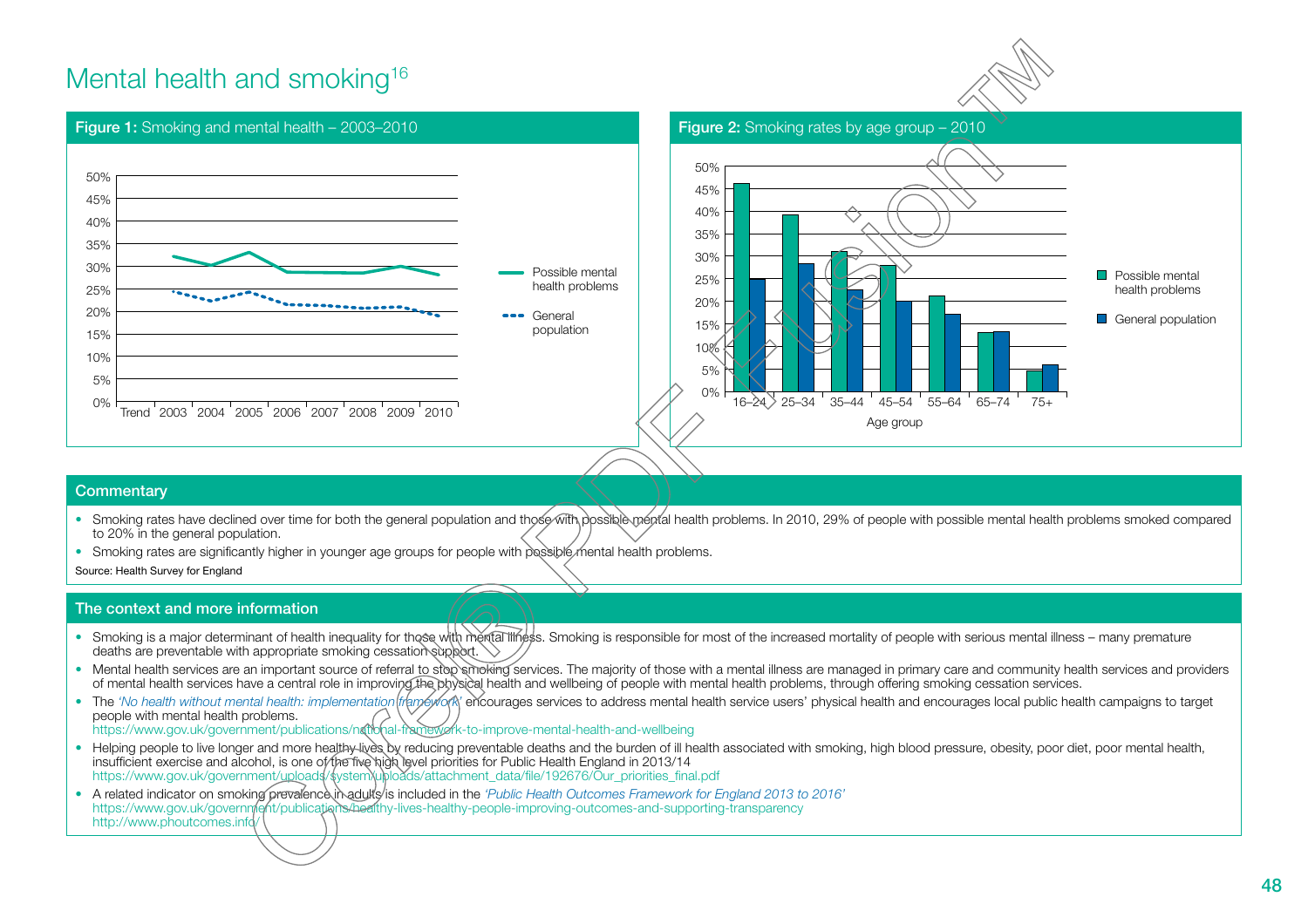

- Smoking rates are higher for people with possible mental health problems in lower socio-economic groups. A similar trend is observed in the general population.
- Smoking rates are marginally higher for men with possible mental health problems compared to women. Differences in smoking rates between men and women are bigger in the general population.
- These findings correspond with the 'Living well for longer' survey, which shows that around 40%-50% of people with depression, and 70% with schizophrenia, smoke<sup>1</sup>.

#### Source: Health Survey for England

1. Olivier D, Lubman DI, Fraser R. Tobacco smoking within psychiatric inpatient settings: bio psychosocial perspective. Aust & NZ J Psych 2007; 41: 572–580.

- Smoking is a major determinant of health inequality for those with mental illness. Smoking is responsible for most of the increased mortality of people with serious mental illness many premature deaths are preventable with appropriate smoking cessation support.
- Mental health services are an important source of referral to stop smoking services. The majority of those with mental illness are managed in primary care and community health services and providers of mental health services have a central role in improving the physical health and wellbeing of people with mental health problems, through offering smoking cessation services.
- The *'No health without mental health: implementation framework'* encourages services to address mental health service users' physical health and encourage local public health campaigns to target people with mental health problems.
- <https://www.gov.uk/government/publications/national-framework-to-improve-mental-health-and-wellbeing>
- Helping people to live longer and more healthy lives by reducing preventable deaths and the burden of ill health associated with smoking, high blood pressure, obesity, poor diet, poor mental health, insufficient exercise and alcohol, is one of the five high level priorities for Public Health England in 2013/14 [https://www.gov.uk/government/uploads/system/uploads/attachment\\_data/file/192676/Our\\_priorities\\_final.pdf](https://www.gov.uk/government/uploads/system/uploads/attachment_data/file/192676/Our_priorities_final.pdf)
- A related indicator on smoking prevalence in adults is included in the *'Public Health Outcomes Framework for England 2013 to 2016'* <https://www.gov.uk/government/publications/healthy-lives-healthy-people-improving-outcomes-and-supporting-transparency> <http://www.phoutcomes.info/>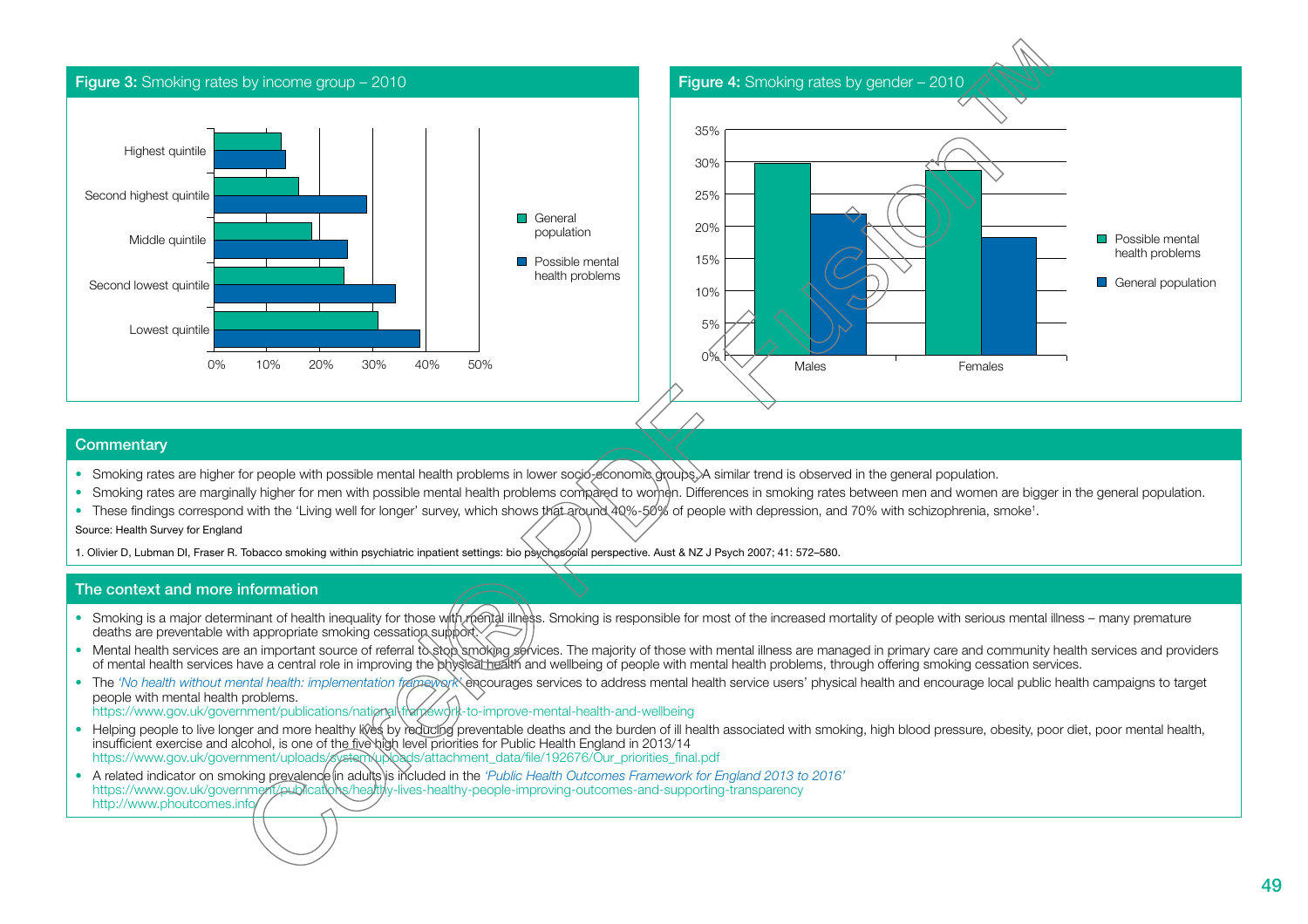## **Objective 4:**

 $\Diamond$ 

More people will have a positive experience of care and support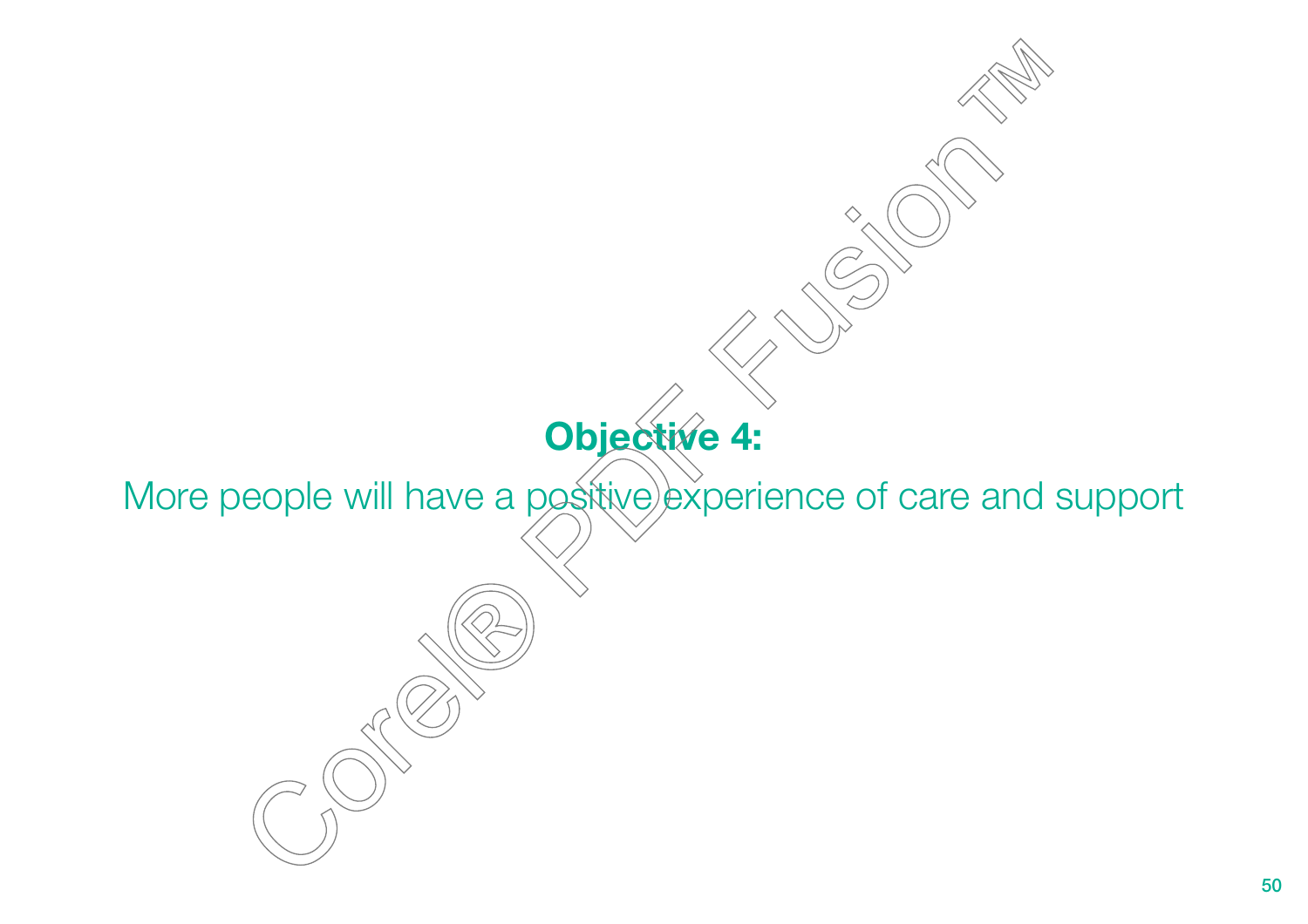## *No health without mental health* Mental health dashboard



## 4 More people will have a positive experience of care and support

| Indicator                                                                                                                                                                                                           | Data source                              | Links to outcomes<br>framework | Latest year                      | Previous year                    | <b>Trend</b>         |
|---------------------------------------------------------------------------------------------------------------------------------------------------------------------------------------------------------------------|------------------------------------------|--------------------------------|----------------------------------|----------------------------------|----------------------|
| Detention:<br>• Number of detained patients<br>• Detained patients as a proportion of all patients<br>• BME detained patients as percentage of all<br>detained patients<br>• Patients on community treatment orders | Mental Health Minimum Dataset<br>(MHMDS) |                                | 43,074<br>2.7%<br>20.6%<br>4,076 | 43,941<br>3.4%<br>22.3%<br>3,270 |                      |
| Patient experience of community mental health<br>services                                                                                                                                                           | Community Mental Health Survey<br>(CMHS) | <b>NHS OF</b>                  | 86.8%                            | 87.2%                            | $\blacktriangledown$ |
| Overall satisfaction with services among people<br>with mental health related social care needs                                                                                                                     | Adult Social Care Survey (ASCS)          | <b>ASCOF</b>                   | 60.7%                            | 61.0%                            |                      |
| Proportion of people with long term mental<br>health problems feeling supported to manage<br>their condition                                                                                                        | GP Patient Survey (GPPS)                 | <b>NHS OF</b>                  | 77.8%                            |                                  |                      |
|                                                                                                                                                                                                                     |                                          |                                |                                  |                                  |                      |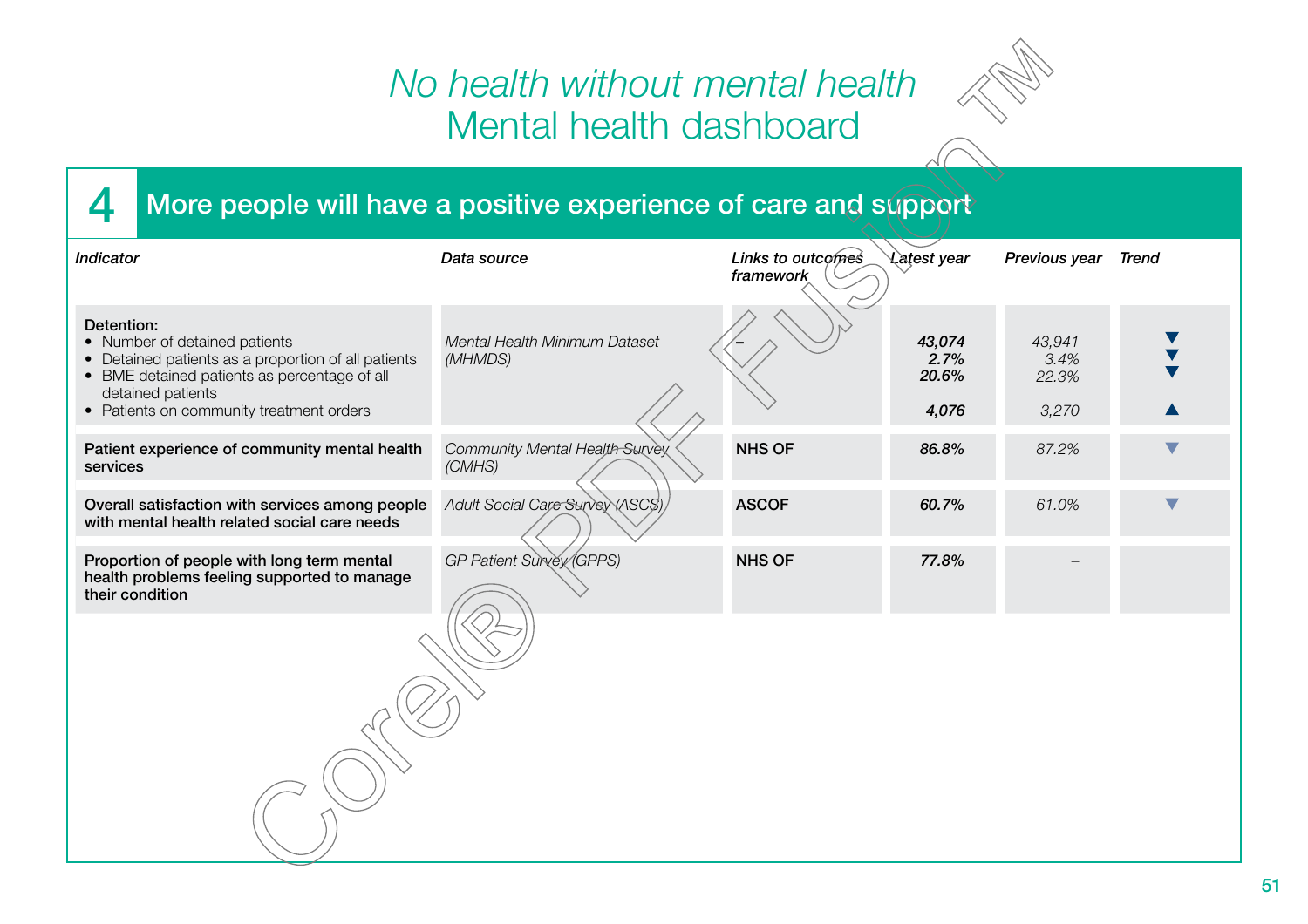## Detention and compulsory treatment<sup>[17](#page-71-0)</sup>



#### Figure 1: Number of detained patients **Figure 2: Detained patients as a proportion** of all mental health patients and inpatients  $\cap$ 42,000 42,500 43,000 43,500 44,000 44,500 2009/10 2010/11 2011/12 Detained patients as a proportion of all mental health patients Detained patients as a proportion of all mental health inpatients 0% 5% 10% 15% 20% 25% 30% 35% 40% 45% 2009/10 2010/11 2011/12

#### **Commentary**

- The number of detained patients has fluctuated over the last three years and in the latest figures is just over 43,000.
- The number of detained patients as a proportion of all mental health patients decreased between 2010/11 and 2011/12, while as a proportion of all mental health inpatients it increased in the same period.
- Source: Mental Health Minimum Data Set (MHMDS)

#### The context and more information

- 'The abandoned illness A report by the Schizophrenia Commission **reported** that 'too much is spent on secure care, with many people staying too long in expensive units when they are well enough to start back on the route to the community'. http://www.rethink.org/media/514093/TSC\_main\_report\_14\_
- For people with a serious mental health problem, primary care services play an important role in supporting their physical health. The 'No health without mental health: implementation framework' details what primary care providers can do to recognise people at risk of developing mental health problems and provide appropriate early interventions. <https://www.gov.uk/government/publications/national-framework-to-improve-mental-health-and-wellbeing>

52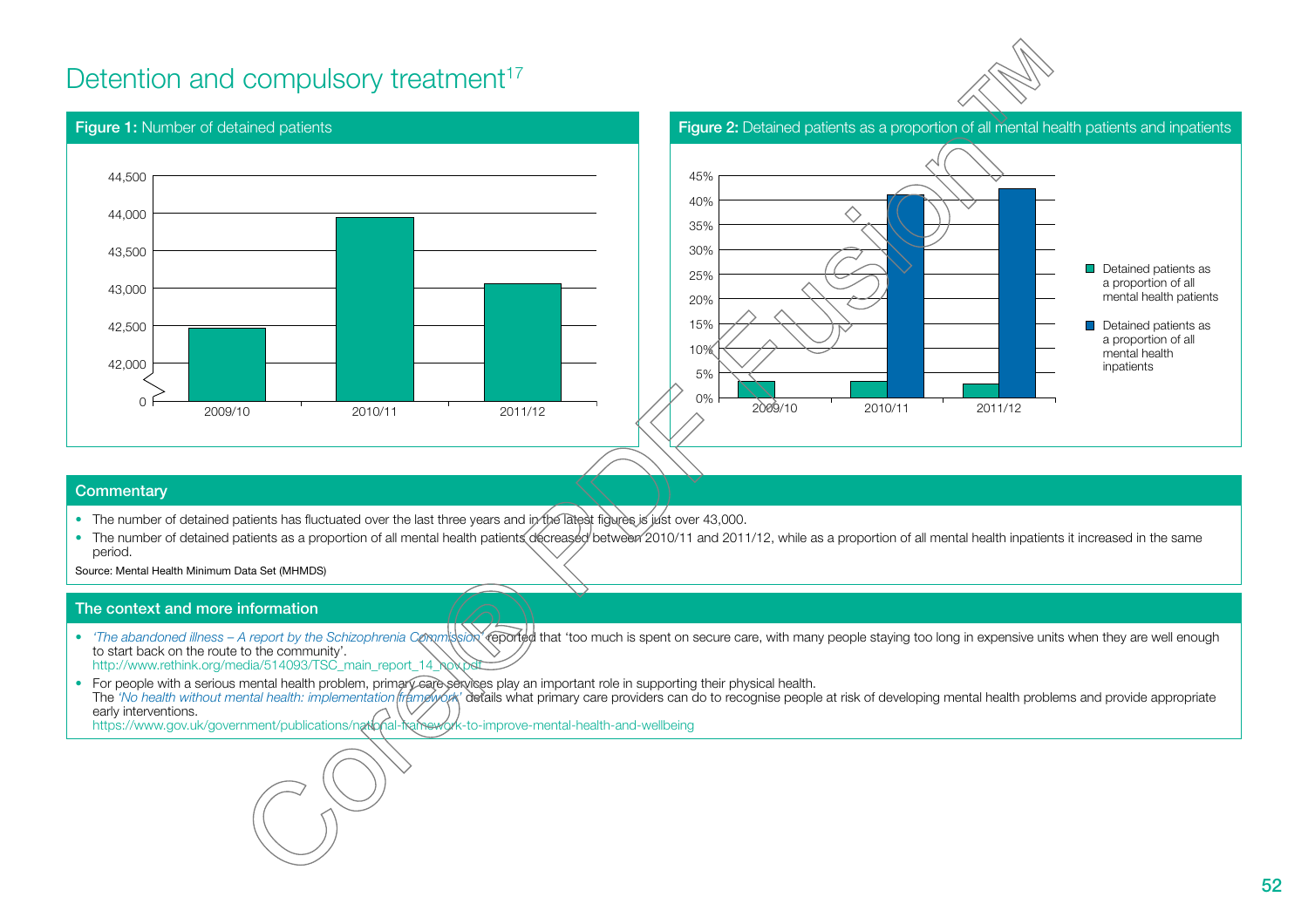



- BME detained patients as a proportion of all detained patients decreased slightly between 2010/11 and 2011/12 (22% compared to 21%).
- Between 2009/10 and 2011/12 the number of patients subject to community treatment orders doubled (2,000 and 4,076).

Source: Mental Health Minimum Data Set (MHMDS)

#### The context and more information

- *'The abandoned illness A report by the Schizophrenia Commission'* reported that 'too much is spent on secure care, with many people staying too long in expensive units when they are well enough to start back on the route to the community'. [http://www.rethink.org/media/514093/TSC\\_main\\_report\\_14\\_nov.pdf](http://www.rethink.org/media/514093/TSC_main_report_14_nov.pdf)
- For people with a serious mental health problem, primary care services play an important role in supporting their physical health. The 'No health without mental health: implementation framework' details what primary care providers can do to recognise people at risk of developing mental health problems and provide appropriate early interventions.

<https://www.gov.uk/government/publications/national-framework-to-improve-mental-health-and-wellbeing>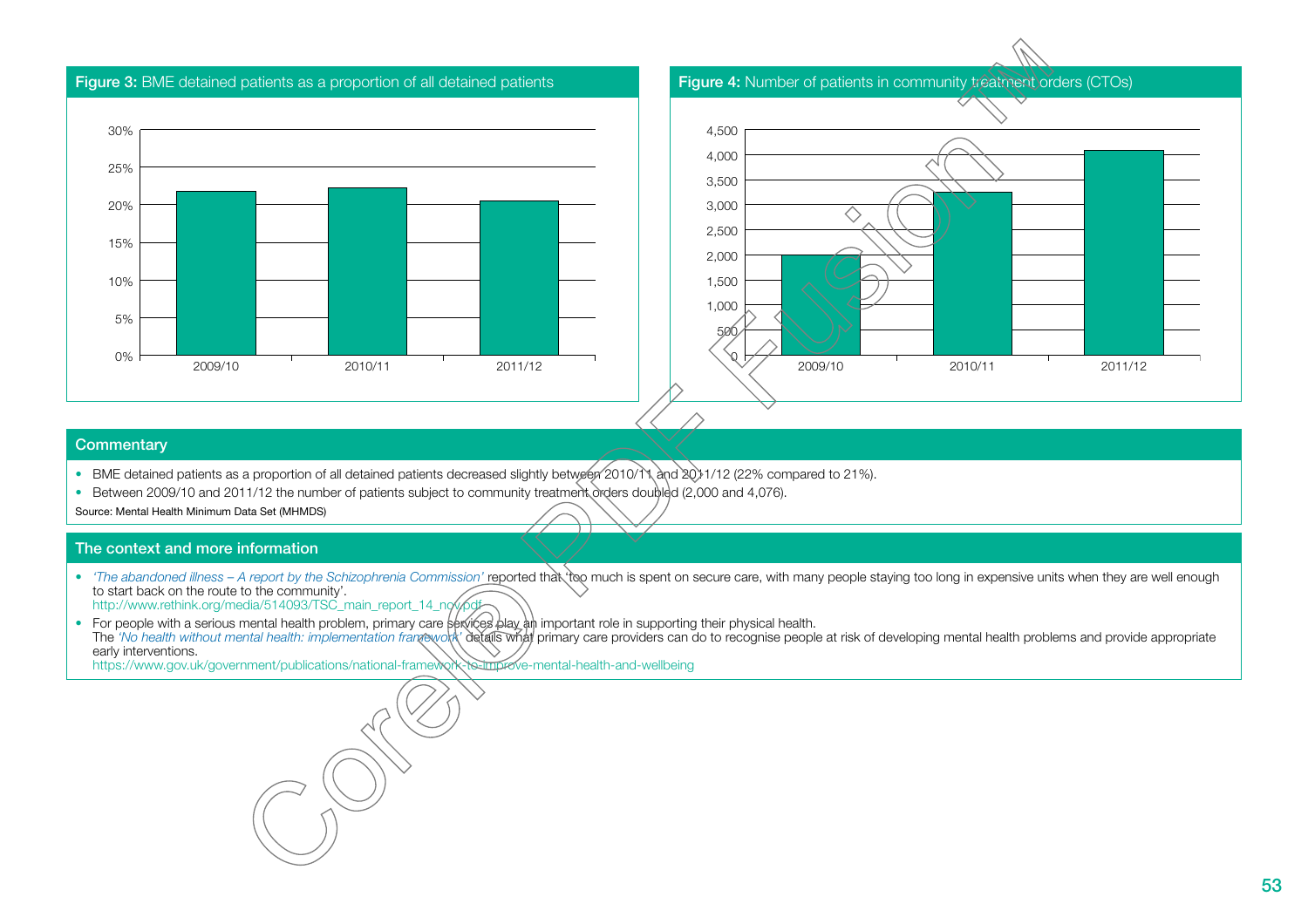## Patient experience of community mental health services<sup>18</sup>





#### **Commentary**

- There has been a slight decrease in the proportion of patients who felt satisfied with community mental health services from 87.2% in 2010, to 86.8% in 2011.
- Compared to NHS dental services and GP services, a slightly lower proportion of patients were satisfied with community mental health services.

Source: Care Quality Commission Community Mental Health Services Survey

- Services should be designed around the needs of individuals, ensuring appropriate, effective transition between services when necessary, without discriminatory, professional, organisation or location barriers getting in the way.
- The 'No health without mental health: implementation framework highlights what local authorities can do to involve the local community, including those with mental health problems, their families and carers, in the co-production of service pathways and in service design. This includes providing clear and accessible communication regarding how people's views and priorities are taken into account. <https://www.gov.uk/government/publications/national-framework-to-improve-mental-health-and-wellbeing>
- Patient experience of community mental health services is an indicator in the NHS Outcomes Framework 2013–14 [https://www.gov.uk/government/uploads/system/uploads/attachment\\_data/file/127106/121109-NHS-Outcomes-Framework-2013-14.pdf](https://www.gov.uk/government/uploads/system/uploads/attachment_data/file/127106/121109-NHS-Outcomes-Framework-2013-14.pdf) [http://indicators.ic.nhs.uk/webview/](https://indicators.ic.nhs.uk/webview/)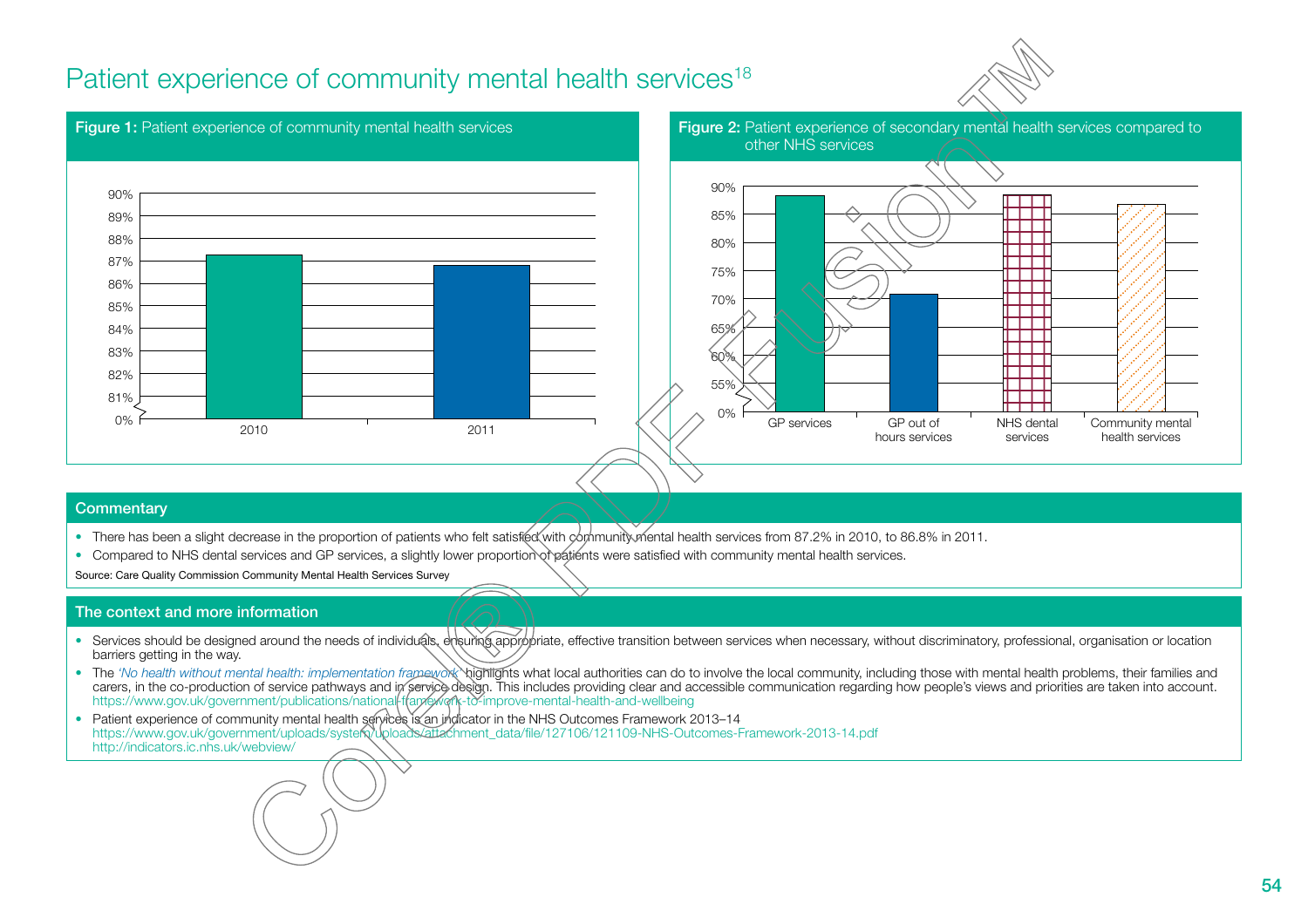#### **Figure 3:** Variation in patient experience of community mental health services by providers 2011



#### **Commentary**

• In the latest figures, the proportion of patients who felt satisfied with their treatment showed variation between trusts ranging between 82% and 91.4%.

Source: Care Quality Commission Community Mental Health Services Survey

- Services should be designed around the needs of individuals, ensuring appropriate, effective transition between services when necessary, without discriminatory, professional, organisation or location barriers getting in the way.
- The 'No health without mental health: implementation framework highlights what local authorities can do to involve the local community, including those with mental health problems, their families and carers, in the co-production of service pathways and in service design. This includes providing clear and accessible communication regarding how people's views and priorities are taken into account. <https://www.gov.uk/government/publications/national-framework-to-improve-mental-health-and-wellbeing>
- Patient experience of community mental health services is an indicator in the NHS Outcomes Framework 2013-14 [https://www.gov.uk/government/uploads/system/uploads/attachment\\_data/file/127106/121109-NHS-Outcomes-Framework-2013-14.pdf](https://www.gov.uk/government/uploads/system/uploads/attachment_data/file/127106/121109-NHS-Outcomes-Framework-2013-14.pdf) [http://indicators.ic.nhs.uk/webview/](https://indicators.ic.nhs.uk/webview/)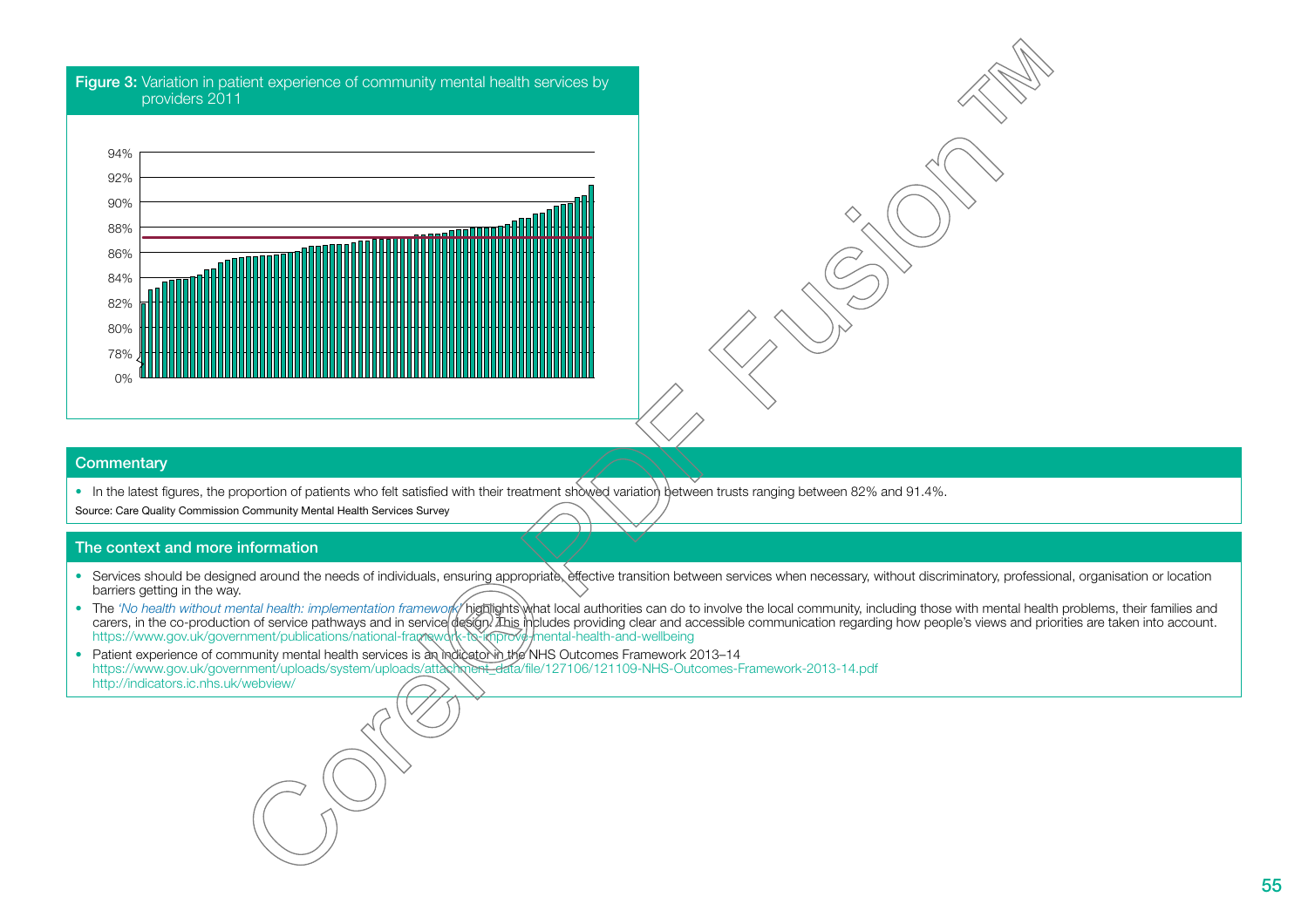## Satisfaction with services for people with mental health related social care need





#### **Commentary**

- People with mental health problems reported similar levels of satisfaction with services as people with physical disabilities, but less satisfaction compared to people with learning disabilities.
- Overall satisfaction with services increases with age.

Source: Adult Social Care Survey

- The 'No health without mental health: implementation framework' talks about local scrutiny and what local Healthwatch organisations can do to make sure that services are open to all, including individuals and organisations with experience of, or interest in, ከerstid health and wellbeing and mental health services. Given the prevalence and the complexity of need, and significant mental health inequalities, mental health is an area in which local Healthwatch can make a significant contribution to supporting improvements in their area. <https://www.gov.uk/government/publications/national-framework-to-improve-mental-health-and-wellbeing>
- Indicators on patient satisfaction and experience are included in the *Adult Social Care Outcomes Framework 2013–14* https://www.gov.uk/government/uploads/system/advata-tachment\_data/file/141627/The-Adult-Social-Care-Outcomes-Framework-2013-14.pdf [http://indicators.ic.nhs.uk/webview/](https://indicators.ic.nhs.uk/webview/)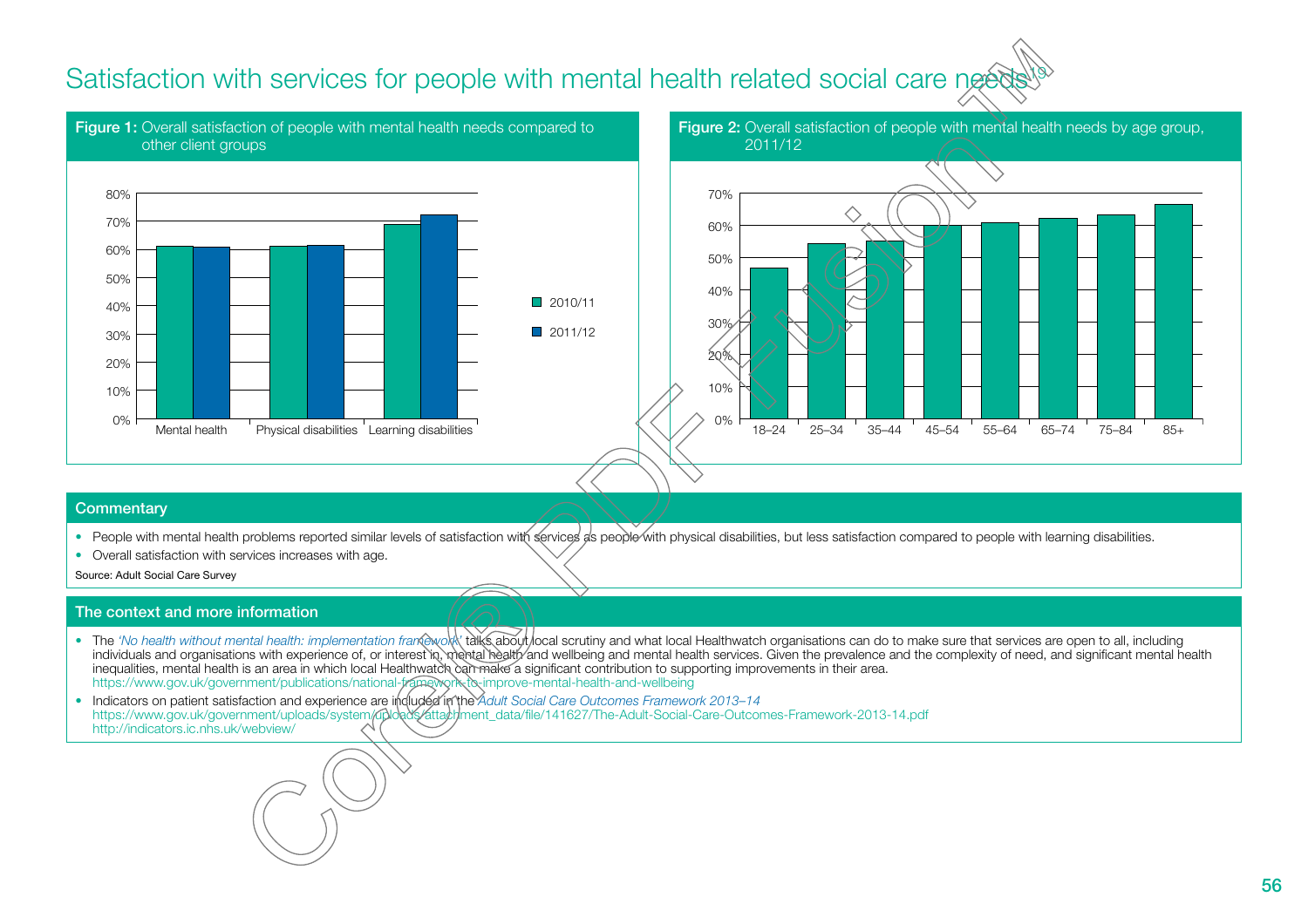



- There is a significant difference in the level of satisfaction with services between people from white and BMB backgrounds. There has been a drop in the levels of satisfaction with services for BME people.
- Satisfaction with services of people with mental health needs is higher for females than for males.

Source: Adult Social Care Survey

- The 'No health without mental health: implementation framework/talks about local scrutiny and what local Healthwatch organisations can do to make sure that services are open to all, including individuals and organisations with experience of, or interest in, mental health and wellbeing and mental health services. Given the prevalence and the complexity of need, and significant mental health inequalities, mental health is an area in which local Healthwatch can make a significant contribution to supporting improvements in their area. <https://www.gov.uk/government/publications/national-framework-to-improve-mental-health-and-wellbeing>
- Indicators on patient satisfaction and experience are included in the Adult Social Care Outcomes Framework 2013-14 https://www.gov.uk/government/uploads/system/uploads/attachment\_data/file/141627/The-Adult-Social-Care-Outcomes-Framework-2013-14.pdf [http://indicators.ic.nhs.uk/webview/](https://indicators.ic.nhs.uk/webview/)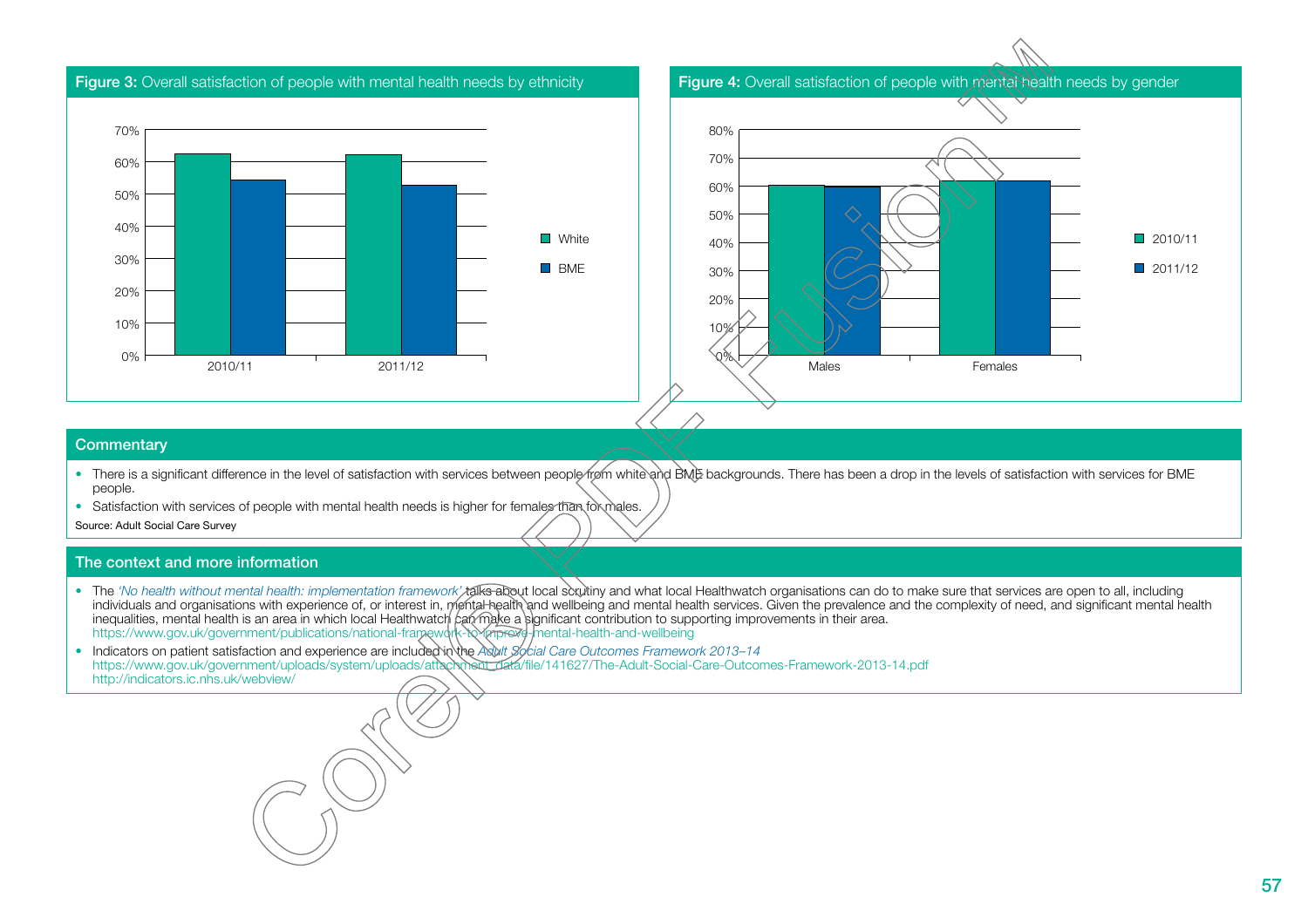## People feeling supported to manage their condition<sup>[20](#page-72-0)</sup>







health problem

#### **Commentary**

- In 2012, around 37% of people with long term mental health problems felt definitely supported to manage their condition. Around 32% felt supported to some extent and around 20% felt not supported. The equivalent figures for people with other long term conditions were 41%,  $25\%$  and 11 % respectively.
- The percentage of people who feel supported to manage their long term mental health problem increases with age.

Source: GP Patient Survey

#### The context and more information

- Feeling sufficiently supported to manage a mental health problem improves recovery outcomes and is an important indicator of people's experience of care.
- The *'No health without mental health: implementation framework* details what providers of mental health services can do to improve choice, recovery and personalisation for people with mental health problems. This includes considering how service users' perceptions of recovery can be incorporated into all elements of clinical practice and working to make sure people have appropriate support and access to advice and information.

<https://www.gov.uk/government/publications/national-framework-to-improve-mental-health-and-wellbeing>

- Recovery-oriented services aim to support people to build lives for themselves outside of mental health services, with an emphasis on hope, control and opportunity. The Implementing Recovery through Organisational Change programme provides tools to assess how well they are doing and take steps to become more recovery-oriented. <http://www.imroc.org/>
- The proportion of people feeling supported to manage their condition is an indicator in the *NHS Outcomes Framework 2013–14* https://www.gov.uk/government/uploads/\$ystemXuploads/attachment\_data/file/127106/121109-NHS-Outcomes-Framework-2013-14.pdf <https://indicators.ic.nhs.uk/webview/>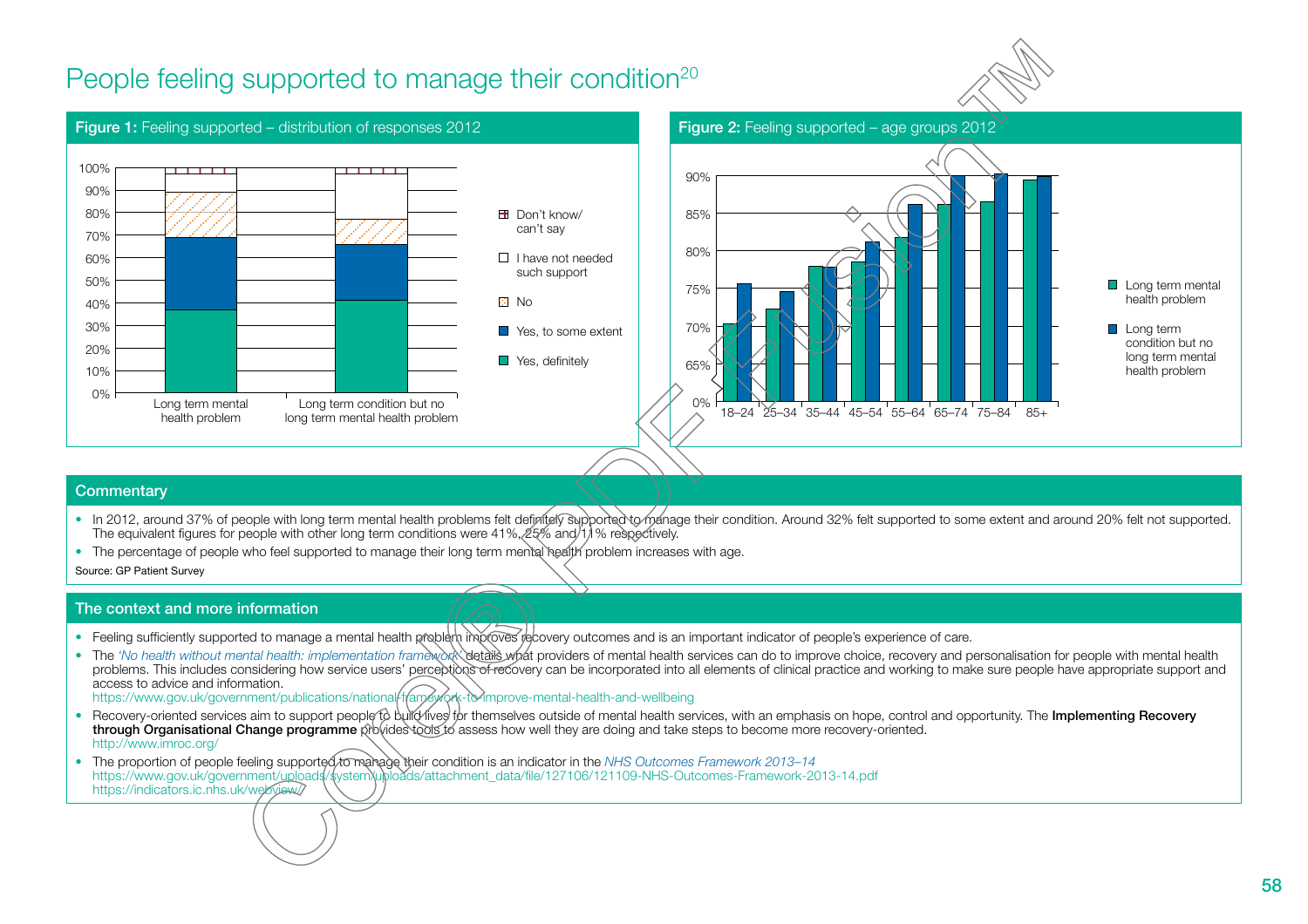

- Individuals from a white ethnic group felt more supported to manage their condition than those from a BME group.
- Lesbian, gay, bisexual and transgender (LGBT) people felt less supported than heterosexual people to manage their mental health problem.

Source: GP Patient Survey

#### The context and more information

- Feeling sufficiently supported to manage a mental health problem improves recovery outcomes and is an important indicator of people's experience of care.
- The 'No health without mental health: implementation framework/details what providers of mental health services can do to improve choice, recovery and personalisation for people with mental health problems. This includes considering how service users' perceptions at recovery can be incorporated into all elements of clinical practice and working to makesure people have appropriate support and access to advice and information.

<https://www.gov.uk/government/publications/national-framework-to-improve-mental-health-and-wellbeing>

- Recovery-oriented services aim to support people to build lives for themselves outside of mental health services, with an emphasis on hope, control and opportunity. The Implementing Recovery through Organisational Change programme provides tools to assess how well they are doing and take steps to become more recovery-oriented. <http://www.imroc.org/>
- The proportion of people feeling supported to manage their condition is an indicator in the *NHS Outcomes Framework 2013–14* https://www.gov.uk/government/uploads/system**/6ploads/attach/**ment\_data/file/127106/121109-NHS-Outcomes-Framework-2013-14.pdf <https://indicators.ic.nhs.uk/webview/>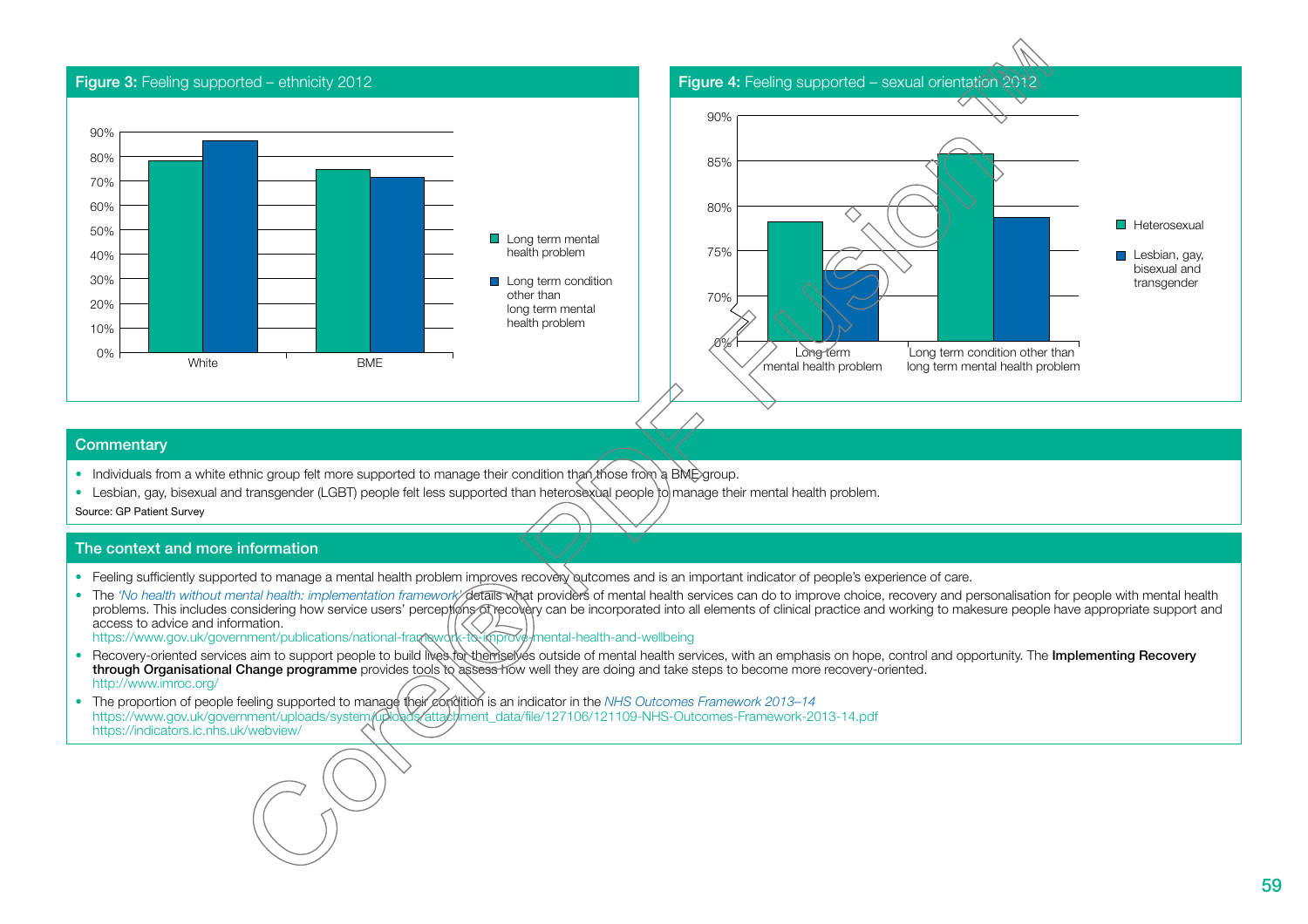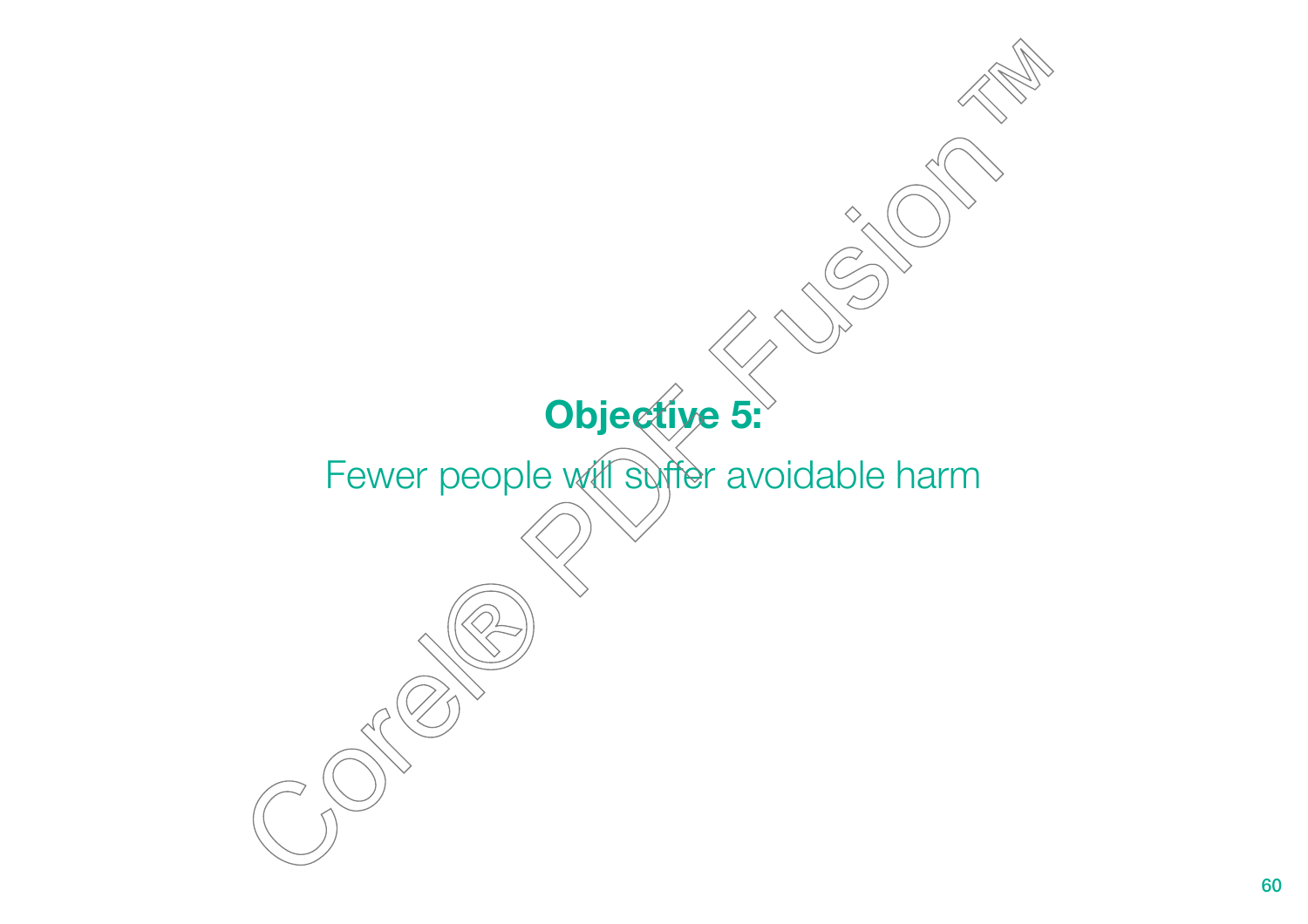## *No health without mental health* Mental health dashboard



## 5 Fewer people will suffer avoidable harm

| <b>Indicator</b>                                                            | Data source                                        | Links to outcomes<br>framework | Latest year | Previous year | <b>Trend</b> |
|-----------------------------------------------------------------------------|----------------------------------------------------|--------------------------------|-------------|---------------|--------------|
| Safety incidents reported<br>(per 100,000 population)                       | National Reporting and Learning Service<br>$-$ ONS | <b>NHS OF</b>                  | 302         | 280           |              |
| Safety incidents involving severe harm or death<br>(per 100,000 population) | National Reporting and Learning Service<br>$-$ ONS | NHS OF                         | 2.93        | 2.85          |              |
| Suicide rate (per 100,000 population)                                       | ONS Mortality data                                 | PH OF                          | 7.9         | 7.8           |              |
|                                                                             |                                                    |                                |             |               |              |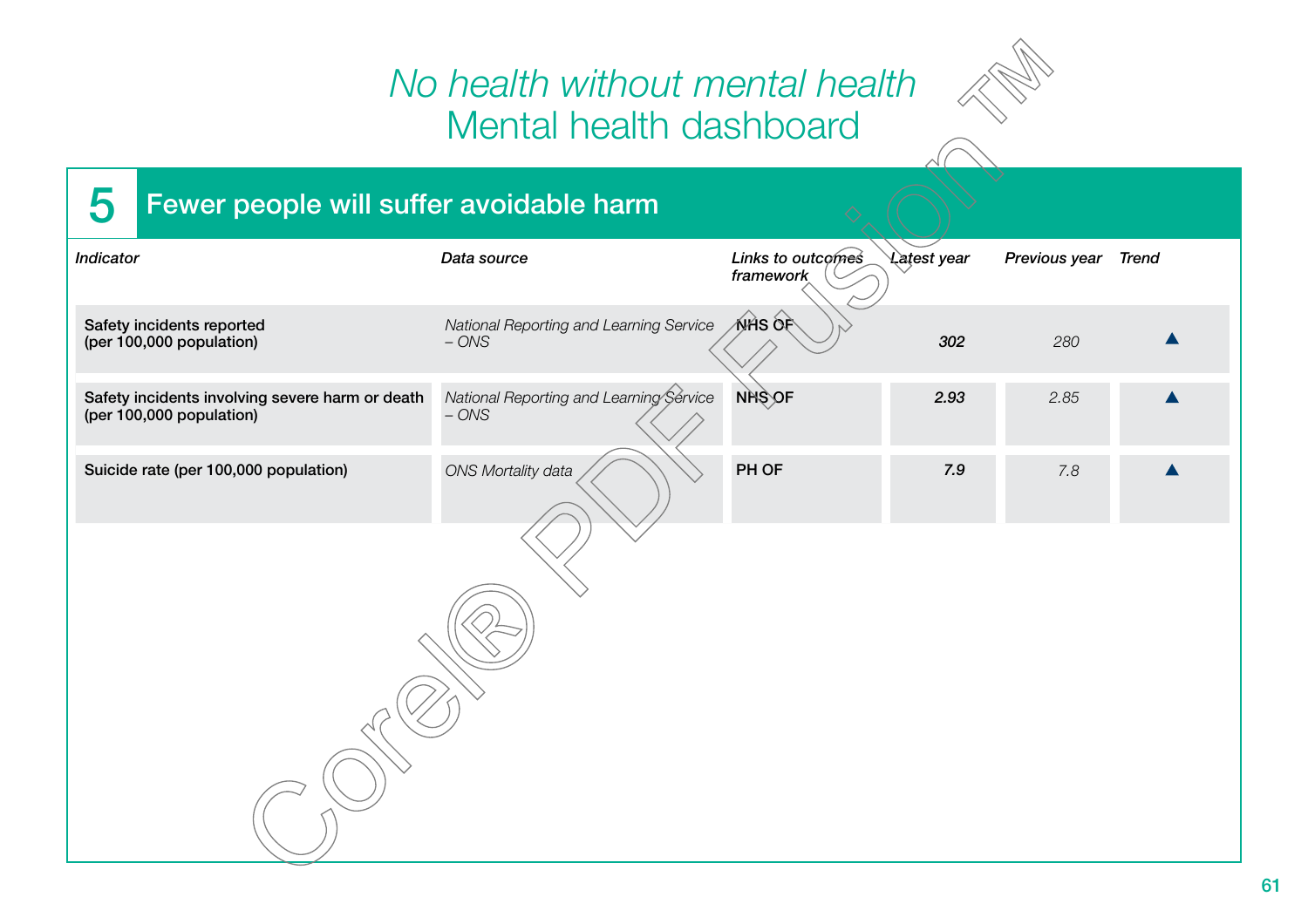## Safety incidents in mental health services





#### **Commentary**

- Between 2007 and 2010, the reported safety incidents by mental health services increased by around a third, from 229 to 302, per 100,000 population.
- In the same period, the reported cases categorised as 'severe harm' or 'death' decreased from 3.9 to 2.9 per 100,000. However, it is not clear why there was a sharp drop between 2008 and 2009. Source: National Reporting and Learning Service – National Patient Safety Agency, Population statistics Office for National Statistics

- Reported safety incidents for severe harm or death help to provide a picture of avoidable harm. Increased reporting can be an indicator of a need for commissioners and providers of mental health services to improve their crisis and safety planning.
- The 'No health without mental health: implementation framework highlights examples of good practice for keeping people safe, including strengthening clinical practice, risk management and continuity of care; joint crisis and safety planning with service users; and providing evidence based training for the workforce in relation to suicide and self-harm awareness and prevention. <https://www.gov.uk/government/publications/national-framework-to-improve-mental-health-and-wellbeing>
- The National Patient Safety Agency has published anumber of toolkits to help health services prevent suicide. Separate toolkits and supporting materials have been developed for mental health services, community mental health, emergency departments, ambulance services and general practice. <http://www.nhsconfed.org/Publications/briefings/Pages/Preventing-suicide.aspx>
- Police forces can play an important role in identifying people with mental health issues. They can make sure their officers are aware of the support available to them to help identify potential mental health problems and deal with known issues. This includes appropriate use of their powers under Sections 135 and 136 of the Mental Health Act, of local policies on health-based places of safety, and of liaison and diversion services.
- 'Safety incidents reported' and 'safety incidents involving severe harm or death' are indicators in the *'NHS Outcomes Framework 2013–14'* https://www.gov.uk/governntent/uploads/system/uploads/attachment\_data/file/127106/121109-NHS-Outcomes-Framework-2013-14.pdf <https://indicators.ic.nhs.uk/webview/>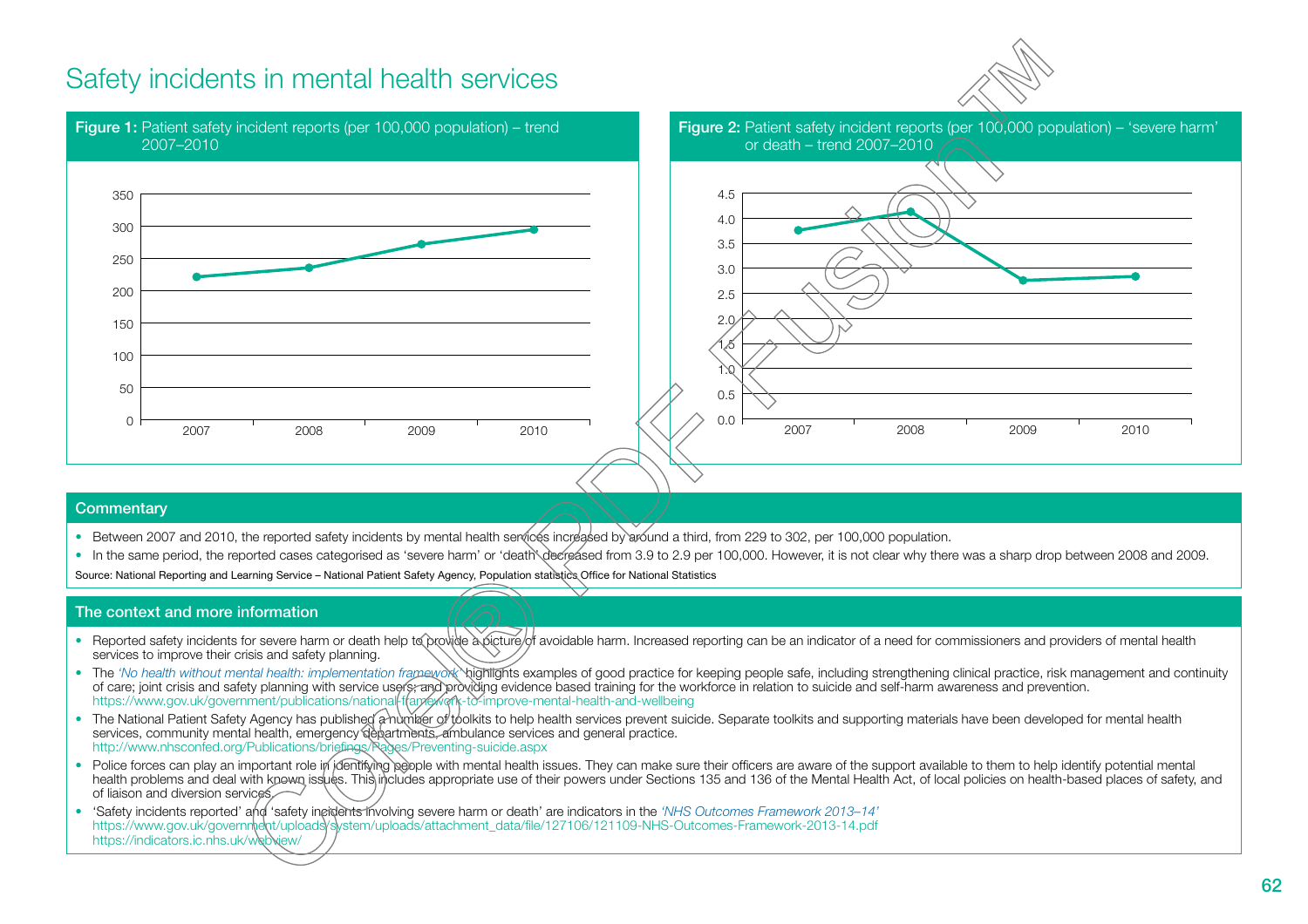## Suicide





#### **Commentary**

- In 2009–2011 the suicide rate for males and females in England was 12.3 and 3.7 respectively per 100,000 population). For both men and women, the suicide rates fell since about 1998–2000. However, this seems to have tailed off in recent years with rates remaining fairly steady since 2005–2007 and signs of a slight upwards trend in the most recent figures for men.
- The suicide rate varies between age groups and over time. In 2009–2011, the rates were highest among males aged 35–54 and females aged 35–59.

Source: Indicator calculated by Public Health Observatories using Office for National Statistics annual death extracts and mid-year estimates of population

#### The context and more information

- There are many ways in which services, communities, individuals and society as a whole can help to prevent suicides.
- *'Preventing suicide in England A cross-government outcomes strategy to save lives'*, published September 2012, outlines shared objectives for action. <https://www.gov.uk/government/publications/suicide-prevention-strategy-launched>
- Public Health England will support work on suicide prevention, as one of the key public health challenges in improving mental health and wellbeing, in support of the suicide prevention strategy for England.
- The inclusion of suicide as an indicator within the *Public Health Outcomes Framework for England 2013 to 2016'* will help to track national progress against our overall objective to reduce the suicide rate. <https://www.gov.uk/government/publications/healthy-lives-healthy-people-improving-outcomes-and-supporting-transparency>

<http://www.phoutcomes.info/>

• The e-learning packages for pon-health professionals, being developed as part of the Interpersonal Psychotherapy for Adolescents (IPT-A) programme, will help all those working with children (eg police officers, teachers, GPs) recognise and support children and young people with mental health problems. The e-portal will also include specific support materials in relation to self-harm, suicide and risk in children and young people. The e-learning packages are expected to launch in spring 2014. <http://www.rcpch.ac.uk/training-examinations-professional-development/continuing-professional-development-cpd/current-edu-1>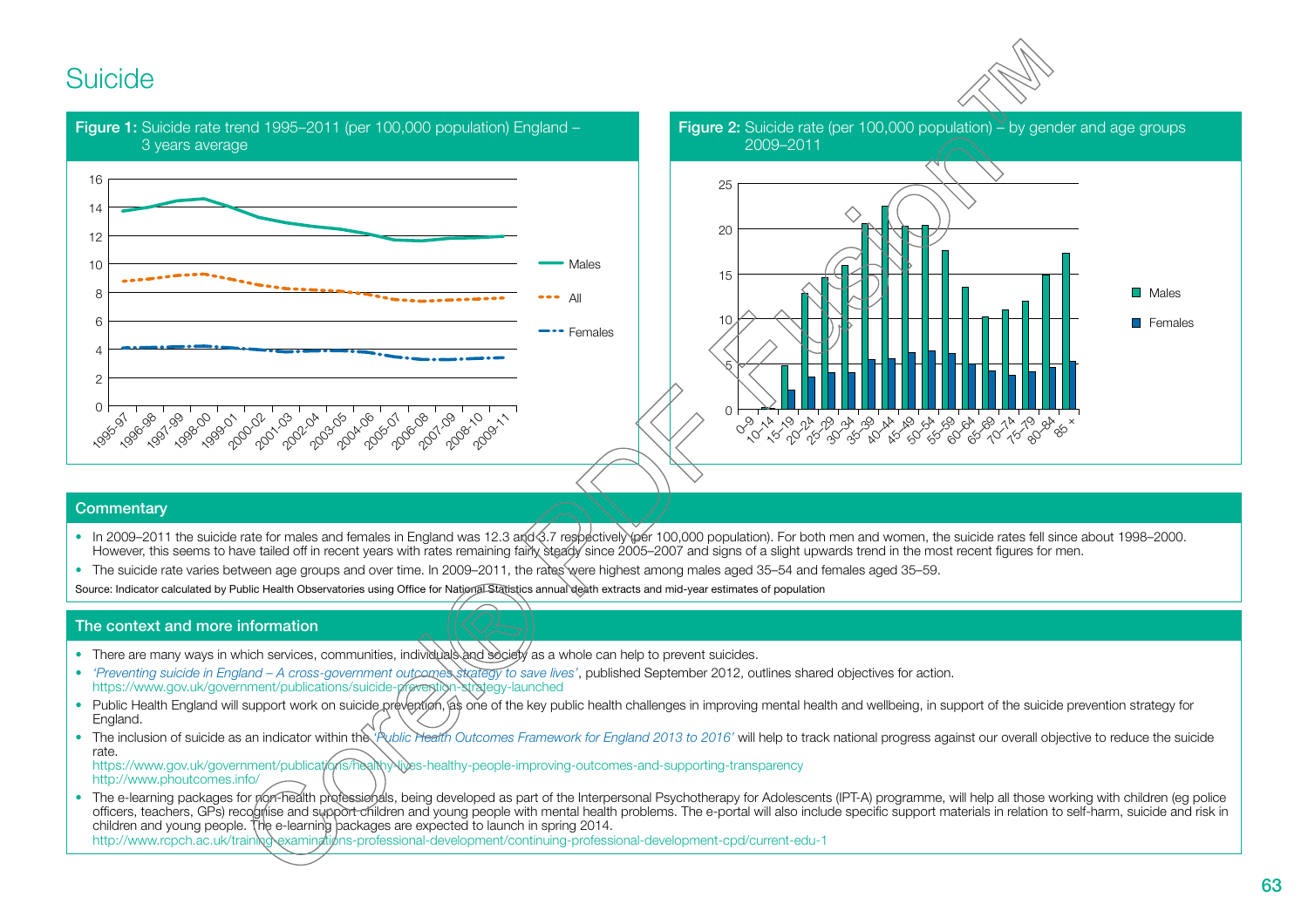# $\Diamond$ **Objective 6:**  Fewer people will experience stigma and discrimination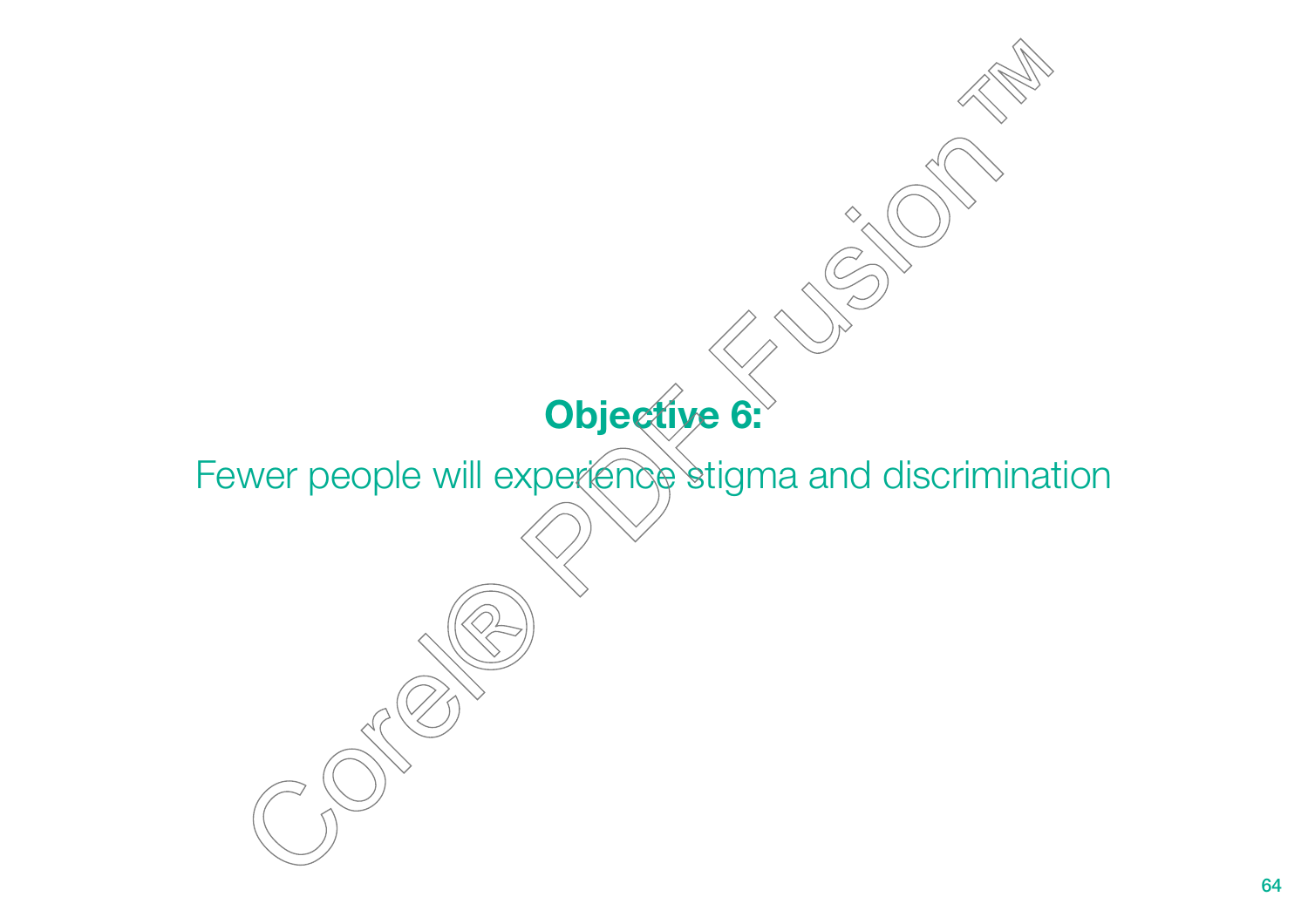## *No health without mental health* Mental health dashboard



## 6 Fewer people will experience stigma and discrimination

| Indicator                                                                | Data source                                                                   | Links to outcomes<br>framework | <b>Latest year</b> | Previous year | <b>Trend</b> |
|--------------------------------------------------------------------------|-------------------------------------------------------------------------------|--------------------------------|--------------------|---------------|--------------|
| Knowledge, attitudes and behaviour of the general public                 |                                                                               |                                |                    |               |              |
| Mental health related knowledge                                          | National attitudes to mental illness<br>survey, Institute of Psychiatry (IOP) |                                | 3.72               | 3.63          |              |
| Attitudes towards mental illness                                         | National attitudes to mental illness<br>survey, IOP                           |                                | 3.91               | 3.89          |              |
| Reported intended behaviour in relation to<br>people with mental illness | National attitudes to mental illness<br>survey, IOP                           |                                | 4.05               | 3.99          |              |
| Service users' experience of stigma and discrimination                   |                                                                               |                                |                    |               |              |
| Experience of no discrimination                                          | Viewpoint survey, IQP                                                         |                                | 9.0%               | 11.8%         |              |
| Confidence in challenging stigma and<br>discrimination                   | lewpoint survey, IOP                                                          |                                | 57.8%              | 61.2%         |              |
|                                                                          |                                                                               |                                |                    |               |              |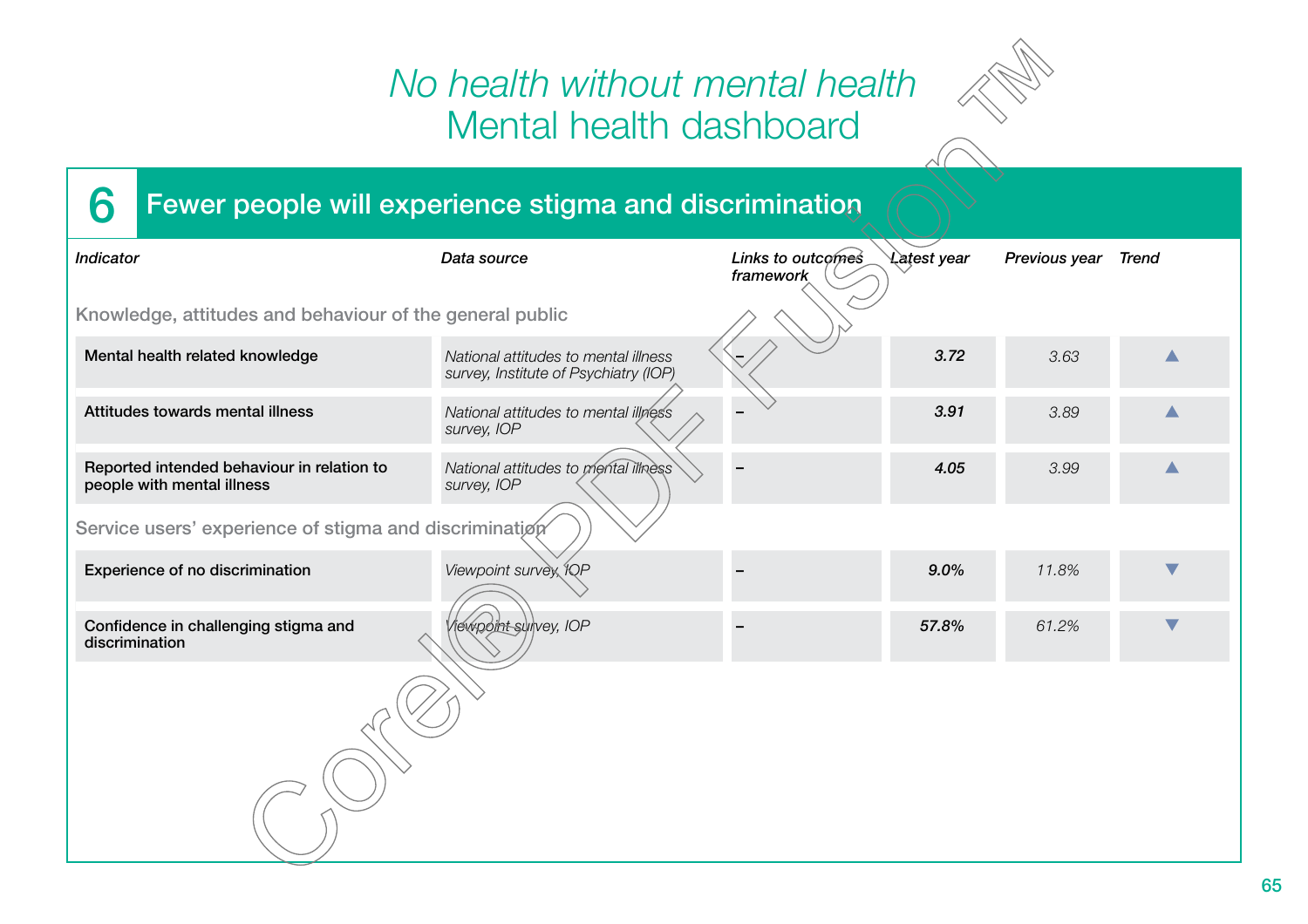## Mental health related knowledge amongst the general public<sup>21,[22,23](#page-73-0)</sup>







#### **Commentary**

- There were no significant improvements in overall knowledge score between 2009 and 2012.
- Public attitudes did not show a significant improvement between 2009 and 2012, either.

Source: National attitudes to mental illness survey. Additional analysis conducted by IOP.

#### The context and more information

- Achieving a shared vision to put mental health on par with physical health means making sure people can access the support and treatment they need, but it also means doing more to tackle stigma and improve attitudes to mental health across the whole of society including local services, businesses and communities. Improving mental health related knowledge among the general public helps to increase understanding and reduce mental health stigma and discrimination.
- The work of Public Health England will help grow and build improved awareness, understanding and capacity in mental health and wellbeing across the life course, to improve overall outcomes for public mental health.

[https://www.gov.uk/government/uploads/system/uploads/attachment\\_data/file/192676/Our\\_priorities\\_final.pdf](https://www.gov.uk/government/uploads/system/uploads/attachment_data/file/192676/Our_priorities_final.pdf)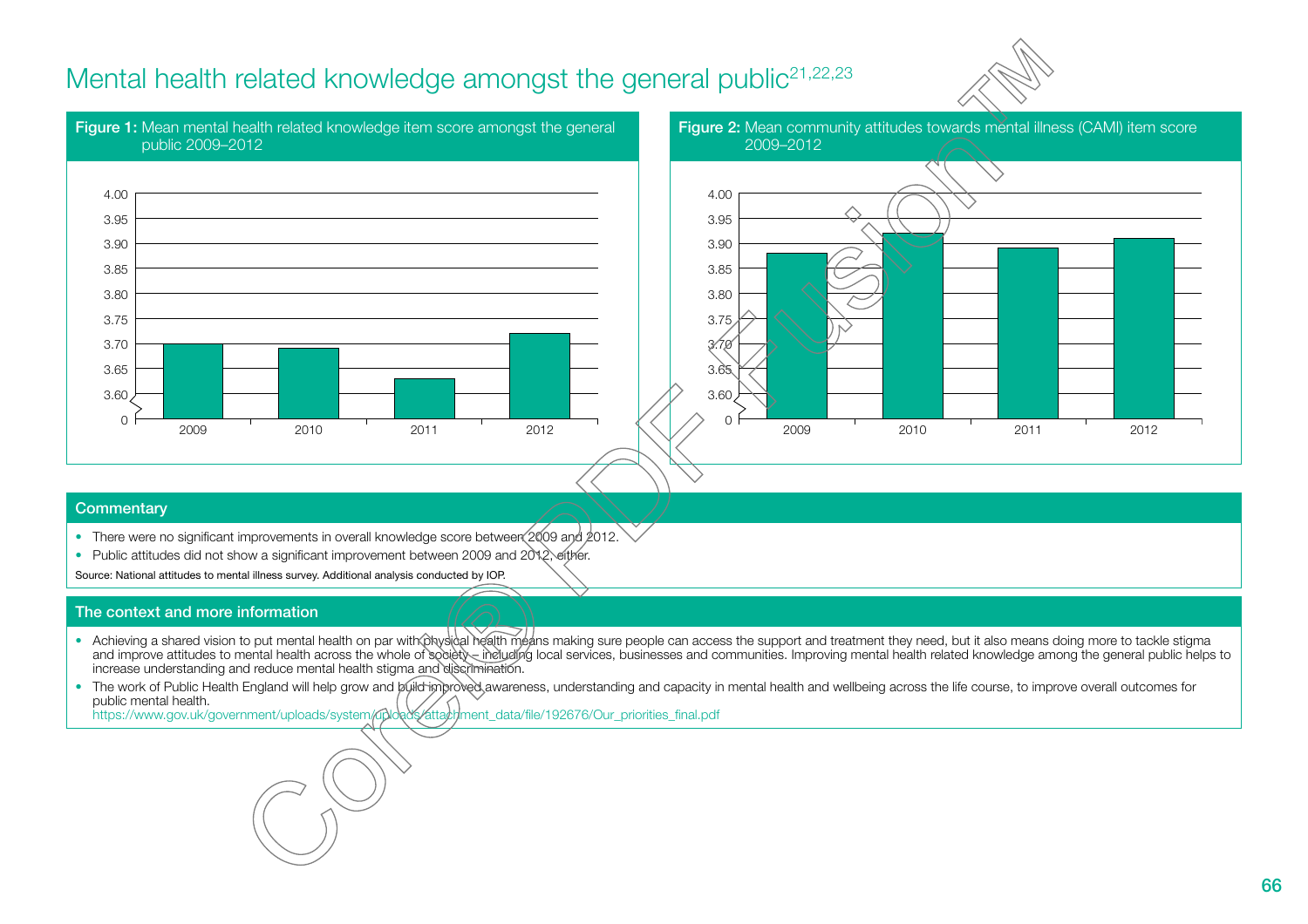

• Public responses regarding intended behaviour in relation to people with mental illness showed a very slight improvement between 2009 and 2012.

Source: National attitudes to mental illness survey. Additional analysis conducted by IOP. All analyses controlled for gender, age, socioeconomic status and familiarity with mental health problems.

#### The context and more information

- Achieving a shared vision to put mental health on par with physical health means making sure people can access the support and treatment they need, but it also means doing more to tackle stigma and improve attitudes to mental health across the whole of society – including local services, businesses and communities. Improving mental health related knowledge among the general public helps to increase understanding and reduce mental health stigma and discrimination.
- The work of Public Health England will help grow and build improved awareness, understanding and capacity in mental health and wellbeing across the life course, to improve overall outcomes for public mental health.

[https://www.gov.uk/government/uploads/system/uploads/attachment\\_data/file/192676/Our\\_priorities\\_final.pdf](https://www.gov.uk/government/uploads/system/uploads/attachment_data/file/192676/Our_priorities_final.pdf)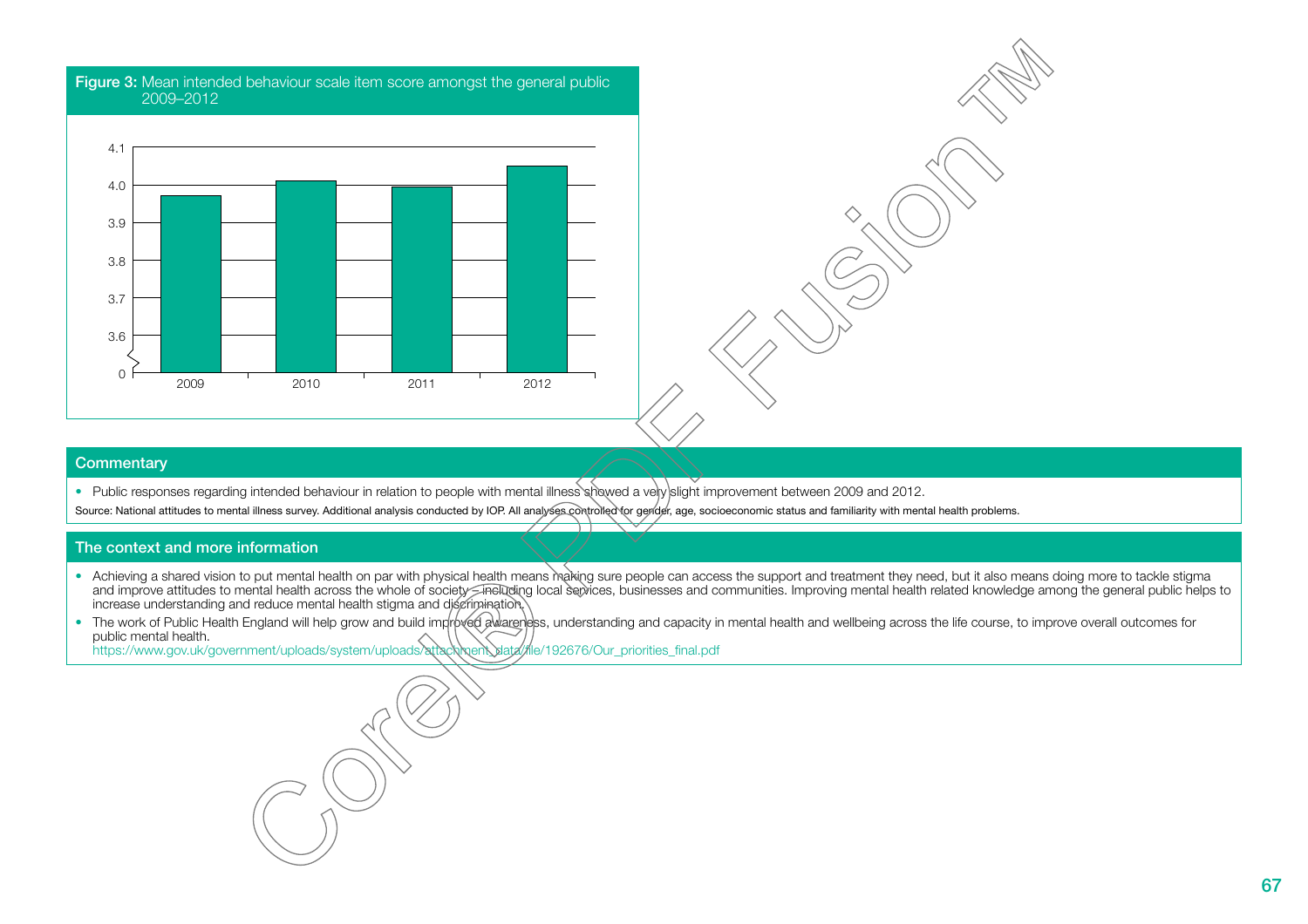## People's experience of discrimination





#### **Commentary**

- The proportion of secondary mental health service users reporting no discrimination has increased from 9% in 2008 to 13% in 2009, but the trend has reversed since with the latest figures showing 9%.
- In all three years, more than half of people who use secondary mental health services reported feeling more confident than a year ago to tackle stigma and discrimination. However, the proportion of positive responses has decreased over the period, from 63% in 2010 to 58% in 2012.

Source: National attitudes to mental illness survey. Additional analysis conducted by IOP.

- Ensuring fewer people experience stigma and discrimination is an objective of the *'No health without mental health: implementation framework'* <https://www.gov.uk/government/publications/national-framework-to-improve-mental-health-and-wellbeing>
- We can tackle stigma and discrimination faced by people with mental health problems by encouraging more individuals and organisations to join the Time to Change campaign. <http://www.time-to-change.org.uk/>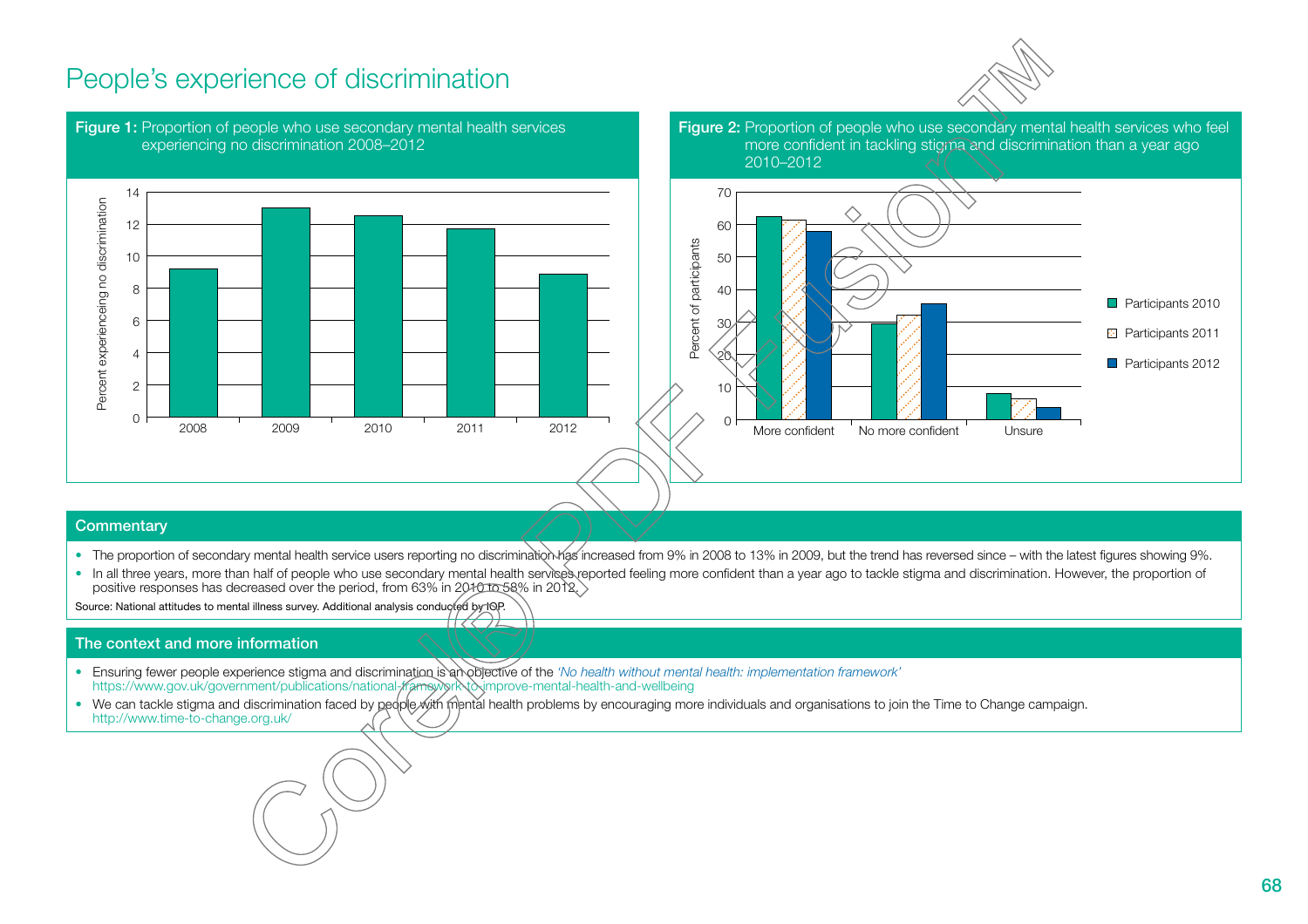## **Notes**

## 1. Self-reported wellbeing

Indicators based on the following four questions:

- overall, how satisfied are you with your life nowadays?
- overall, how happy did you feel yesterday?
- overall, to what extent do you feel the things you do in your life are worthwhile?
- overall, how anxious did you feel yesterday?

Responses are given on a scale of 0–10 (where 0 is 'not at all satisfied/happy/anxious/worthwhile' and 10 is 'completely satisfied/happy/anxious/ worthwhile').

'Positive responses' refers to people that responded 'higk' or 'medium' in the above questions on 'life satisfaction', 'feeling worthwhile' and 'feeling happy yesterday' and 'medium' or 'low' in the question on 'feeling anxious yesterday'.

## 2. Self-reported wellbeing – Warwick–Edinburgh Mental Wellbeing Scale (WEMWBS)

WEMWBS measures wellbeing using responses to 14 positively worded items. Responses are summed to give a score in the range 14–70 where a higher score corresponds to a higher level of wellbeing.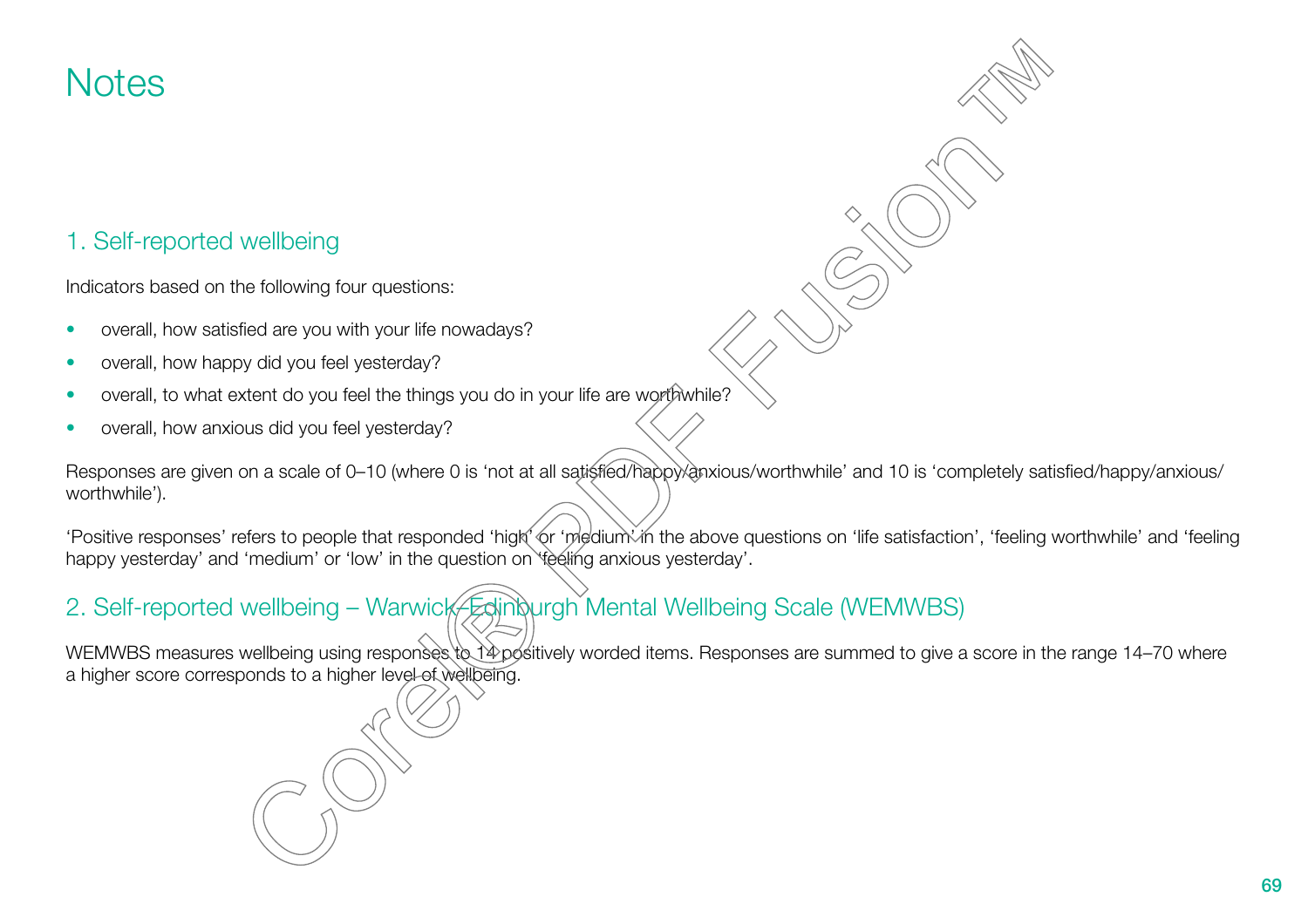## 3. Prevalence of mental health problems

Two definitions of mental health problems:

- People with a long term mental health condition are defined as people who answered 'yes' to the question 'Do you have any long-standing illness, disability or infirmity' and subsequently reporting 'Long term mental health disorders'.
- 2) People with **possible mental health problems** are defined as people with a *score four or greater* in the General Health Questionnaire 12 (GHQ12).

## 4. Homelessness

Two indicators for statutory homelessness:

- homelessness acceptance: A household found to be eligible, homeless through no fault of their own and in priority need.
- temporary accommodation: Households in accommodation arranged by focal authorities pending enquiries or after being accepted as homeless under the 1996 Housing Act.

The number of households in temporary accommodation is a snapshot at the end of the quarter.

## 5. Absolute low income

The indicator is presented as the proportion of individuals in households in the UK with incomes below 60 per cent of 2010/11 median net disposable household income held constant in real terms a) before housing costs (BHC) and b) after housing costs (AHC).

## 6. Illicit drug use

Frequent use refers to use of any drug more than once a month in the last year.

Figure 1 focuses on 16–24 year-olds as the Crime Survey for England and Wales has consistently shown that drug usage is higher among young people than for the adult population as a whole.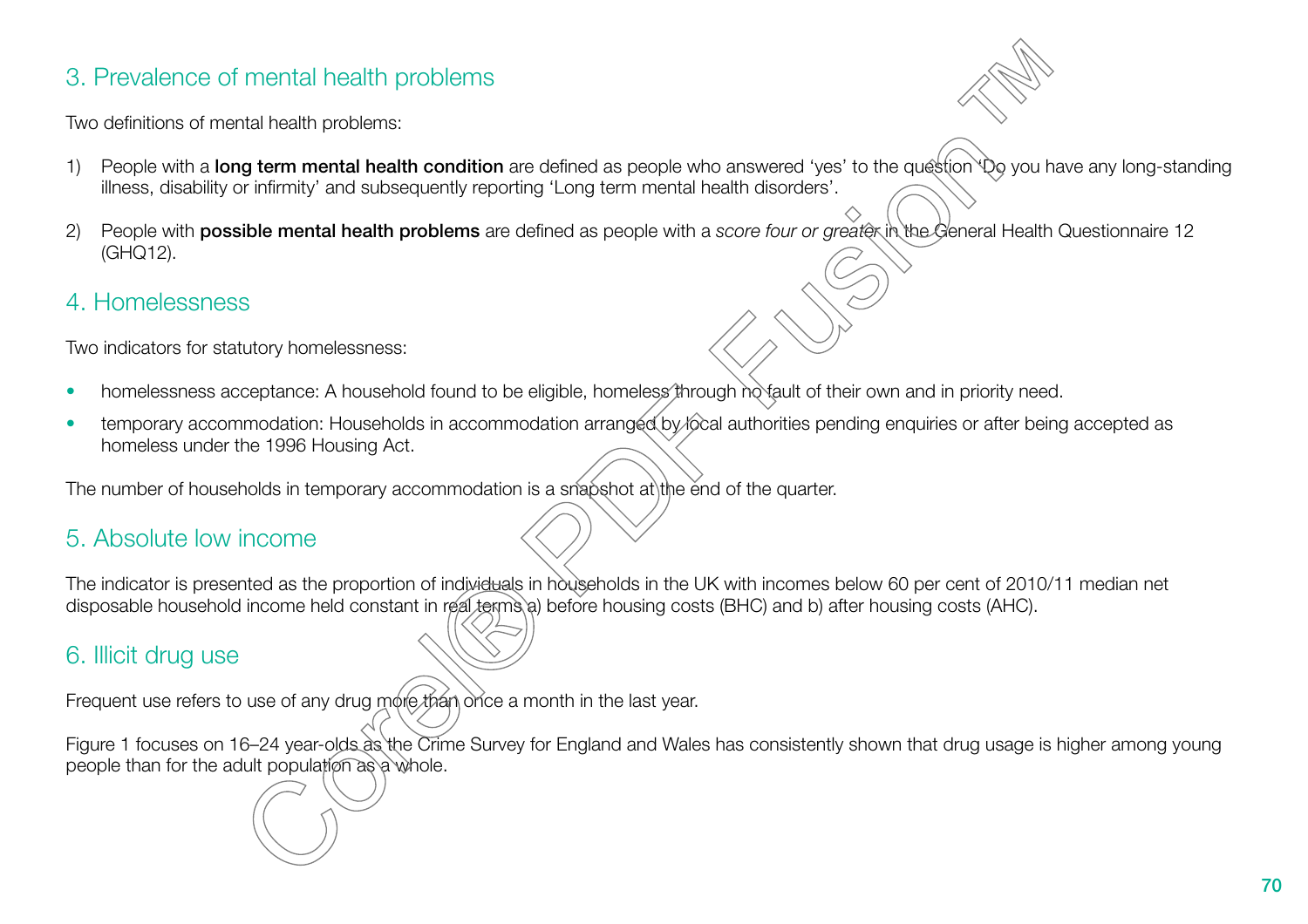## 7. IAPT: Improving Access to Psychological Therapies

Access rate is defined as the proportion of people entering treatment against the level of need in the general population (the level of prevalence addressed or 'captured' by referral routes). The level of need in the general adult population is known as the rate of prevalence, defined by the Psychiatric Morbidity Survey 2000. For common mental health conditions treated in IAPT services, it is expected that a minimum of 15% of those in need would willingly enter treatment if available.

The recovery rate refers to the proportion of people who complete treatment who are moving to recovery, i.e. the number of people not at caseness at their last session, as a proportion of people who were at caseness at their first session.

## 8. Employment of people with mental illness

The numerator includes: number of people with mental illness in employment and of working age. It includes those who are employees, self-employed, in training programmes, or are unpaid family workers, who have a mental illness such as depression, bad nerves, anxiety, severe or specific learning difficulties (mental handicap), phobia, panics or other nervous disorders, expected to last more than a year.

## 9. Employment of people with serious mental illness

*Numerator:* The number of adults (aged 18–69) in the denominator in paid employment (i.e. those recorded as 'employed') at the time of their most recent assessment, formal review or other multi-disciplinary care planning/meeting, in a financial year. Include only those whose assessments or reviews were carried out during the reference period. The reference period is the last 12 months working back from the end of the reported quarter. *Denominator:* Adults 'in contact with secondary mental health services' is defined as those aged 18–69 who are receiving secondary mental health services and who are on the care programme approach (CPA).

## 10. Living in stable and appropriate  $\frac{1}{2}$ commodation

Adults 'in contact with *secondary mental health services*' is defined as those aged 18–69 who are receiving secondary mental health services and who are on the care programme approach (CPA).

## 11. Social care related quality of life (SCRQoL) for people with mental health problems

Social care related quality of life is a composite measure, based on responses to eight domains (control, dignity, personal care, food and nutrition, safety, occupation, social participation and accommodation). Each of the questions has four possible answers, which are equated with having: no unmet needs in a specific life area or domain (the ideal state); needs adequately met; some needs met and no needs met.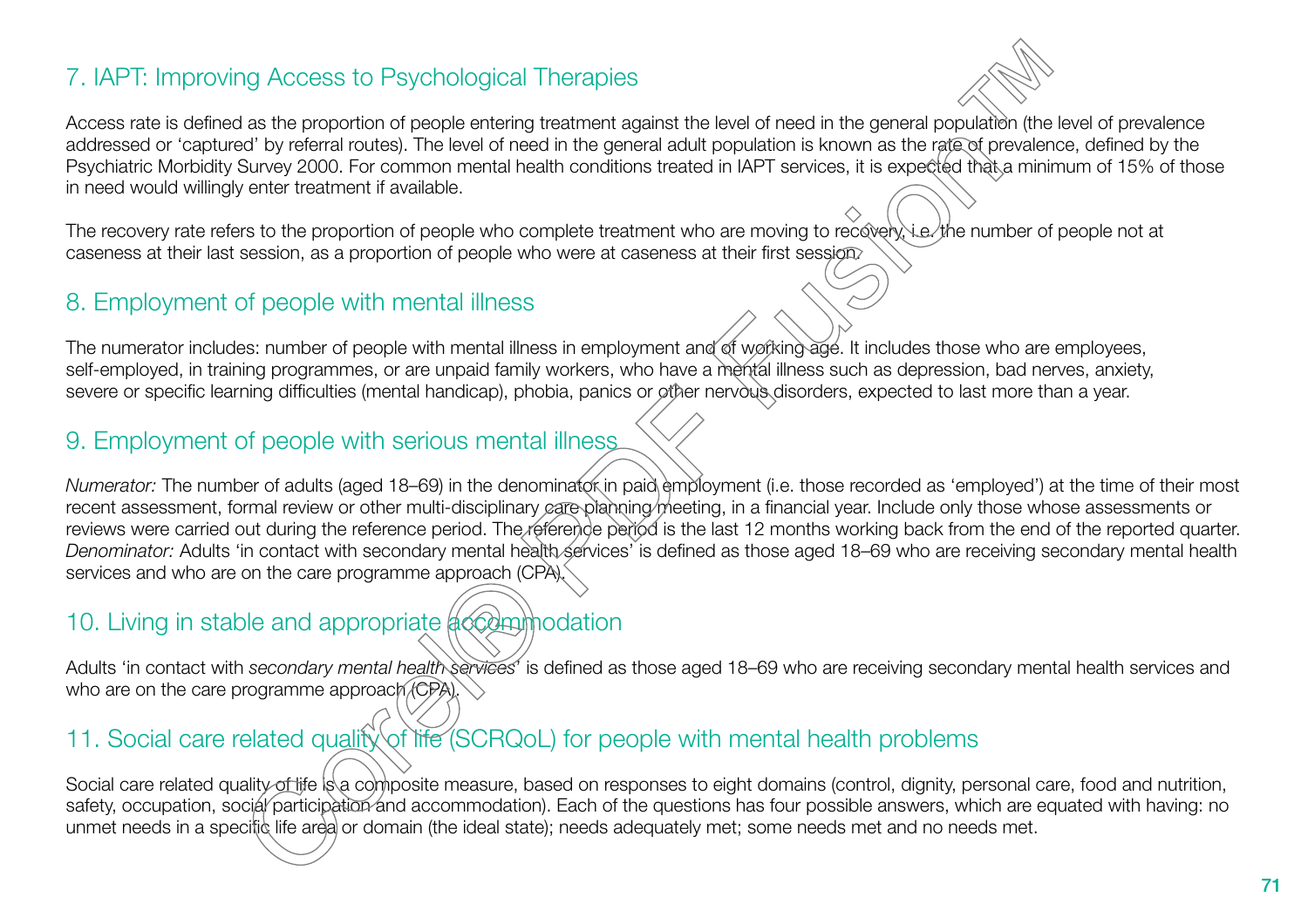## <span id="page-71-0"></span>12. Excess mortality in people with serious mental illness

Adults with serious mental illnesses are defined as anyone aged 18 or over, who has been in contact with secondary mental care services in the current financial year, or in either of the two previous financial years, who is alive at the beginning of the current financial year.

## 13. Comorbidity between long term mental and physical health problems

Long term physical conditions include the following long term conditions: *angina, arthritis, asthma, cancer, diabetes, epilepsy, high blood pressure, kidney or liver disease, long term back problem, long term neurological problem.*

## 14. Mental health and alcohol misuse

Prevalence of alcohol misuse is identified by reporting consumption of 8 alcohol units for males and 6 units for females, on the heaviest day in the last week.

## 15. Mental health and obesity

People are considered obese when their body mass index (BMI) exceeds 30kg/m<sup>2</sup>.

## 16. Mental health and smoking

Smoking rates refers to people who are current smokers.

## 17. Detention and compulsory treatment

This indicator refers to people who were inpatients and were subject to the Mental Health Act (at some point during the year) as a proportion of all people accessing NHS-funded specialist mental health services.

Between 2009–11 the indicator includes people in supervised community treatments (SCTs). In 2011/12, due to a change in methodology, the people included are those in community treatment orders (CTOs).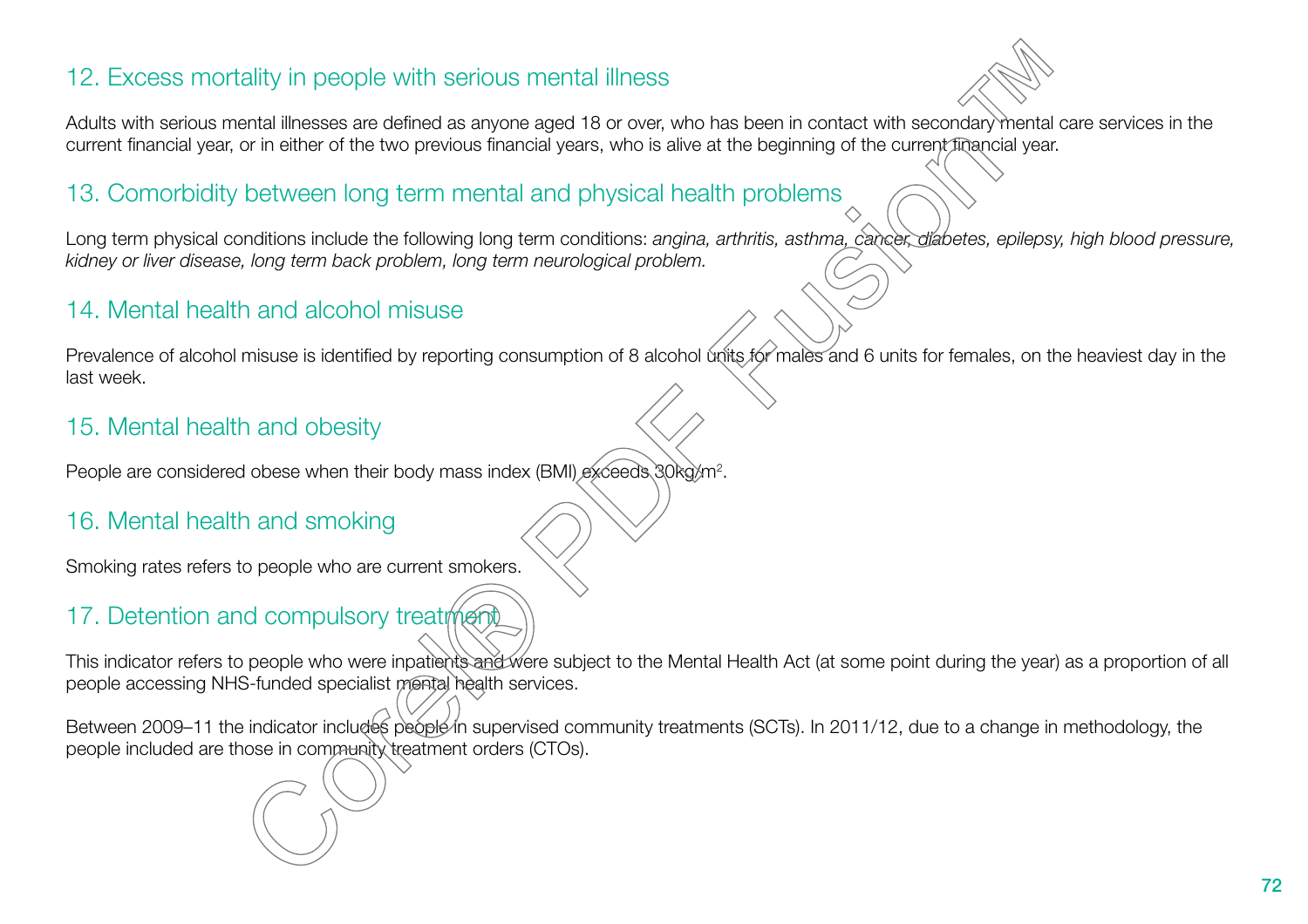## 18. Patient experience of community mental health services

The indicator is a composite, calculated as the average of four survey questions from the community mental health survey. The questions relate to patients' experience of contact with a health and social care worker. The questions are:

Thinking about the last time you saw this NHS health worker or social care worker for your mental health condition:

- did this person listen carefully to you?
- did this person take your views into account?
- did you have trust and confidence in this person?
- did this person treat you with respect and dignity?

For each provider, an average weighted score (by age and sex) is calculated for each of the questions. Overall trust scores are calculated as a simple average of the four question scores. National scores are calculated by a simple average of the overall trust scores.

## 19. Satisfaction with services for people with mental health related social care needs

The measure is defined by determining the percentage of all those responding <sup>Y</sup>I am extremely satisfied' or 'I am very satisfied' to the question: 'Overall, how satisfied or dissatisfied are you with the care and support services you receive?'

#### 20. People feeling supported to manage their condition

Measure shows responses to the question: 'In the last 6 months, have you had enough support from local services or organisations to help you manage your long term condition(s)?'

# 21. Mental health related knowledge amongst the general public

The mental health knowledge schedule (MAKS) comprises six statements on: help seeking recognition, support, employment, treatment and recovery. Respondents specify agreement with each statement on a 5-point scale from 'strongly agree' to 'strongly disagree', with 'don't know' as an additional response option. Higher MAKS scores indicate greater knowledge.